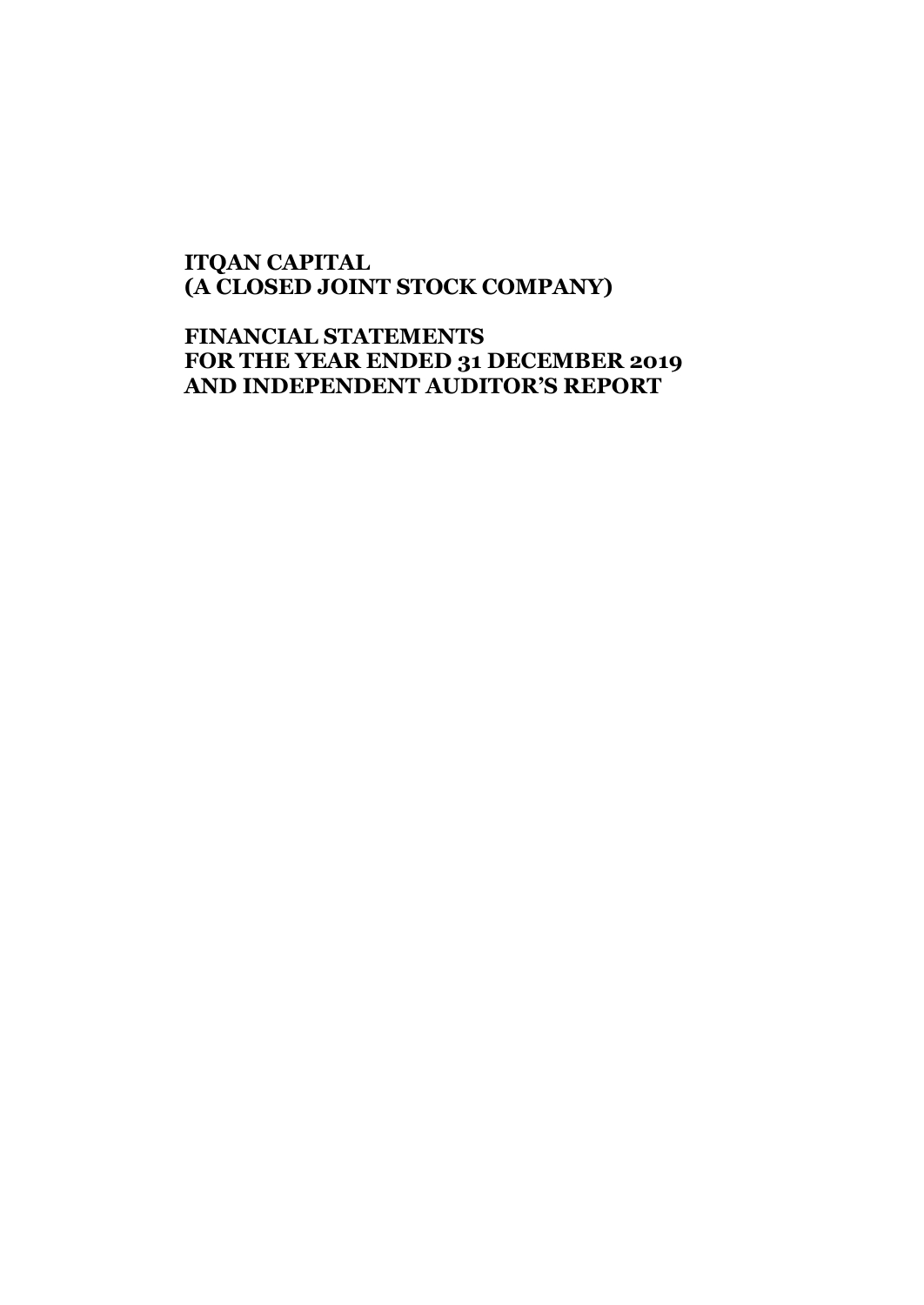### **ITQAN CAPITAL (A closed Joint Stock Company) FINANCIAL STATEMENTS FOR THE YEAR ENDED 31 DECEMBER 2019**

| Independent auditor's report                 | $2 - 3$        |
|----------------------------------------------|----------------|
| Statement of financial position              | $\overline{4}$ |
| Statement of comprehensive income            | 5              |
| Statement of shareholders' changes in equity | 6              |
| Statement of cash flows                      | 7              |
| Notes to the financial statements            | $8 - 40$       |

**Page**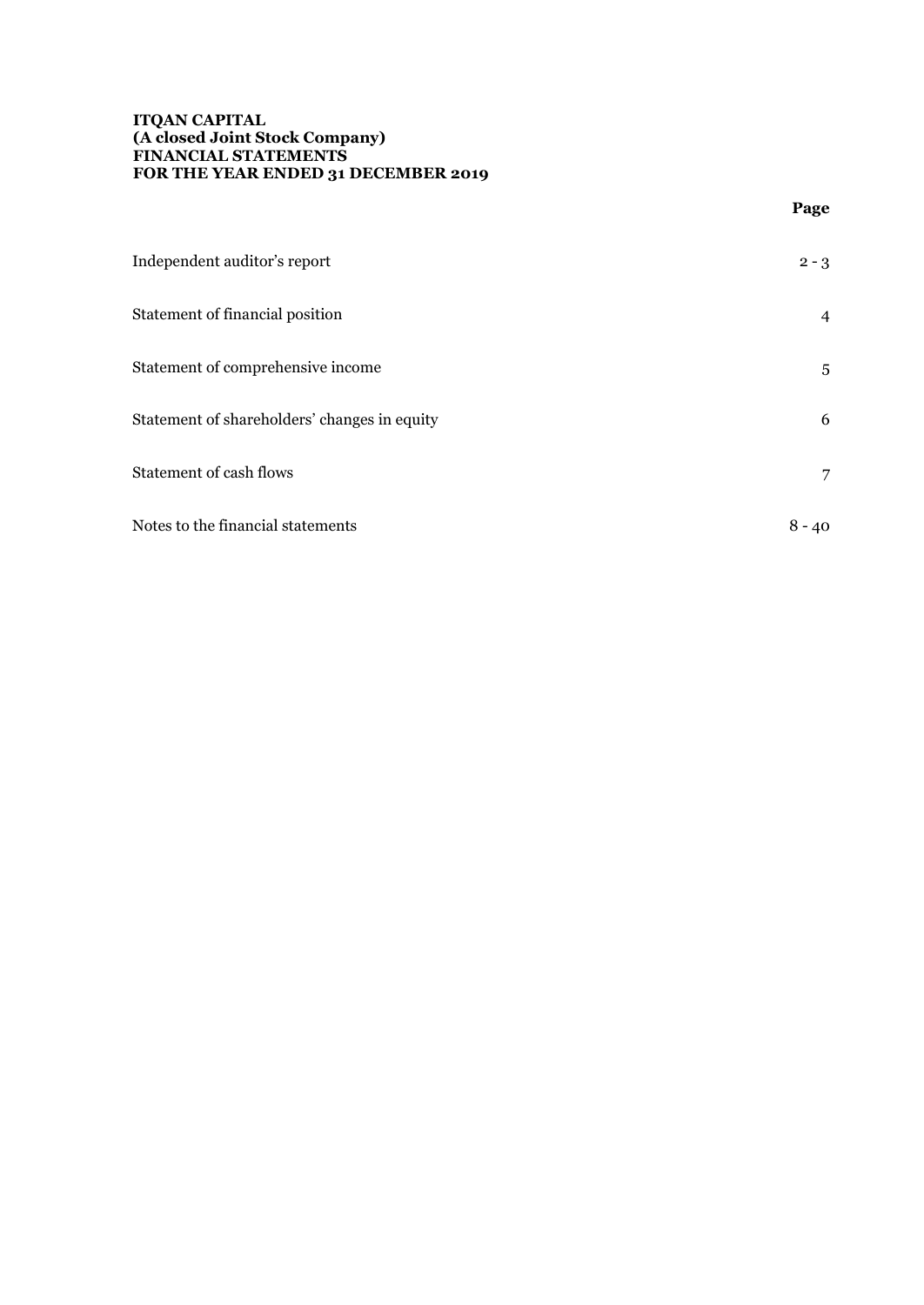

# Independent auditor's report to the shareholders of Itgan Capital

## Report on the audit of the financial statements

### Our opinion

In our opinion, the financial statements present fairly, in all material respects, the financial position of Itgan Capital (the "Company") as at 31 December 2019, and its financial performance and its cash flows for the year then ended in accordance with International Financial Reporting Standards, that are endorsed in the Kingdom of Saudi Arabia, and other standards and pronouncements issued by the Saudi Organization for Certified Public Accountants (SOCPA).

#### What we have audited

The Company's financial statements comprise:

- the statement of financial position as at 31 December 2019:  $\bullet$
- the statement of comprehensive income for the year then ended:
- the statement of changes in shareholders' equity for the year then ended:
- the statement of cash flows for the year then ended; and
- the notes to the financial statements, which include a summary of significant accounting policies.

### **Basis for opinion**

We conducted our audit in accordance with International Standards on Auditing, that are endorsed in the Kingdom of Saudi Arabia. Our responsibilities under those standards are further described in the Auditor's Responsibilities for the Audit of the Financial Statements section of our report.

We believe that the audit evidence we have obtained is sufficient and appropriate to provide a basis for our opinion.

#### Independence

We are independent of the Company in accordance with the code of professional conduct and ethics, endorsed in the Kingdom of Saudi Arabia, that are relevant to our audit of the financial statements and we have fulfilled our other ethical responsibilities in accordance with these requirements.

## Responsibilities of management and those charged with governance for the financial statements

Management is responsible for the preparation and fair presentation of the financial statements in accordance with International Financial Reporting Standards, that are endorsed in the Kingdom of Saudi Arabia and other standards and pronouncements issued by SOCPA, and the applicable requirements of the Regulations for Companies and the Company's Articles of Association, and for such internal control as management determines is necessary to enable the preparation of financial statements that are free from material misstatement, whether due to fraud or error.

In preparing the financial statements, management is responsible for assessing the Company's ability to continue as a going concern, disclosing, as applicable, matters related to going concern and using the going concern basis of accounting unless management either intends to liquidate the Company or to cease operations, or has no realistic alternative but to do so.

Those charged with governance are responsible for overseeing the Company's financial reporting process.

PricewaterhouseCoopers, License No. 25,

Jameel Square, P.O. Box 16415, Jeddah 21464, Kingdom of Saudi Arabia T: +966 (12) 610-4400, F: +966 (12) 610-4411, www.pwc.com/middle-east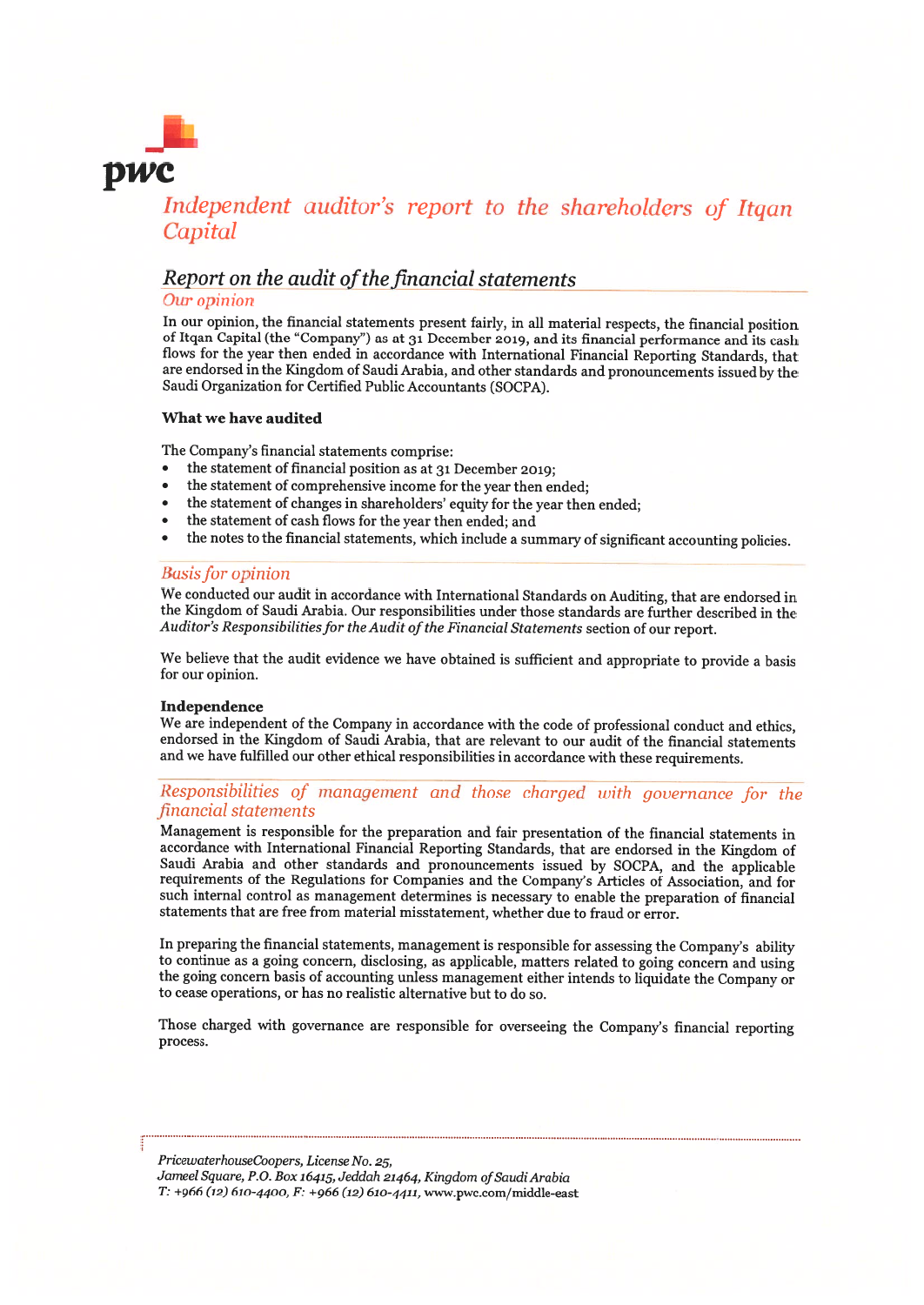

# Independent auditor's report to the shareholders of Itgan Capital (continued)

## Auditor's responsibilities for the audit of the financial statements

Our objectives are to obtain reasonable assurance about whether the financial statements as a whole are free from material misstatement, whether due to fraud or error, and to issue an auditor's report that includes our opinion. Reasonable assurance is a high level of assurance, but is not a guarantee that an audit conducted in accordance with International Standards on Auditing, that are endorsed in the Kingdom of Saudi Arabia, will always detect a material misstatement when it exists. Misstatements can arise from fraud or error and are considered material if, individually or in the aggregate, they could reasonably be expected to influence the economic decisions of users taken on the basis of these financial statements.

As part of an audit in accordance with International Standards on Auditing, that are endorsed in the Kingdom of Saudi Arabia, we exercise professional judgment and maintain professional skepticism throughout the audit. We also:

- Identify and assess the risks of material misstatement of the financial statements, whether due to fraud or error, design and perform audit procedures responsive to those risks, and obtain audit evidence that is sufficient and appropriate to provide a basis for our opinion. The risk of not detecting a material misstatement resulting from fraud is higher than for one resulting from error, as fraud may involve collusion, forgery, intentional omissions, misrepresentations, or the override of internal control.
- Obtain an understanding of internal control relevant to the audit in order to design audit procedures that are appropriate in the circumstances, but not for the purpose of expressing an opinion on the effectiveness of the Company's internal control.
- Evaluate the appropriateness of accounting policies used and the reasonableness of accounting estimates and related disclosures made by management.
- Conclude on the appropriateness of management's use of the going concern basis of accounting and, based on the audit evidence obtained, whether a material uncertainty exists related to events or conditions that may cast significant doubt on the Company's ability to continue as a going concern. If we conclude that a material uncertainty exists, we are required to draw attention in our auditor's report to the related disclosures in the financial statements or, if such disclosures are inadequate, to modify our opinion. Our conclusions are based on the audit evidence obtained up to the date of our auditor's report. However, future events or conditions may cause the Company to cease to continue as a going concern.
- Evaluate the overall presentation, structure and content of the financial statements, including the disclosures, and whether the financial statements represent the underlying transactions and events in a manner that achieves fair presentation.

We communicate with those charged with governance regarding, among other matters, the planned scope and timing of the audit and significant audit findings, including any significant deficiencies in internal control that we identify during our audit.

**PricewaterhouseCoopers** 

Mufaddal Ali License Number 447

March 19, 2020

 $2.7.714.$ **PRICEWATERHOUSECOOPERS** CERTIFIED PUBLIC ACCOUNTAN C.R. 4030289002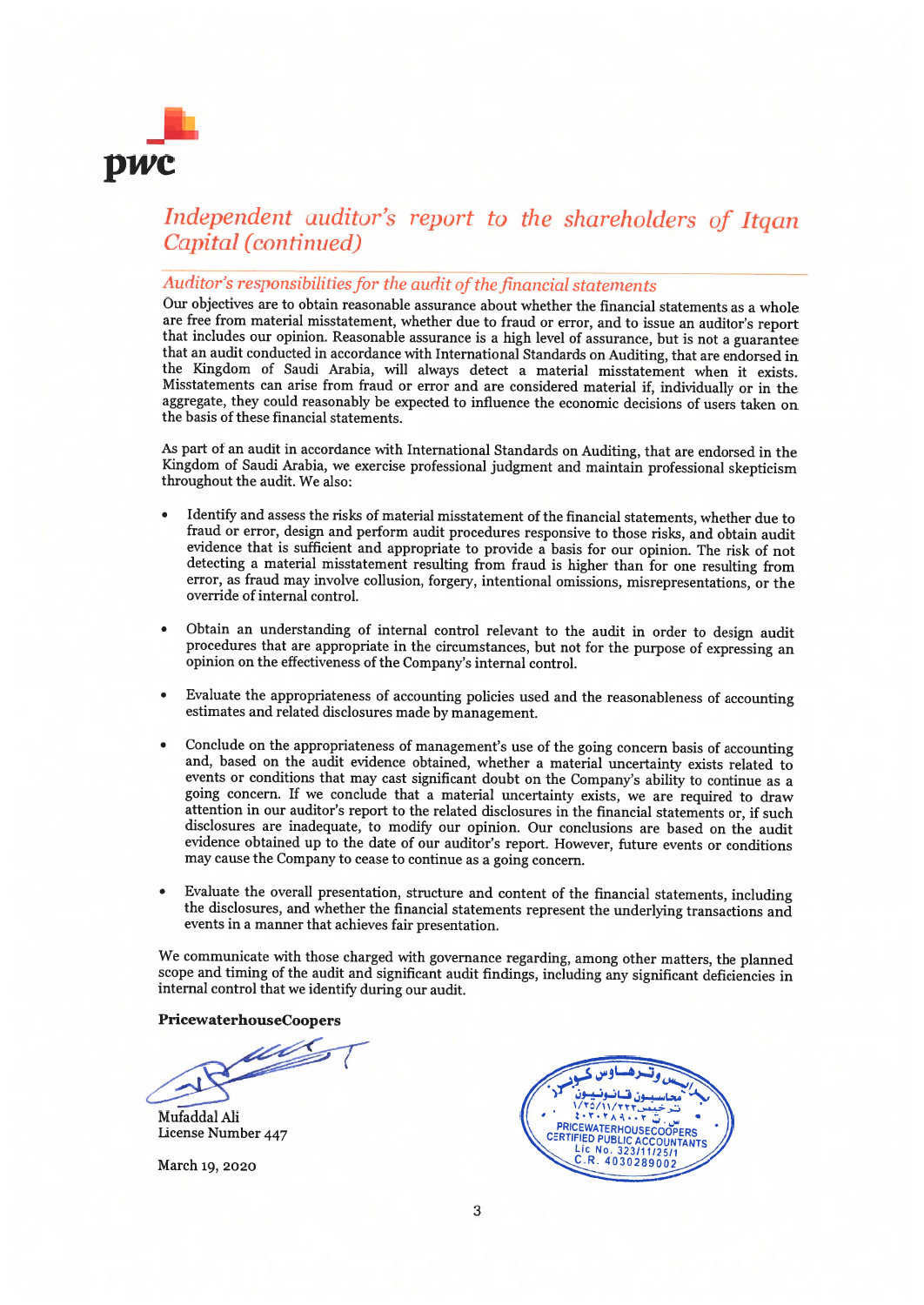## **ITQAN CAPITAL (A closed Joint Stock Company) Statement of financial position**

(All amounts in Saudi Riyals unless otherwise stated)

|                                                       |             | As at          | As at        |
|-------------------------------------------------------|-------------|----------------|--------------|
|                                                       | <b>Note</b> | 31 December    | 31 December  |
|                                                       |             | 2019           | 2018         |
| <b>ASSETS</b>                                         |             |                |              |
| <b>Non-current assets</b>                             |             |                |              |
| Property and equipment                                | 6           | 4,713,967      | 3,957,914    |
| Right-of-use assets                                   | 7           | 1,983,865      |              |
| Investment properties                                 | 9           | 6,751,413      | 7,280,366    |
| Financial assets at fair value through other          |             |                |              |
| comprehensive income                                  | 8           |                | 2,223,158    |
| Financial assets at fair value through profit or loss | 8           | 42,854,804     | 51,293,923   |
| <b>Total non-current assets</b>                       |             | 56,304,049     | 64,755,361   |
| <b>Current assets</b>                                 |             |                |              |
| Financial assets at fair value through profit or loss | 8           | 11,021,955     | 6,899,965    |
| Prepayments and other assets                          | 10          | 11,784,460     | 9,375,626    |
| Cash and cash equivalents                             | 11          | 1,598,164      | 1,569,138    |
| <b>Total current assets</b>                           |             | 24,404,579     | 17,844,729   |
| <b>TOTAL ASSETS</b>                                   |             | 80,708,628     | 82,600,090   |
|                                                       |             |                |              |
| SHAREHOLDERS' EQUITY AND LIABILITIES                  |             |                |              |
| <b>SHAREHOLDERS' EQUITY</b>                           |             |                |              |
| Share capital                                         | 12          | 111,229,140    | 111,229,140  |
| Other reserve                                         |             |                | (103, 267)   |
| <b>Accumulated losses</b>                             |             | (52, 397, 168) | (34,002,745) |
| Net shareholders' equity                              |             | 58,831,972     | 77,123,128   |
| <b>Liabilities</b>                                    |             |                |              |
| <b>Non-current liabilities</b>                        |             |                |              |
| Lease liabilities                                     | 7           | 1,702,691      |              |
| Employee benefit obligations                          | 14          | 1,366,327      | 743,549      |
| <b>Total non-current liabilities</b>                  |             | 3,069,018      | 743,549      |
|                                                       |             |                |              |
| <b>Current liabilities</b>                            |             |                |              |
| Trade and other payables                              | 15          | 2,853,156      | 4,332,484    |
| Lease liabilities                                     | 7           | 417,556        |              |
| Tax and zakat liabilities                             | 16          | 183,549        | 400,929      |
| Short-term murabaha financing                         | 17          | 15,353,377     |              |
| <b>Total current liabilities</b>                      |             | 18,807,638     | 4,733,413    |
| <b>Total liabilities</b>                              |             | 21,876,656     | 5,476,962    |
|                                                       |             |                |              |
| TOTAL SHAREHOLDERS' EQUITY AND<br><b>LIABILITIES</b>  |             | 80,708,628     | 82,600,090   |
|                                                       |             |                |              |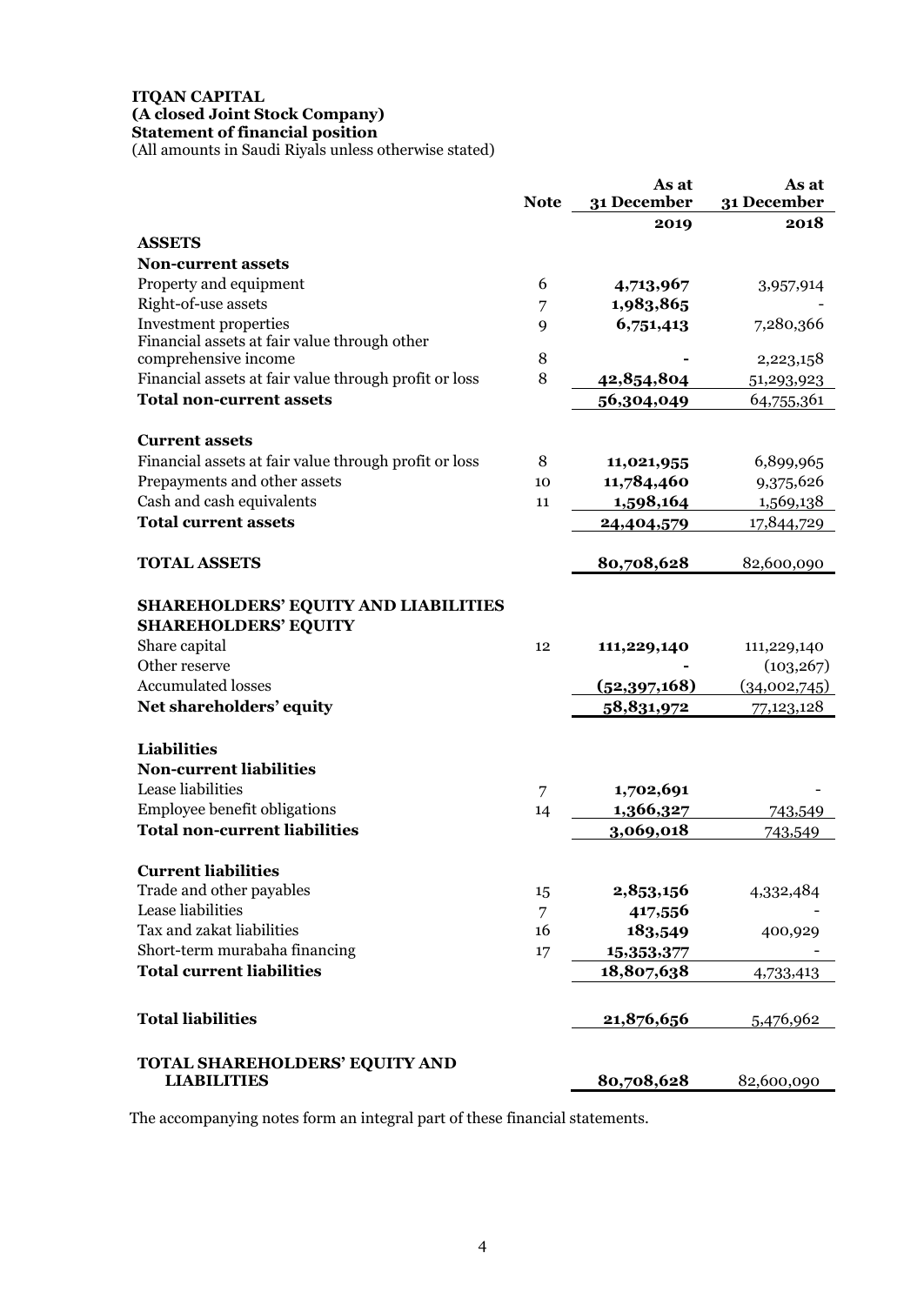### **ITQAN CAPITAL (A closed Joint Stock Company) Statement of comprehensive income** (All amounts in Saudi Riyals unless otherwise stated)

|                                                                                              |                | Year ended 31 December |                |
|----------------------------------------------------------------------------------------------|----------------|------------------------|----------------|
|                                                                                              | <b>Note</b>    | 2019                   | 2018           |
| Revenue                                                                                      |                |                        |                |
| Income from services                                                                         | $\overline{4}$ | 5,216,492              | 2,010,715      |
| Income from investments                                                                      |                | 44,843                 | 90,000         |
| Dividends income                                                                             |                | 782,335                | 1,128,710      |
| Net changes in fair value of financial assets at fair value                                  |                |                        |                |
| through profit or loss                                                                       | 8              | (8,341,476)            | (10,097,341)   |
| Net realized gain from sale of debt financial assets at                                      |                |                        |                |
| fair value through profit or loss<br>Net realized gain from sale of financial assets at fair | 8              | 4,013                  |                |
| value through other comprehensive income                                                     |                | 76,141                 | 150,675        |
| Other operating income, net                                                                  |                | 378,157                | 140,743        |
|                                                                                              |                | (1,839,495)            | (6,576,498)    |
| <b>Expenses</b>                                                                              |                |                        |                |
| Salaries and wages                                                                           |                | (9,243,661)            | (9,091,543)    |
| Rents                                                                                        |                |                        | (313, 890)     |
| Depreciation                                                                                 | 6,9            | (430, 923)             | (311, 807)     |
| Depreciation of right-of-use assets                                                          | 7              | (405, 494)             |                |
| Other operating expenses                                                                     | 5              | (5,068,572)            | (3,636,852)    |
| <b>Total operating expenses</b>                                                              |                | (15, 148, 650)         | (13,354,092)   |
| <b>Net operating losses</b>                                                                  |                | (16,988,145)           | (19,930,590)   |
| Finance costs                                                                                |                | (458, 524)             |                |
| Impairment losses on investment properties                                                   | 9              | (350, 695)             | (2,155,890)    |
| Other income                                                                                 |                |                        | 36,600         |
| Loss before zakat and income tax                                                             |                | (17,797,364)           | (22,049,880)   |
| Zakat expense                                                                                | 16             | (361, 861)             | (424,305)      |
| Income tax expense                                                                           | 16             |                        |                |
| Loss for the year                                                                            |                | (18, 159, 225)         | (22, 474, 185) |
| Other comprehensive income                                                                   |                |                        |                |
| Items that may be reclassified to profit or loss                                             |                |                        |                |
| Changes in the fair value of financial asset at fair value                                   |                |                        |                |
| through other comprehensive income                                                           | 8              | 103,267                | (102, 240)     |
| Items that will not be reclassified to profit or loss                                        |                |                        |                |
| Loss on remeasurements of employee benefits                                                  |                |                        |                |
| obligations                                                                                  | 14             | (235, 198)             | (384,346)      |
| Other comprehensive loss for the year                                                        |                | (131, 931)             | (486,586)      |
| Total comprehensive loss for the year                                                        |                | (18,291,156)           | (22,960,771)   |
| Loss per share for losses from operations                                                    |                |                        |                |
| Loss per share for the year                                                                  | 24             | (1.63)                 | (1.93)         |
| Loss per share for other comprehensive losses                                                |                |                        |                |
| Loss per share for the year                                                                  | 24             | (0.01)                 | (0.04)         |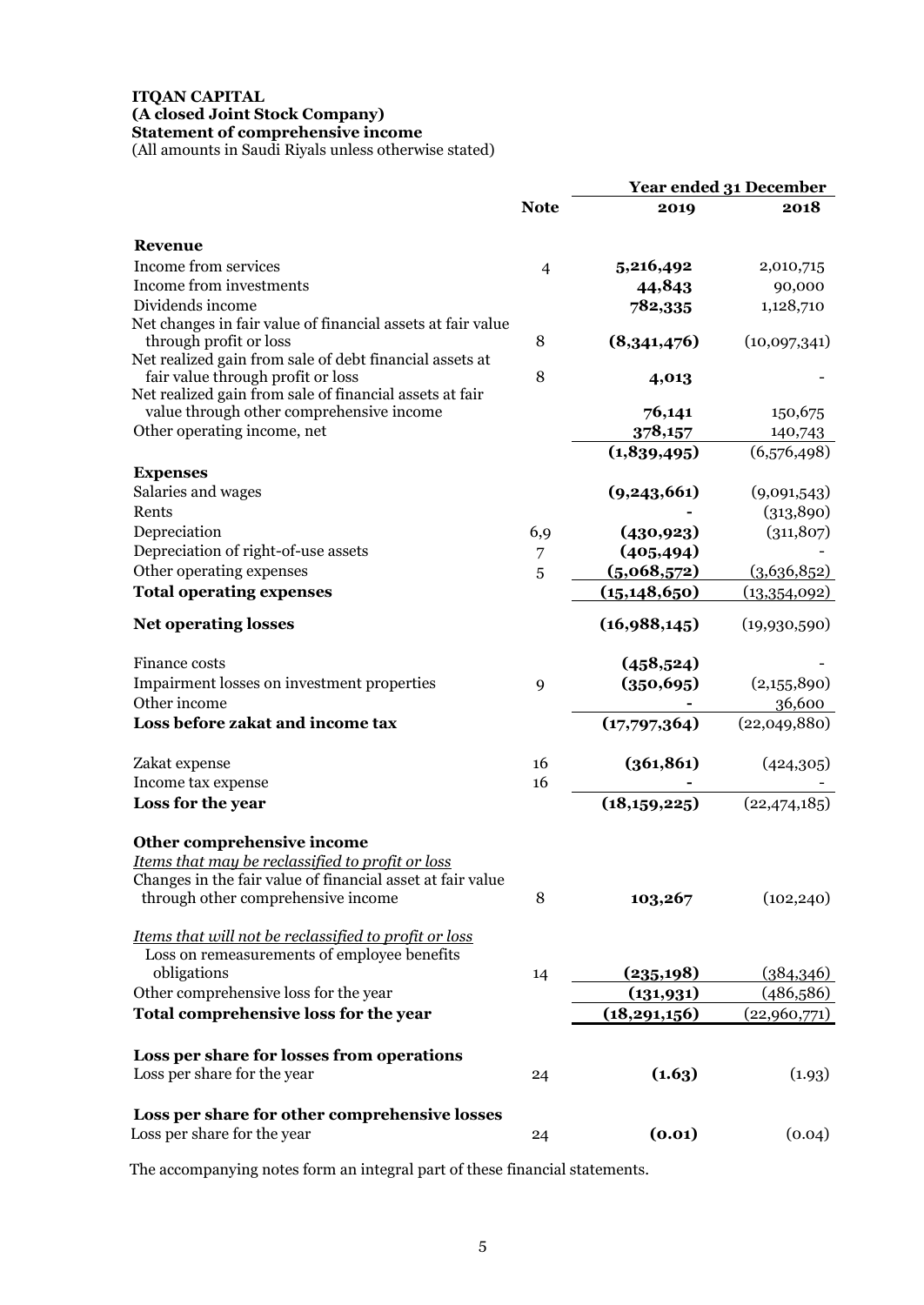### **ITQAN CAPITAL (A closed Joint Stock Company) Statement of changes in shareholders' equity**  (All amounts in Saudi Riyals unless otherwise stated)

|                                                                        |                         | Other reserve<br>- FVOCI   |                                 |                               |
|------------------------------------------------------------------------|-------------------------|----------------------------|---------------------------------|-------------------------------|
|                                                                        | <b>Share</b><br>capital | assets                     | financial Accumulated<br>losses | <b>Total</b>                  |
| At 1 January 2018<br>Loss for the year<br>Other comprehensive loss for | 173,417,900             | (1,027)                    | (73,332,974)<br>(22, 474, 185)  | 100,083,899<br>(22, 474, 185) |
| the year                                                               |                         | (102, 240)                 | (384,346)                       | (486,586)                     |
| Total comprehensive loss for<br>the year                               |                         | (102, 240)                 | (22,858,531)                    | (22,960,771)                  |
| <b>Transactions with owners</b><br>in their capacity as<br>owners:     |                         |                            |                                 |                               |
| Capital reduction                                                      | (62, 188, 760)          |                            | 62,188,760                      |                               |
| At 31 December 2018                                                    | 111,229,140             | (34,002,745)<br>(103, 267) |                                 | 77,123,128                    |
| At 1 January 2019<br>Loss for the year<br>Other comprehensive loss for | 111,229,140             | (103, 267)                 | (34,002,745)<br>(18, 159, 225)  | 77,123,128<br>(18, 159, 225)  |
| the year                                                               |                         | 103,267                    | (235, 198)                      | (131, 931)                    |
| Total comprehensive loss for the<br>year                               |                         | 103,267                    | (18,394,423)                    | (18,291,156)                  |
| At 31 December 2019                                                    | 111,229,140             |                            | (52,397,168)                    | 58,831,972                    |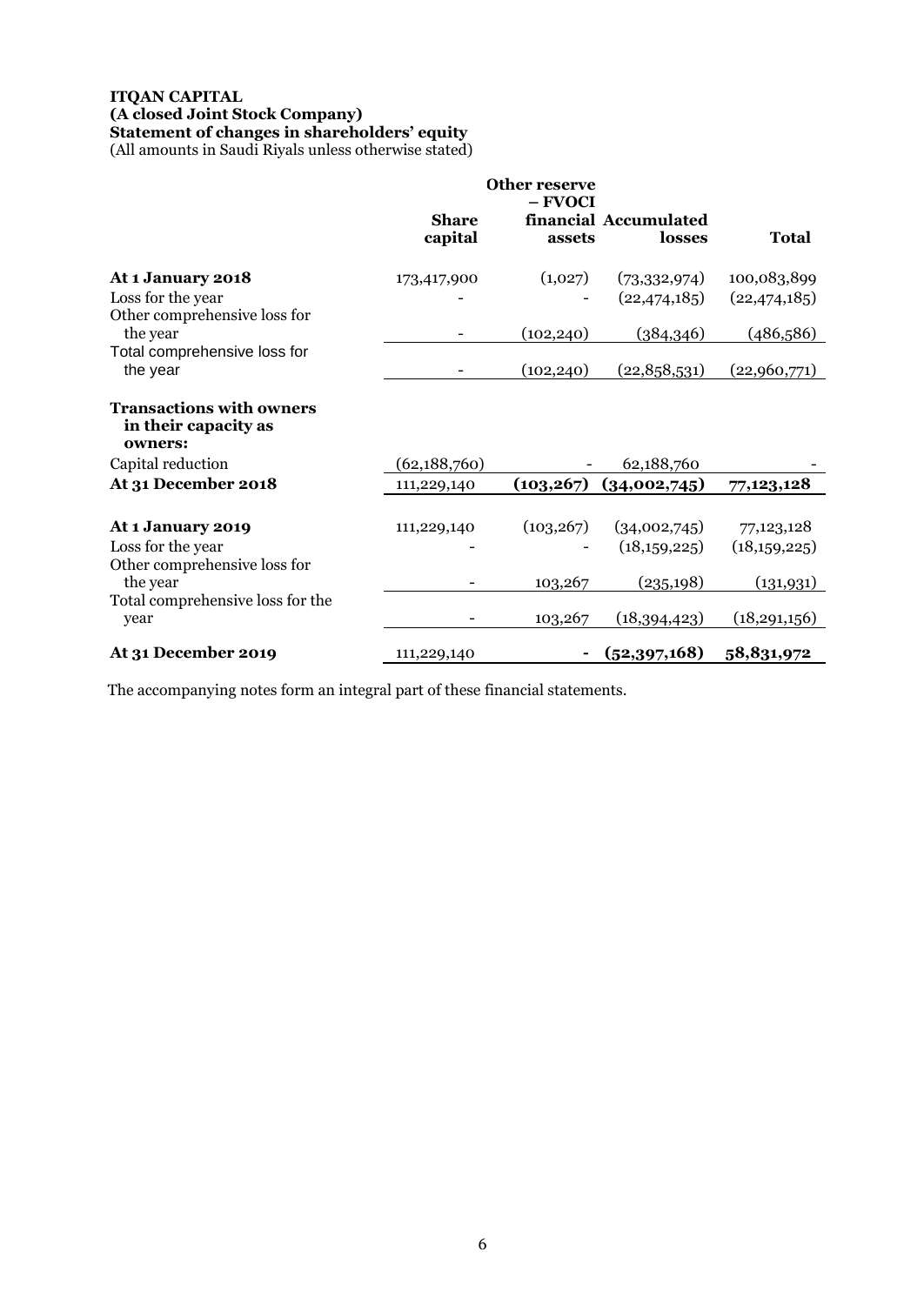### **ITQAN CAPITAL (A closed Joint Stock Company) Statement of cash flows** (All amounts in Saudi Riyals unless otherwise stated)

|                                                                                       |             |                    | Year ended 31 December |
|---------------------------------------------------------------------------------------|-------------|--------------------|------------------------|
|                                                                                       | <b>Note</b> | 2019               | 2018                   |
| <b>Cash flow from operating activities</b>                                            |             |                    |                        |
| Loss before zakat and income tax                                                      |             | (17,797,364)       | (22,049,880)           |
| Adjustments for non-cash items                                                        |             |                    |                        |
| Depreciation                                                                          | 6,9         | 430,923            | 311,805                |
| Depreciation on right-of-use assets                                                   | 7           | 405,494            |                        |
| Current service cost and interest cost of employees'                                  |             |                    |                        |
| termination benefits                                                                  | 14          | 387,580            | 185,503                |
| Net changes in fair value of financial assets at fair<br>value through profit or loss | 8           |                    |                        |
| Gain from disposals of financial assets at fair value                                 |             | 8,341,476          | 10,097,341             |
| through profit or loss                                                                | 8           | (76, 141)          | (150, 675)             |
| Gain from disposals of financial assets at fair value                                 |             |                    |                        |
| through other comprehensive income                                                    | 8           | (4,013)            |                        |
| Impairment losses on investment properties                                            | 9           | 350,695            | 2,155,890              |
| Interest on lease liabilities                                                         | 7           | 105,147            |                        |
| Finance cost                                                                          |             | 353,377            |                        |
|                                                                                       |             |                    |                        |
| Changes in operating assets and liabilities:                                          |             |                    |                        |
| Prepayments and other assets                                                          |             | (2,418,393)        | 261,418                |
| Trade and other payables                                                              |             | <u>(1,479,328)</u> | 744,558                |
| Cash generated from operations                                                        |             | (11,400,547)       | (8,444,040)            |
|                                                                                       |             |                    |                        |
| Employees' termination benefits paid                                                  |             |                    | (497,130)              |
| Zakat and income tax paid                                                             | 16          | (579, 241)         | (644, 129)             |
| Net cash outflow from operating activities                                            |             | (11, 979, 788)     | (9,585,299)            |
|                                                                                       |             |                    |                        |
| <b>Cash flow from investing activities</b>                                            |             |                    |                        |
| Purchase of property and equipment                                                    | 6           | (1,008,718)        | (186, 968)             |
| Investments in financial assets at fair value through<br>profit or loss               | 8           | (16, 412, 569)     | (1,100,000)            |
| Proceeds from sale of financial assets at fair value                                  |             |                    |                        |
| through profit or loss                                                                | 8           | 12,464,363         | 10,550,001             |
| Proceeds from sale of financial assets at fair value                                  |             |                    |                        |
| through other comprehensive income                                                    | 8           | 2,330,438          |                        |
| Net cash inflow from investing activities                                             |             | (2,626,486)        | 9,263,033              |
|                                                                                       |             |                    |                        |
| <b>Cash flow from financing activities</b>                                            |             |                    |                        |
| Proceeds from short-term murabaha financing                                           | 17          | 15,000,000         |                        |
| Principle elements of lease payments                                                  |             | (364,700)          |                        |
| Net cash inflow from financing activities                                             |             | 14,635,300         |                        |
|                                                                                       |             |                    |                        |
| Net change in cash and cash equivalents                                               |             | 29,026             | (322, 266)             |
| Cash and cash equivalents at beginning of year                                        |             | 1,569,138          | 1,891,404              |
| Cash and cash equivalents at end of year                                              |             | 1,598,164          | 1,569,138              |
|                                                                                       |             |                    |                        |
| Supplemental non-cash flow information                                                |             |                    |                        |
| Capital reduction                                                                     |             |                    | (62,188,760)           |
| Transferred from property and equipment to<br>investment properties                   |             |                    | 6,483,140              |
|                                                                                       |             |                    |                        |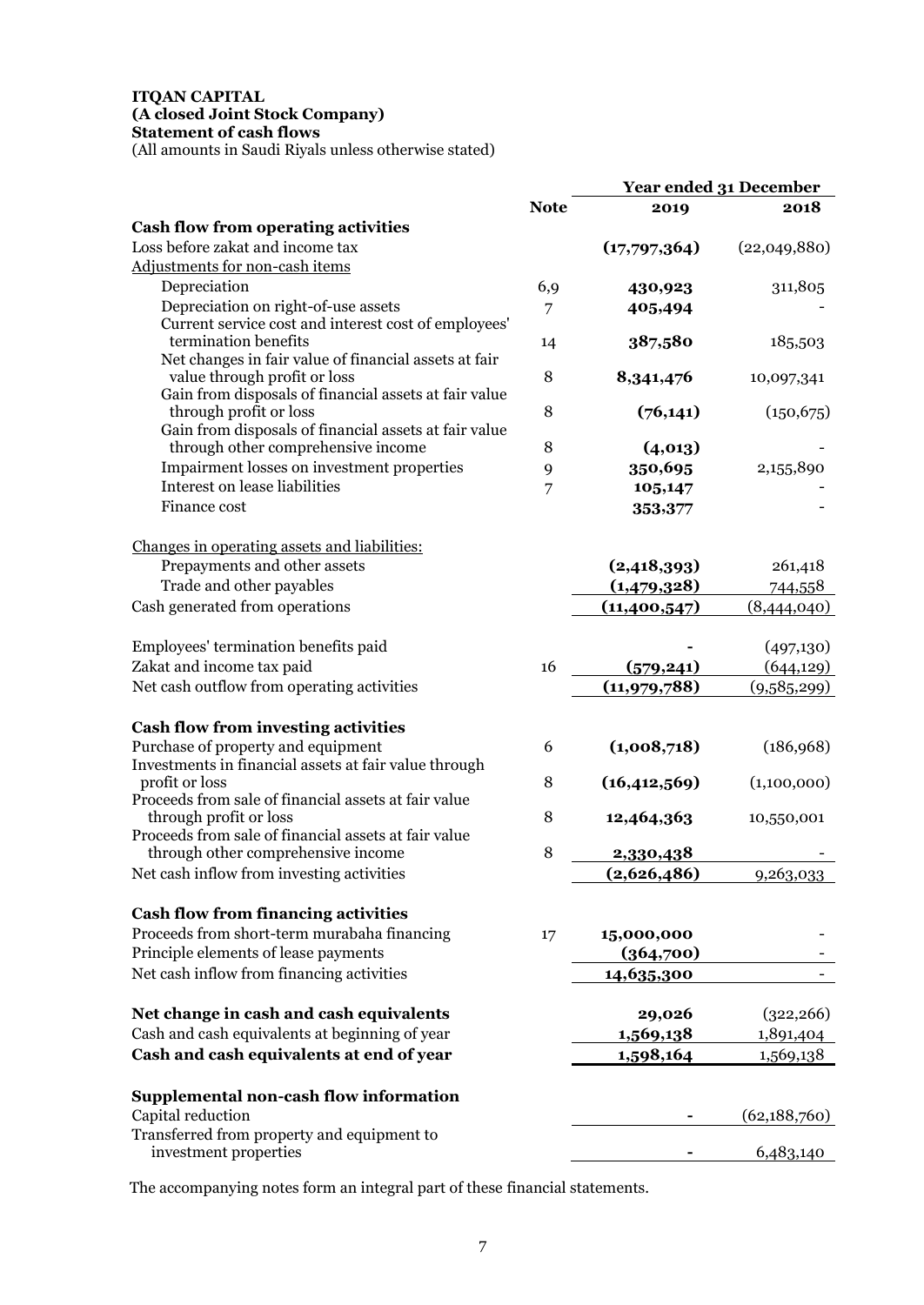## **1 General information**

Itqan Capital ("the Company") is a Closed Joint Stock Company registered in the Kingdom of Saudi Arabia under commercial registration No. 4030167335 dated 16 Safar 1428H (corresponding to 6 March 2007) and the Capital Market Authority (CMA) license number 37-07058 according to the decision of the authority number 9-17-2007 dated 21 Rabi Awal 1428H (corresponding to 9 April 2007). The Company was permitted to commence operation on 23 Rabi Thani 1429H (corresponding to 29 April 2008). The Company is located in Jeddah, Al-Shati District, Corniche Road, P.O. Box 8021 Postal code 21482.

The financial statements include the accounts of the Company's head office in Jeddah and its branch in Riyadh with commercial registration No. 1010477289 dated 3 Rabi Awal, 1440H (corresponding to 12 November 2018).

The objectives of the Company are as follows:

- Establishing/managing of investment funds/portfolios.
- Arranging services.
- Custody services for the administrative arrangements and procedures related to the investment funds and portfolio management.
- Acting as principal.
- Providing consultancy on securities.

All investment products provided by the Company are in accordance with the Islamic Shari'a and certified by the Company's Shari'a consultant.

The financial statements have been approved by the Board of Directors on March 19, 2020.

### **2 Summary of significant accounting policies**

The principal accounting policies applied for the preparation of financial statements of the Company are set out below. These policies have been consistently applied to all years presented, unless otherwise stated.

## **2.1 Basis of preparation**

### *(a) Statement of compliance*

These financial statements of the Company have been prepared in compliance with International Financial Reporting Standards that are endorsed in the Kingdom of Saudi Arabia ("IFRS") and other standards and pronouncements issued by Saudi Organization for Certified Public Accountants ("SOCPA").

## *(b) Accounting convention / Basis of measurement*

These financial statements are prepared under the historical cost convention except for the measurement of financial asset at fair value through profit or loss which are measured at fair value as explained in the relevant accounting policies and defined benefit obligation which is recognized at the present value of future obligations using the Projected Unit Credit Method as explained in the relevant accounting policies.

## *(c) New and amended standards adopted by the Company*

Certain new or amended standards and interpretations became applicable for the current reporting period. The company has adopted IFRS 16 - *Leases* and had to change its accounting policies and make adjustments as a result of adopting this new standard. The impact of the adoption of the leasing standard is disclosed below. There were no other standards or amendments that had any impact on the Company's accounting policies or required any adjustments in the current year.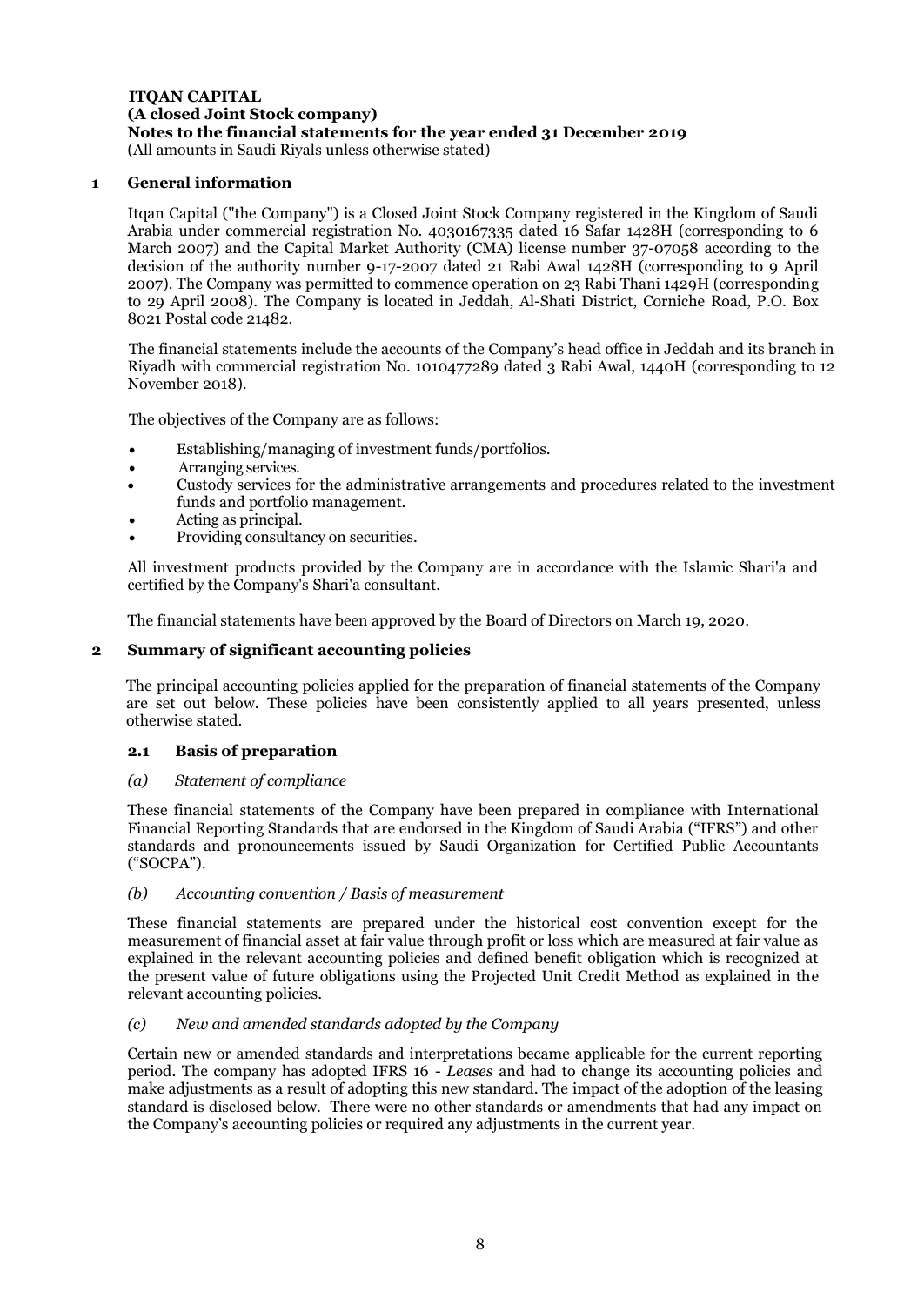## **2 Summary of significant accounting policies** (continued)

## **2.1 Basis of preparation** (continued)

*(c) New and amended standards adopted by the Company (continued)*

## **IFRS 16 -** *Leases*

This note explains the impact of the adoption of IFRS 16 - *Leases* on the Company's financial statements. The new accounting policies that have been applied from 1 January 2019 are disclosed in note 2.5.

The Company has adopted IFRS 16 - *Leases* retrospectively from 1 January 2019, but has not restated comparatives for the 2018 reporting period, as permitted under the specific transition provisions in the standard.

The reclassifications and the adjustments arising from the new leasing rules are therefore recognised in the opening statement of financial position on 1 January 2019.

On adoption of IFRS 16, the Company recognised lease liabilities in relation to leases which had previously been classified as 'operating leases' under the principles of IAS 17 - *Leases*. These liabilities were measured at the present value of the remaining lease payments, discounted using the lessee's incremental borrowing rate as of 1 January 2019. The weighted average lessee's incremental borrowing rate applied to the lease liabilities on 1 January 2019 was 4.24%.

In applying IFRS 16 for the first time, the Company has used the following practical expedients permitted by the standard:

- applying a single discount rate to a portfolio of leases with reasonably similar characteristics,
- accounting for operating leases with a remaining lease term of less than 12 months as at 1 January 2019 as short-term leases,
- relying on previous assessments on whether leases are onerous as an alternative to performing an impairment review – there were no onerous contracts as at 1 January 2019,
- excluding initial direct costs for the measurement of the right-of-use asset at the date of initial application, and
- using hindsight in determining the lease term where the contract contains options to extend or terminate the lease.

*Measurement of lease liabilities upon adoption of the standard is as follows:*

|                                                                                    | <b>Saudi Riyals</b> |
|------------------------------------------------------------------------------------|---------------------|
| Operating lease commitments disclosed as at 31 December 2018                       | 483,600             |
| Discounted using the lessee's incremental borrowing rate of at the date of initial |                     |
| application                                                                        | 429,196             |
| Add: contracts reassessed as lease contracts                                       |                     |
| Lease liability recognized as at 31 January 2019                                   | 429,196             |
| Of which are:                                                                      |                     |
| Current lease liabilities                                                          | 173,914             |
| Non-current lease liabilities                                                      | 255,282             |
|                                                                                    | 429,196             |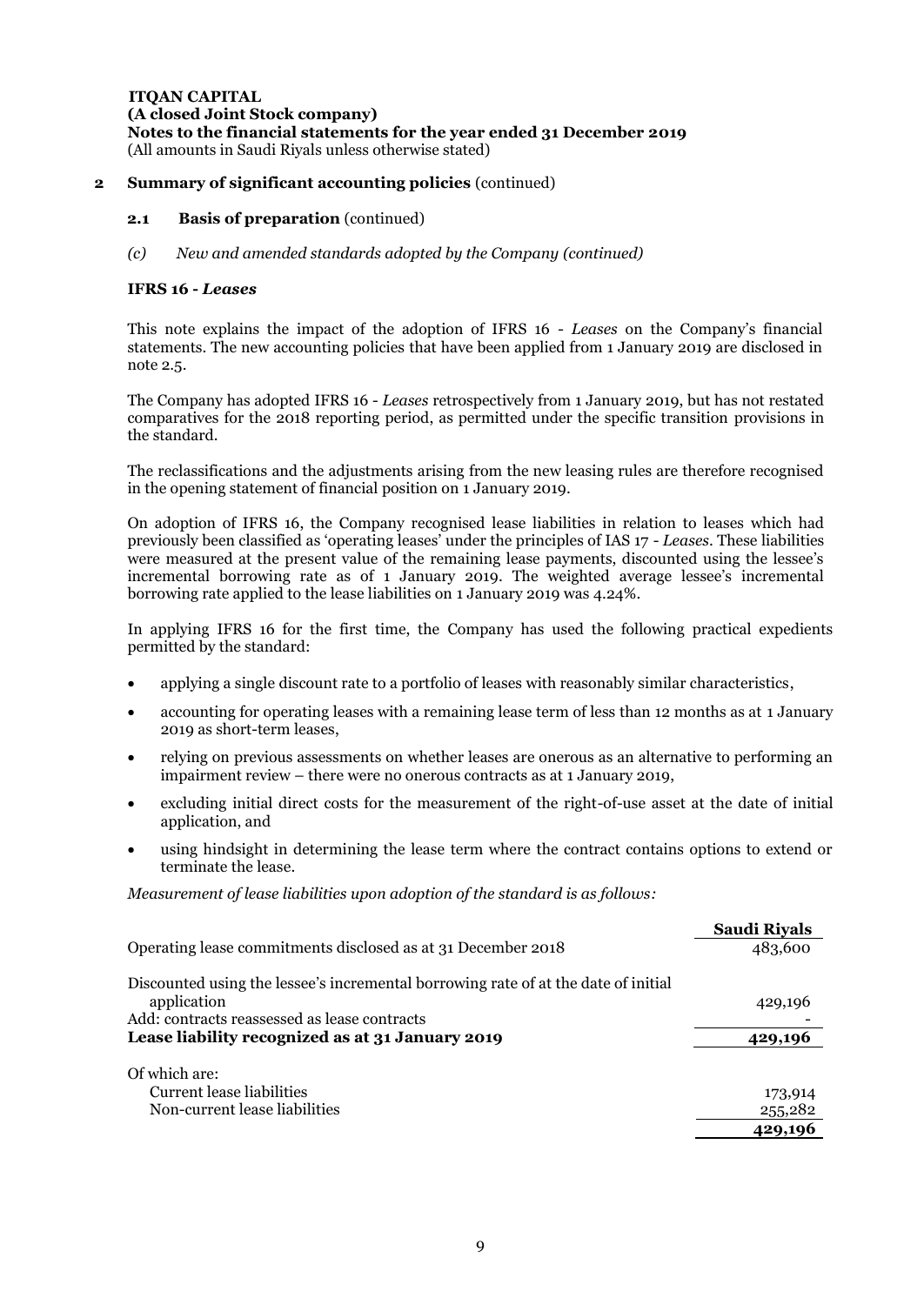## **2 Summary of significant accounting policies** (continued)

## **2.1 Basis of preparation** (continued)

## *(c) New and amended standards adopted by the Company (continued)*

*Measurement of right-of-use assets upon adoption of the standard is as follows:*

The Company also recognized the associated right-of-use assets as on 1 January 2019 (the date of initial application). The right-of use assets were measured at the amount equal to the lease liability, adjusted by the amount of any prepaid or accrued lease payments relating to that lease recognised in the statement of financial position as at 31 December 2018.

The recognized right-of-use assets relate to the following types of assets:

|                                  | 1 January<br>2019 |
|----------------------------------|-------------------|
| <b>Buildings</b>                 | 438,755           |
| <b>Total right-of-use assets</b> | 438,755           |

## *Adjustments recognised in the statement of financial position on 1 January 2019:*

The change in accounting policy affected the following items in the statement of financial position on 1 January 2019:

- Right of use assets increase by Saudi Riyals  $438,755$
- prepayments and other assets decrease by Saudi Riyals 9,559
- lease liabilities increase by Saudi Riyals 429,196

There is no impact on retained earnings on 1 January 2019 as a consequence of change in accounting policy.

## *(e) Standards and interpretations issued but not yet applied by the Company*

Certain new accounting standards and interpretations have been published that are not mandatory for 31 December 2019 reporting year-ends and have not been early adopted by the Company. These standards are not expected to have a material impact on the Company in the current or future reporting periods and on foreseeable future transactions

## **2.2 Revenue**

Revenue is income arising in the course of the Company's ordinary activities. Revenue is recognised in the amount of transaction price. Transaction price is the amount of consideration to which the Company expects to be entitled in exchange for transferring control over promised goods or services to a customer, excluding the amounts collected on behalf of third parties.

Revenue is recognised, when (or as) the Company satisfies the performance obligations as specified in the contract with the customer (buyer), when the seller has transferred to the customer control over the promised goods and services, either:

- at a point in time or
- over a time basis equivalent to the stage of completion of the service.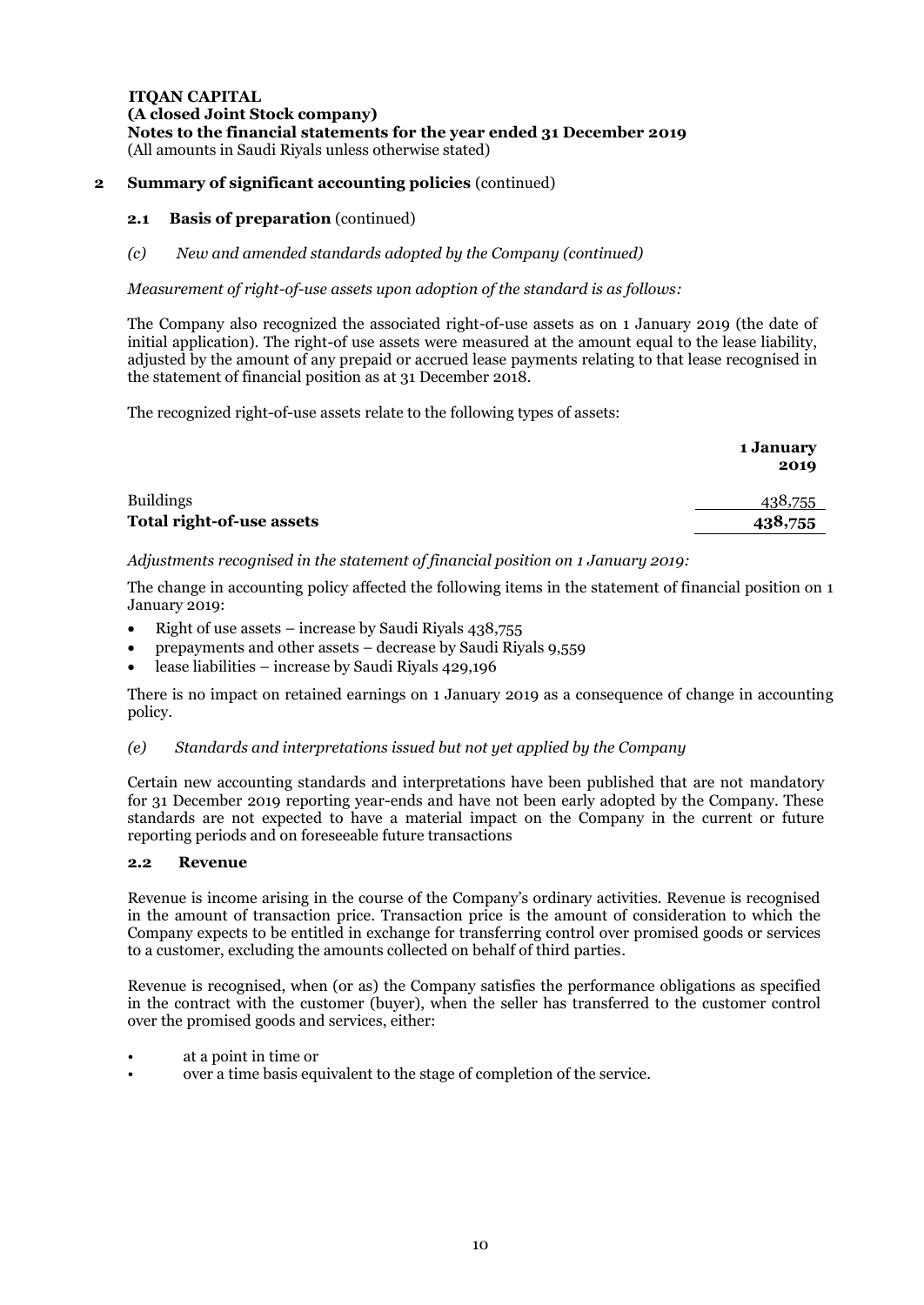## **2 Summary of significant accounting policies** (continued)

## **2.2 Revenue** (continued)

### *Revenue from rendering of services*

Revenue from services is recognized in the accounting period in which the services are rendered. Revenue is recognized when the performance obligation is satisfied i.e. upon receiving the completion certificate from the customer.

Revenue is measured based on the consideration specified in a contract with a customer. The Company recognizes revenue when it transfers control over a product or services to a customer and when the specific criteria have been met for each of the Company's activities. The Company bases its estimates of return on historical results, taking into consideration the type of customer, the type of transaction and the specifics of each arrangement.

### **2.3 Foreign currencies**

### *(a) Functional and presentation currency*

Items included in the financial statements of the Company are measured using the currency of the primary economic environment in which the entity operates ("the functional currency"). The financial statements are presented in "Saudi Riyals", which is the Company's presentation as well as functional currency of the entity.

### *(b) Transactions and balances*

Transactions in foreign currencies are translated to the respective functional currency of the Company at exchange rates at the dates of the transactions.

Monetary assets and liabilities denominated in foreign currencies at the reporting date are retranslated to the functional currency at the exchange rate at that date. The foreign currency gain or loss on monetary items is the difference between amortised cost in the functional currency at the beginning of the period, adjusted for effective interest and payments during the period, and the amortised cost in foreign currency translated at the exchange rate at the end of the reporting period.

### **2.4 Zakat and taxes**

The Company is subject to zakat and income tax in accordance with the regulations of the General Authority of Zakat and Tax (the "GAZT"). Zakat, for the Company, is calculated based on higher of approximate zakat base and adjusted profit and charged to profit or loss. Income tax on the share of the adjusted profit related to the foreign shareholders in the subsidiaries, is charged to profit or loss. Additional amounts, if any, are accounted for when determined to be required for payment. Income tax based on the applicable income tax rate is adjusted by changes in deferred tax assets and liabilities attributable to temporary differences and to unused tax losses.

Deferred income tax is not accounted for if it arises from initial recognition of an asset or liability in a transaction other than a business combination that at the time of the transaction affects neither accounting nor taxable profit or loss. Deferred income tax is determined using tax rates (and laws) that have been enacted or substantially enacted by the end of the reporting period and are expected to apply when the related deferred income tax asset is realised or the deferred income tax liability is settled.

Deferred tax assets are recognised only if it is probable that future taxable amounts will be available to utilise those temporary differences and losses. Deferred tax assets and liabilities are offset when there is a legally enforceable right to offset current tax assets and liabilities and when the deferred tax balances relate to the same taxation authority.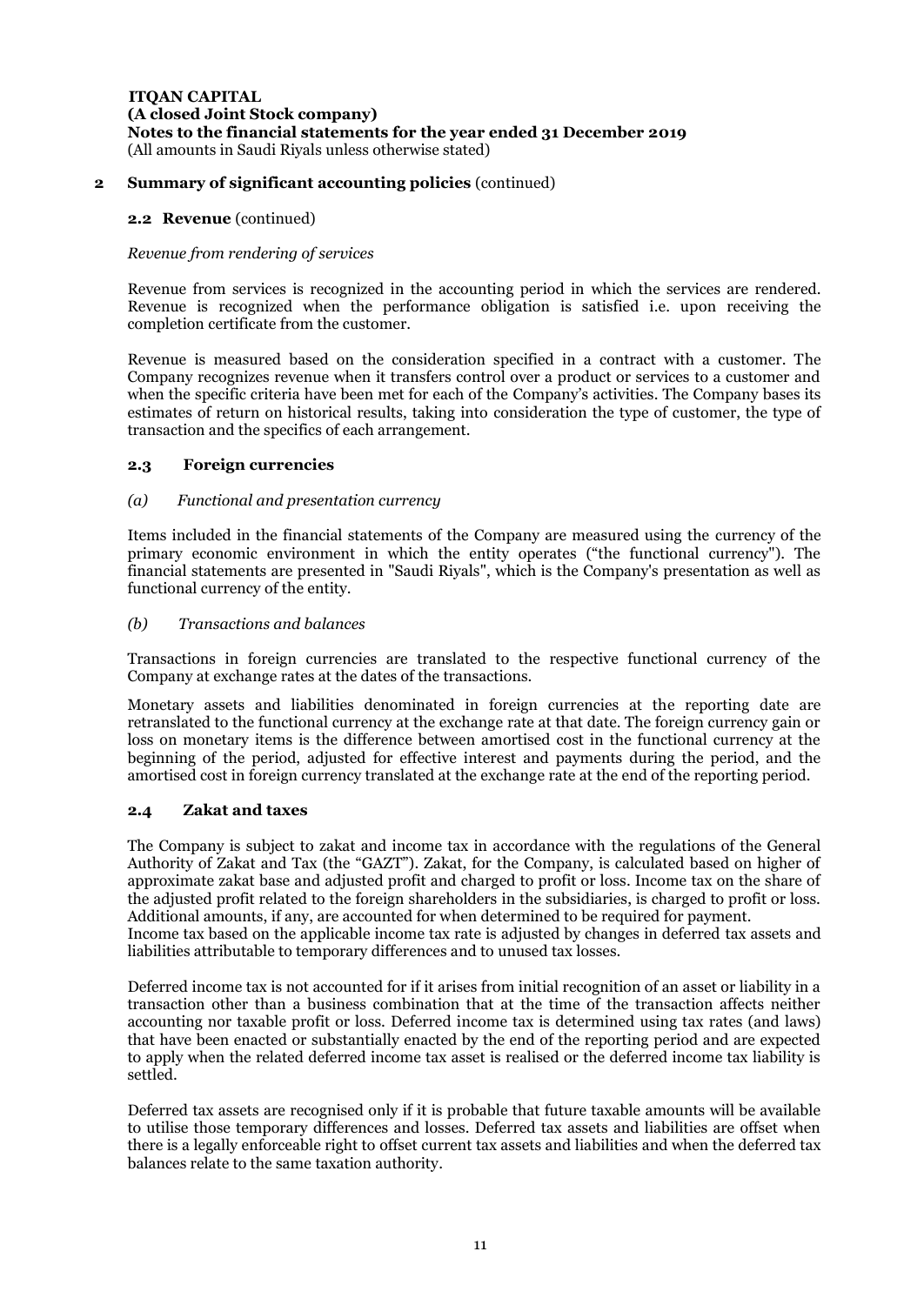## **2 Summary of significant accounting policies** (continued)

## **2.4 Zakat and income tax** (continued)

Current tax assets and tax liabilities are offset where the entity has a legally enforceable right to offset and intends either to settle on a net basis, or to realise the asset and settle the liability simultaneously. Current and deferred tax is recognised in profit or loss, except to the extent that it relates to items recognised in other comprehensive income or directly in equity. In this case, the tax is also recognised in other comprehensive income or directly in equity, respectively. The Company withholds taxes on certain transactions with non-resident parties, including payments of dividends to foreign shareholders of the Saudi Arabian subsidiaries, if any, in the Kingdom of Saudi Arabia as required under Saudi Arabian Income Tax Law.

### **2.5 Financial income**

Financial income is measured using the effective interest rate, which is the rate that exactly discounts the estimated future cash receipts through the expected life of the financial asset or a shorter period, where appropriate, to the net carrying amount of the financial asset.

### **2.6 Property and equipment**

### *a) Recognition and measurement*

Items of property, plant and equipment are measured at cost less accumulated depreciation and accumulated impairment losses.

Cost includes purchase price and any costs directly attributable to bringing the asset to the location and condition necessary for it to be capable of operating in the manner intended by management.

The cost of self-constructed assets includes the cost of materials and direct labor, any other costs directly attributable to bringing the assets to a working condition for their intended use, and borrowing costs on qualifying assets.

When significant parts of an item of property, plant and equipment have different useful lives, they are accounted for as separate items (major components) of property, plant and equipment. All other repairs and maintenance are charged to the statement of profit and loss and other comprehensive income during the year in which they are incurred.

### *b) Subsequent costs*

The Company adopts the cost model to measure the entire class of property, plant and equipment. After recognition as an asset, an item of property, plant and equipment is carried as its cost less any accumulated depreciation and impairment losses, if any.

### *c) Depreciation*

Depreciation represents the systematic allocation of the depreciable amount of an asset over its estimated useful life. Depreciable amount represents the cost of an asset, or other amount substituted for cost, less its residual value.

Depreciation is recognised in profit or loss on a straight-line basis over the estimated useful lives of each part of an item of property, plant and equipment. Land and capital work in progress are not depreciated.

The estimated useful lives for the current and comparative years are as follows:

|           |                        | Number of years |
|-----------|------------------------|-----------------|
| $\bullet$ | Equipment              | .5              |
| $\bullet$ | Computers and software | $3 - 6$         |
| $\bullet$ | Furniture and fixtures | $3 - 10$        |
| $\bullet$ | Motor vehicles         | 4               |
| $\bullet$ | <b>Building</b>        | 33              |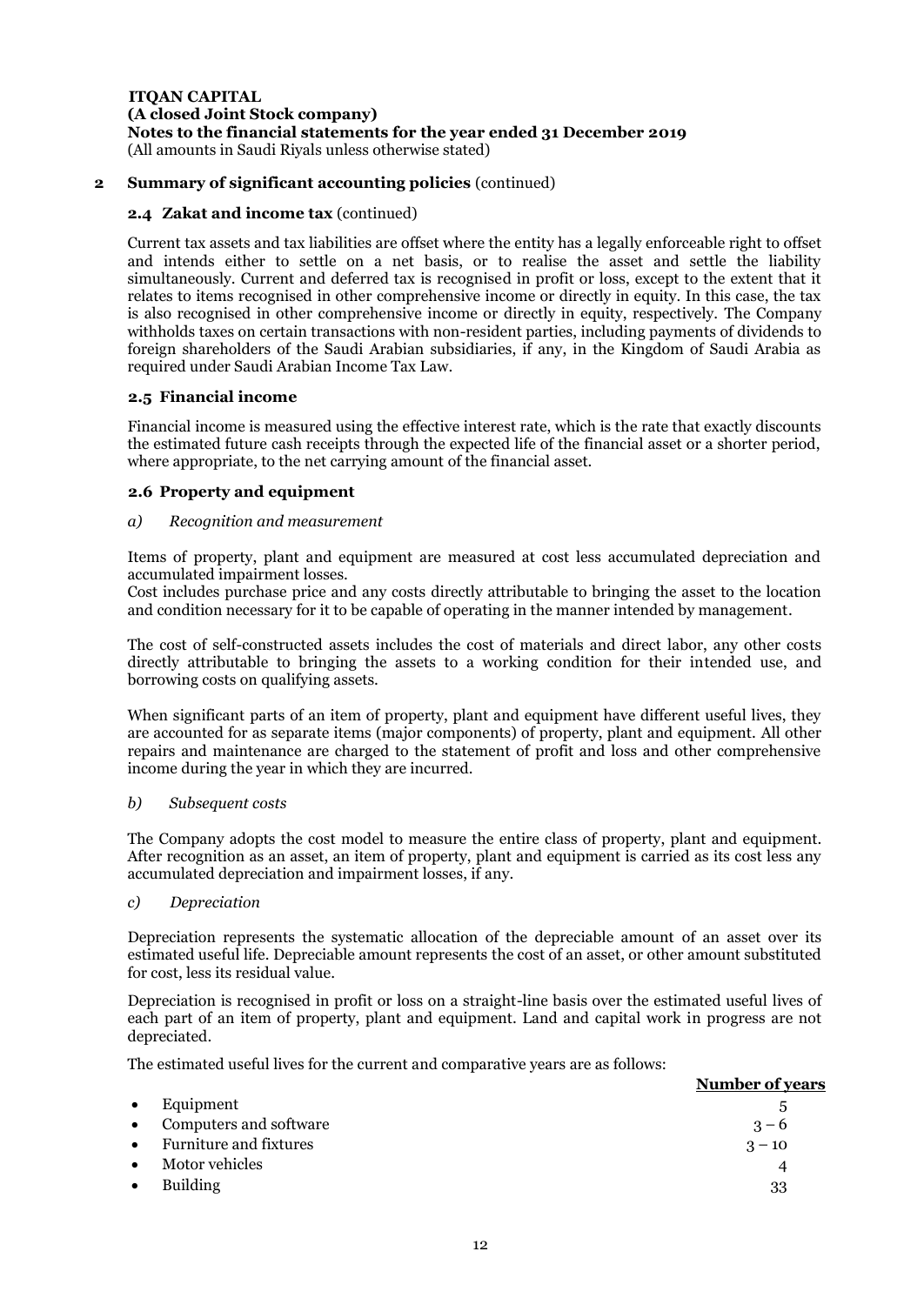## **2 Summary of significant accounting policies** (continued)

## **2.6 Property and equipment** (continued)

Depreciation methods, useful lives and residual values are reviewed at least annually and adjusted prospectively.

### *De-recognition*

Property, plant and equipment is derecognised when it has been disposed or no future economic benefits are expected to arise from its use or disposal. Gains and losses on disposal of an item of property, plant and equipment are determined by comparing the proceeds from disposal with the carrying amount of the disposed assets, and are recognised net within other income in profit or loss.

### *Work-in-progress (WIP)*

Assets in the course of construction or development are capitalised in the WIP within property, plant and equipment. The asset under construction or development is transferred to the appropriate category in property, plant and equipment, once the asset is in a location and / or condition necessary for it to be capable of operating in the manner intended by management.

The cost of an item of WIP comprises its purchase price, construction / development cost and any other directly attributable to the construction or acquisition of an item intended by management.

WIP is measured at cost less any recognised impairment. WIP is not depreciated. Depreciation only commences when the assets are capable of operating in the manner intended by management, at which point they are transferred to the appropriate asset category.

## **2.7 Financial instruments**

## *a) Classification of financial assets*

The Company classifies its financial assets under the following categories:

- Fair value through profit or loss (FVTPL);
- Fair value through other comprehensive income (FVTOCI); and
- Amortised cost.

These classifications are on the basis of business model of the Company for managing the financial assets, and contractual cash flow characteristics.

The Company measures financial asset at amortised cost when it is within the business model to hold assets in order to collect contractual cash flows, and contractual terms of the financial asset give rise on specified dates to cash flows that are solely payments of principal and interest on the principal amount outstanding.

For assets measured at fair value, gains and losses will be recorded either in profit or loss or other comprehensive income.

### *b) Classification of financial liabilities*

The Company designates a financial liability at fair value through profit or loss if doing so eliminates or significantly reduces measurement or recognition inconsistency or where a Company of financial liabilities is managed and its performance is evaluated on a fair value basis.

All other financial liabilities are subsequently measured at amortised cost using the effective interest rate method.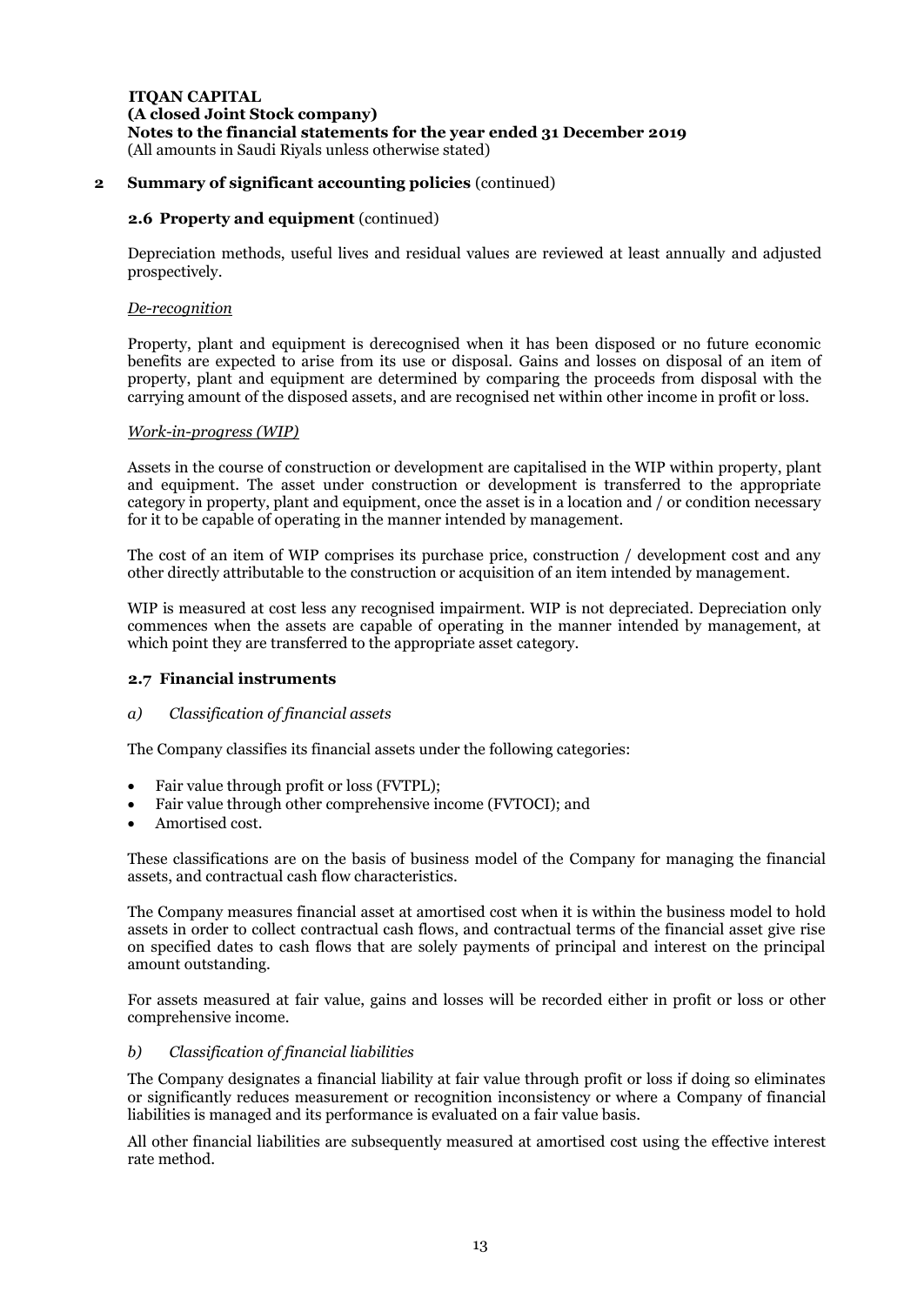## **2 Summary of significant accounting policies** (continued)

### **2.7 Financial instruments** (continued)

### *c) Initial measurement*

At initial recognition, financial assets or financial liabilities are measured at their fair value. Transaction costs of financial assets carried at fair value through profit or loss are expensed in profit or loss. In the case of financial assets or financial liabilities not at fair value through profit or loss, its fair value plus or minus transaction costs that are directly attributable to the acquisition or issue of the financial asset or financial liability is the initial recognition amount. Trade receivables are measured at transaction price.

### *d) Subsequent measurement*

Subsequent measurement of financial assets is as follows:

### Debt instruments

Amortised cost: Assets that are held for collection of contractual cash flows where those cash flows represent solely payments of principal and interest are measured at amortised cost. Interest income from these financial assets is included in finance income using the effective interest rate method.

Any gain or loss arising on derecognition is recognised directly in profit or loss and presented in other gains / (losses), together with foreign exchange gains and losses. Impairment losses are presented as separate line item in the statement of profit and loss and other comprehensive income.

FVTOCI: Assets that are held for collection of contractual cash flows and for selling the financial assets, where the assets' cash flows represent solely payments of principal and interest, are measured at FVTOCI. Movements in the carrying amount are taken through OCI, except for the recognition of impairment gains or losses, interest revenue and foreign exchange gains and losses which are recognised in profit or loss. When the financial asset is derecognised, the cumulative gain or loss previously recognised in OCI is reclassified from equity to profit or loss and recognised in other gains  $\bar{1}$  (losses). Interest income from these financial assets is included in finance income using the effective interest rate method. Foreign exchange gains and losses are presented in other gains / (losses) and impairment expenses are presented as separate line item in the statement of profit and loss and other comprehensive income.

FVTPL: Assets that do not meet the criteria for amortised cost or FVTOCI are measured at FVTPL. A gain or loss on a debt investment that is subsequently measured at FVTPL is recognised in the statement of profit and loss and other comprehensive income.and presented net within other income / (expenses) in the period in which it arises.

### Equity instruments

The Company subsequently measures all equity investments at fair value. Where the Company's management has elected to present fair value gains and losses on equity investments in OCI, there is no subsequent reclassification of fair value gains and losses to profit or loss following the derecognition of the investment. Dividends from such investments continue to be recognised in profit or loss as other income when the Company's right to receive payments is established.

Impairment losses (and reversal of impairment losses) on equity investments measured at FVOCI are not reported separately from other changes in fair value.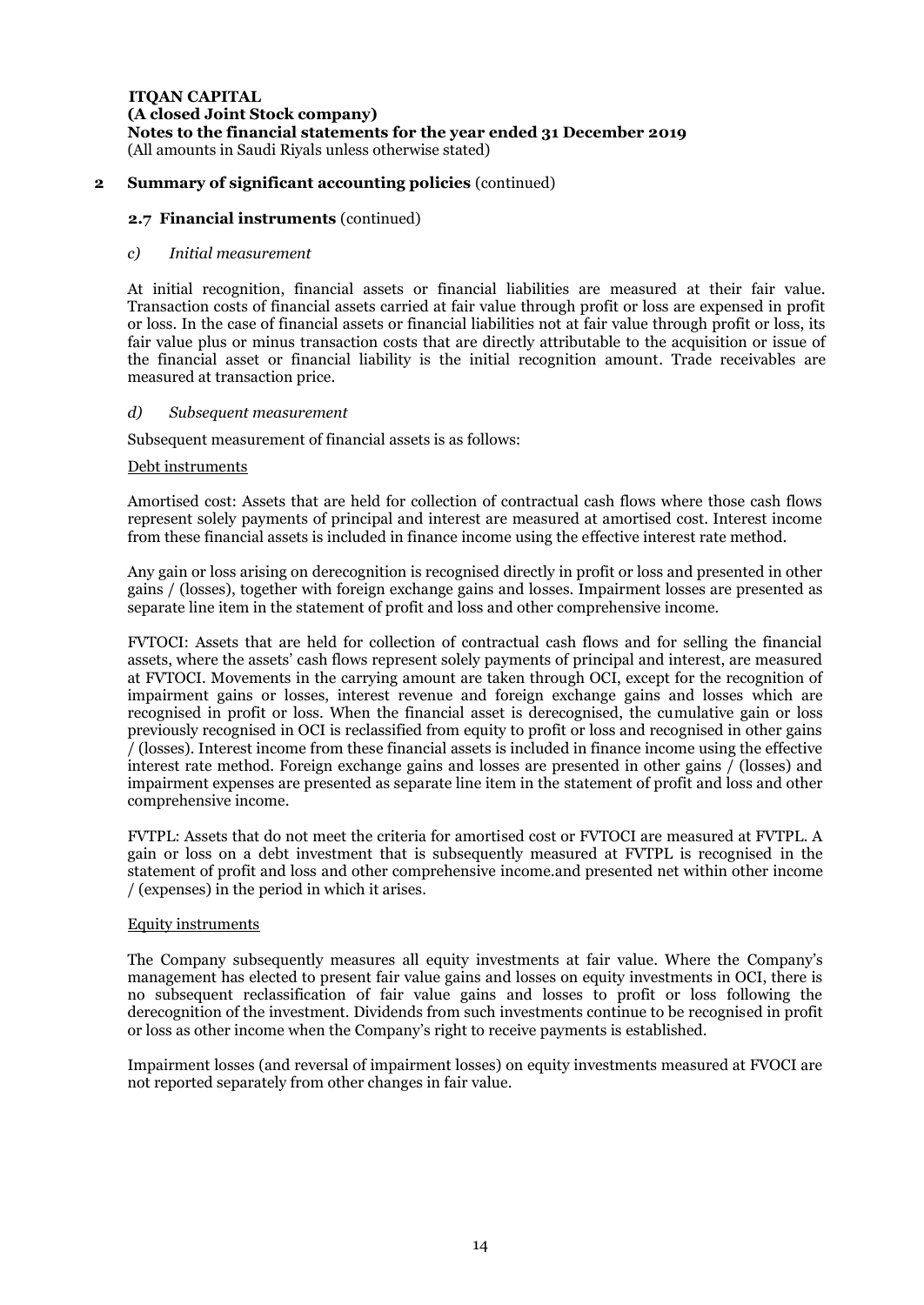## **2 Summary of significant accounting policies** (continued)

## **2.7 Financial instruments** (continued)

### *e) De-recognition*

The Company derecognises a financial asset when, and only when the contractual rights to the cash flows from financial asset expire, or it transfers substantially all the risks and rewards of ownership of the financial asset.

Financial liabilities are derecognised when the obligations specified in the contract is discharged, cancelled or expires. A substantial change in the terms of a debt instrument is considered as an extinguishment of the original liability and the recognition of a new financial liability.

### *f) Offsetting financial assets and liabilities*

Financial assets and liabilities are offset and the net amount is reported in the statement of financial position when, and only when, the Company has a legally enforceable right to offset the recognised amounts, and there is an intention to settle on a net basis or realise the asset and settle the liability simultaneously.

### *g) Reclassifications*

Financial assets are reclassified when the Company changes its business model for managing financial assets. For example, when there is a change in management's intention to hold the asset for a short-term or long-term. Financial liabilities are not reclassified.

### *h) Impairment of financial assets*

The Company assesses on a forward-looking basis the expected credit losses associated with its financial assets carried at amortised cost. The impairment methodology applied depends on whether there has been a significant increase in credit risk. Note 24 details how the Company determines impairment methodology for financial assets.

For trade receivables, the Company applies the simplified approach permitted by IFRS 9, which requires expected lifetime losses to be recognised from initial recognition of the receivables.

## **2.8 Impairment of non-financial assets**

The Company assesses at each reporting date whether there is an indication that a non-financial asset may be impaired. If any indication exists, the Company estimates the asset's recoverable amount. An asset's recoverable amount is the higher of an asset's or cash-generating unit's fair value less costs to sell and its value in use and is determined for an individual asset, unless the asset does not generate cash inflows that are largely independent of those from other assets or Company of assets. Where the carrying amount of an asset or CGU exceeds its recoverable amount, the asset is considered impaired and is written down to its recoverable amount. In assessing value in use, the estimated future cash flows are discounted to their present value using a pre-tax discount rate that reflects current market assessments of the time value of money and the risks specific to the asset. In determining fair value less costs to sell, an appropriate valuation model is used. These calculations are corroborated by valuation multiples, quoted share prices for publicly traded entities or other available fair value indicators.

Impairment losses of continuing operations are recognised in the statement of profit or loss and other comprehensive income in those expense categories consistent with the function of the impaired asset.

Non-financial assets other than goodwill that suffered an impairment are reviewed for possible reversal of the impairment at each reporting date.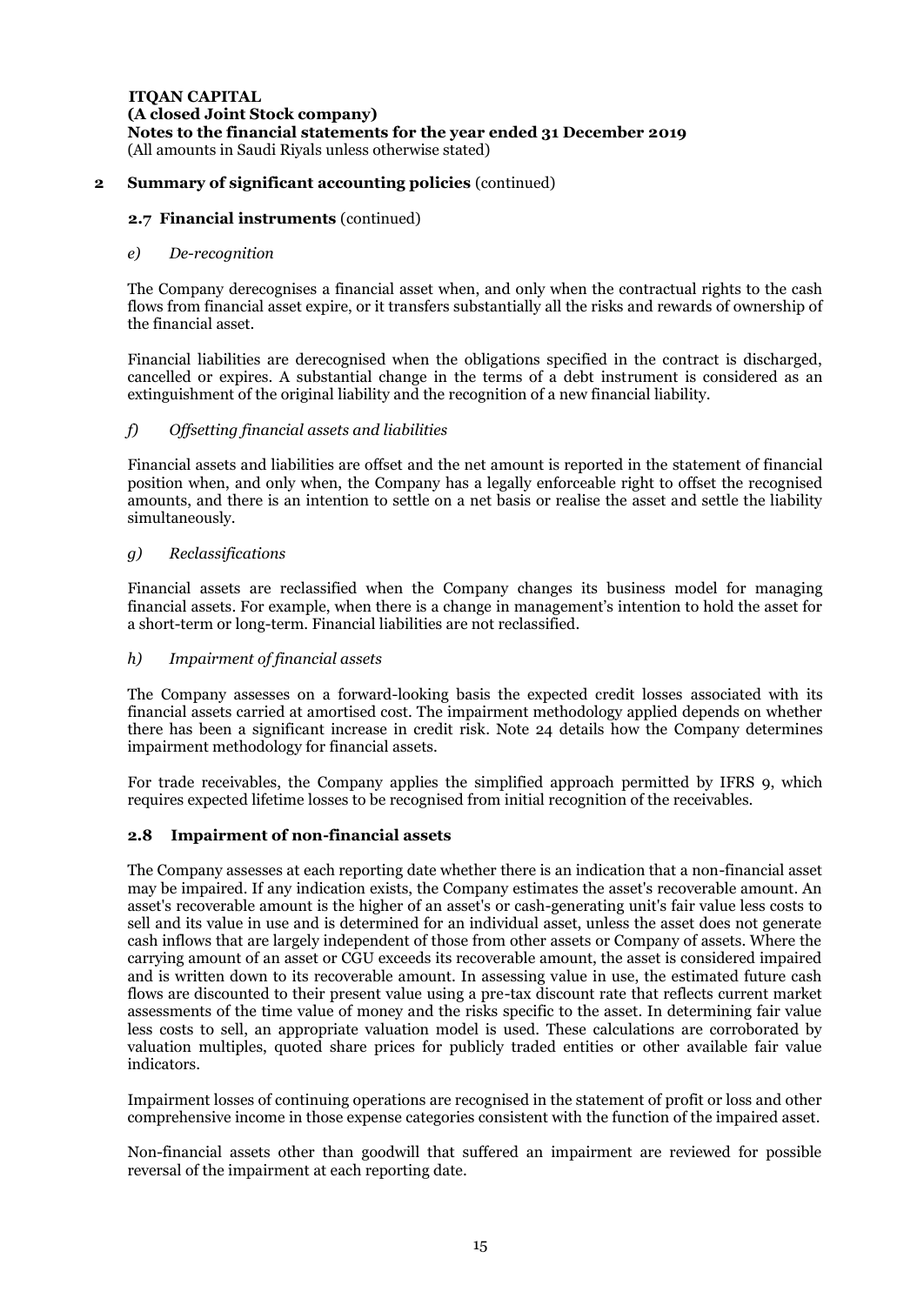## **2 Summary of significant accounting policies** (continued)

### **2.9 Trade receivables**

Trade receivables are recognised initially at fair value and subsequently measured at amortised cost using the effective interest method, less loss allowance. See Note 20 for a description of the Company's impairment policies.

### **2.10 Cash and cash equivalents**

Cash and cash equivalents include cash in hand, deposits held at call with banks and other highly liquid investments with original maturities of three months or less from the date of acquisition.

While cash and cash equivalents are also subject to the impairment requirements of IFRS 9, the identified impairment loss was immaterial.

### **2.11 Share capital**

Ordinary shares are classified as equity. Transaction costs directly attributable to the issue of new shares are shown in equity as a deduction from the proceeds.

### **2.12 Trade payables**

These amounts represent liabilities for goods and services provided to the Company prior to the end of financial year which are unpaid. The amounts are unsecured and are usually paid within 30 days of recognition. Trade and other payables are presented as current liabilities unless payment is not due within 12 months after the reporting period. They are recognised initially at their fair value and subsequently measured at amortised cost using the effective interest method.

### **2.13 Provisions**

Provisions for legal claims, service warranties and make good obligations are recognised when the company has a present legal or constructive obligation as a result of past events, it is probable that an outflow of resources will be required to settle the obligation and the amount can be reliably estimated. Provisions are not recognised for future operating losses.

Where there are a number of similar obligations, the likelihood that an outflow will be required in settlement is determined by considering the class of obligations as a whole. A provision is recognised even if the likelihood of an outflow with respect to any one item included in the same class of obligations may be small.

Provisions are measured at the present value of management's best estimate of the expenditure required to settle the present obligation at the end of the reporting period. The discount rate used to determine the present value is a pre-tax rate that reflects current market assessments of the time value of money and the risks specific to the liability. The increase in the provision due to the passage of time is recognised as interest expense**.**

## **2.14 Employee benefit obligations**

### *Short term employee benefits*

Short term employee benefits are expensed as the related services are provided. A liability is recognised for the amount expected to be paid if the Company has a present legal or constructive obligation to pay this amount as a result of past service provided by the employee and the obligation can be estimated reliably.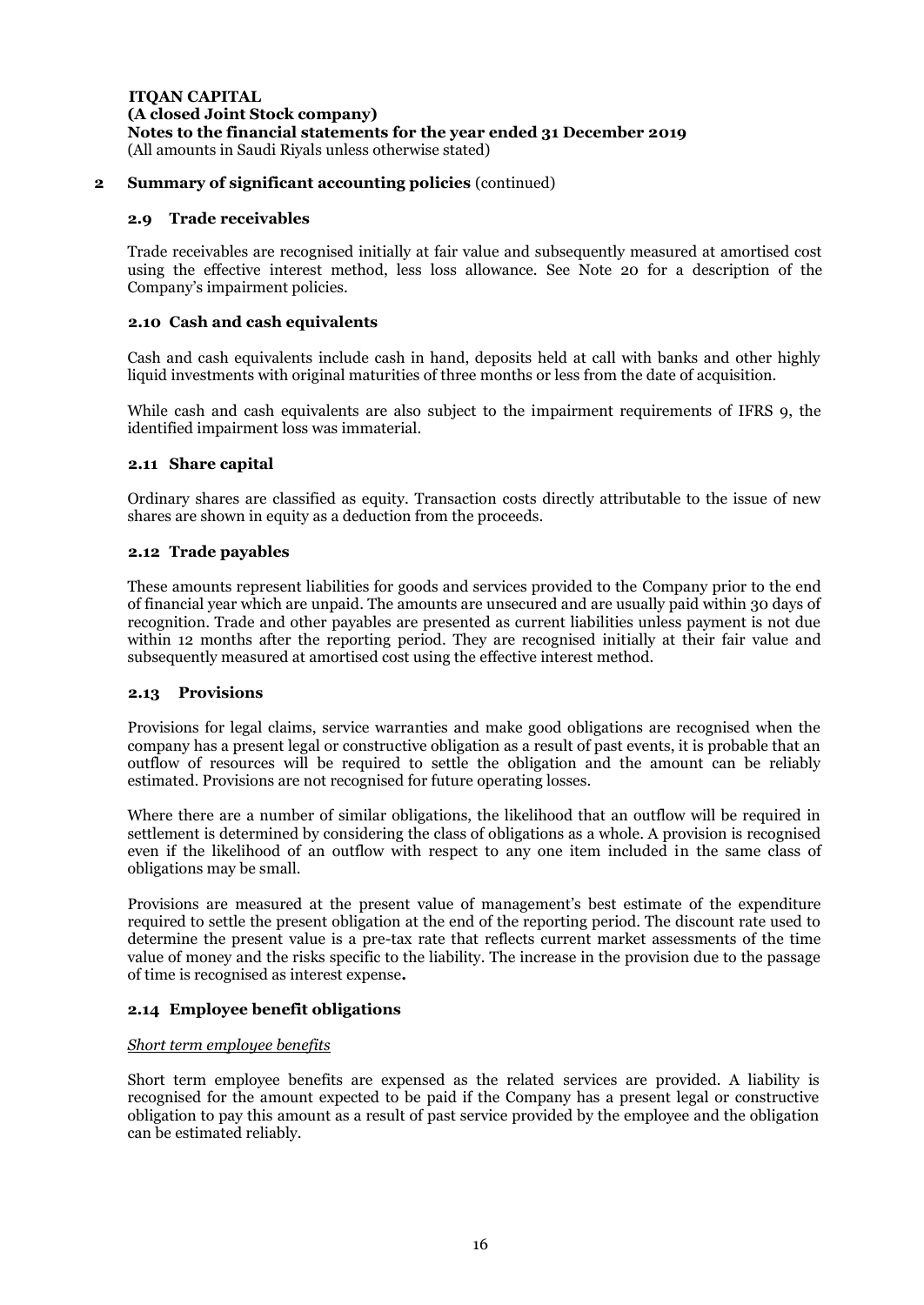## **2 Summary of significant accounting policies** (continued)

## **2.9 Employee benefit obligations** (continued)

### *Post-employment benefits*

### Defined benefit plans

The Company operates a single post-employment benefit scheme of defined benefit plan, driven by the Labor Laws and Workman Laws of the Kingdom of Saudi Arabia, which is based on most recent salary and number of service years. End of service payments are based on employees' final salaries and allowances and their cumulative years of service, as stated in the Labor Law of Saudi Arabia.

The Company's obligation under employee end of service benefit plan is accounted for as an unfunded defined benefit plan and is calculated by estimating the amount of future benefit that employees have earned in the current and prior periods and discounting that amount. The calculation of defined benefit obligations is performed annually by a qualified actuary using the projected unit credit method. Re-measurements of the defined benefit liability, which comprise actuarial gains and losses are recognised immediately in other comprehensive income. The Company determines the interest expense on the defined benefit liability for the period by applying the discount rate used to measure the defined benefit obligation at the beginning of the annual period to the then defined benefit liability, taking into account any changes in the defined benefit liability during the period as a result of benefit payments. Interest expense and other expenses related to defined benefit plans are recognised in profit or loss.

### **2.14 Investment properties**

Investment properties comprise of property held for capital appreciation, long-term rental yields or both, and are carried at cost less accumulated depreciation and accumulated impairment losses, if any. Investment properties also include property that is being constructed or developed for future use as investment properties. In addition, land, if any held for undetermined use is classified as investment properties and is not depreciated. When the development of investment properties commences, it is classified as "Assets under construction" until development is complete, at which time it is transferred to the respective category, and depreciated using straight-line method at rates calculated to reduce the cost of assets to their estimated residual value over their expected useful lives of 33 years.

Maintenance and normal repairs which do not materially extend the estimated useful life of an asset are charged to the statement of profit or loss as and when incurred.

Gains and losses on disposals are determined by comparing proceeds with the carrying amount. These are recognized and presented separately within other income (expenses) - net in the statement of profit or loss.

### **2.15 Leases**

### *Leases – accounting policy effective from 1 January 2019*

The Company leases land, buildings and vehicles. Rental contracts are typically made for fixed periods but may have extension options. The lease agreements do not impose any covenants. Leased assets may not be used as security for borrowing purposes.

Leases are recognised as a right-of-use asset and a corresponding liability at the date at which the leased asset is available for use by the Company.

Assets and liabilities arising from a lease are initially measured on present value. Lease liabilities include the net present value of the following lease payments:

• fixed payments (including in-substance fixed payments), less any lease incentives receivable, if any;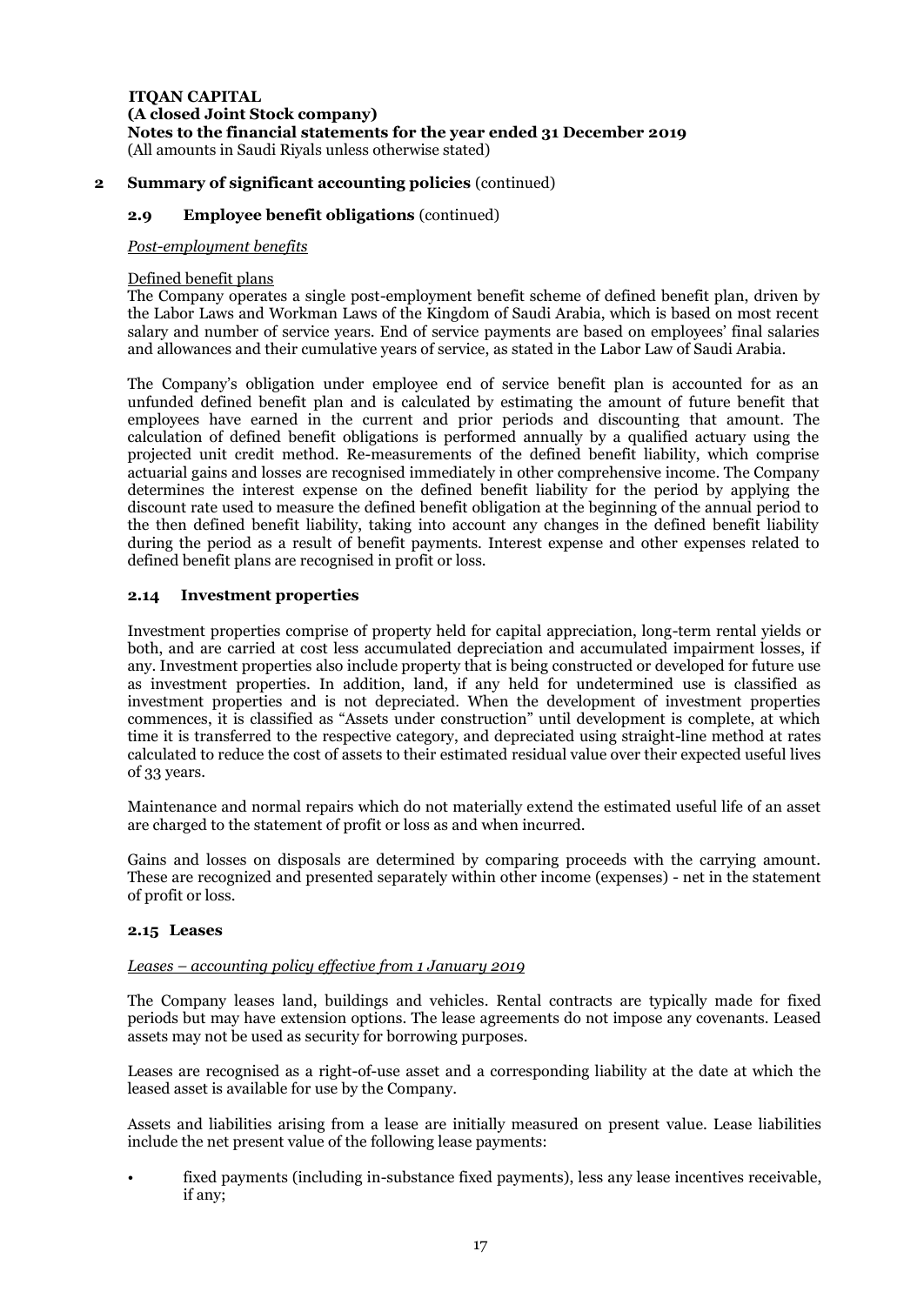## **2 Summary of significant accounting policies** (continued)

### **2.15 Leases** (continued)

- amounts expected to be payable by the lessee under residual value guarantees, if any;
- payments of penalties for terminating the lease, if the lease term reflects the Company exercising that option, if any.

In determining the lease term, management considers all facts and circumstances that create an economic incentive to exercise an extension option, or not exercise a termination option. Extension options (or periods after termination options) are only included in the lease term if the lease is reasonably certain to be extended (or not terminated).

The lease payments are discounted using the interest rate implicit in the lease. If that rate cannot be determined, the lessee's incremental borrowing rate is used, being the rate that the lessee would have to pay to borrow the funds necessary to obtain an asset of similar value in a similar economic environment with similar terms and conditions.

Lease payments are allocated between principal and finance cost. The finance cost is charged to profit or loss over the lease period so as to produce a constant periodic rate of interest on the remaining balance of the liability for each period.

Right-of-use assets are measured at cost comprising the following:

- the amount of the initial measurement of lease liability;
- any lease payments made at or before the commencement date less any lease incentives received;
- any initial direct costs; and
- restoration costs.

Payments associated with short-term leases of equipment and vehicles and all leases of low-value assets are recognised on a straight-line basis as an expense in profit or loss. Short-term leases are leases with a lease term of 12 months or less.

### *Leases - accounting policy applied until 31 December 2018*

Leases in which a significant portion of the risks and rewards of ownership are retained by the lessor are classified as operating leases. Payments made under operating leases (net of any incentives received from the lessor) are charged to the statement of profit or loss and other comprehensive income on a straight-line basis over the period of the lease.

## **2.16 Borrowings**

Borrowings are initially recognised at fair value, net of transaction costs incurred. Borrowings are subsequently measured at amortised cost. Any difference between the proceeds (net of transaction costs) and the redemption amount is recognised in profit or loss over the period of the borrowings using the effective interest method. Fees paid on the establishment of loan facilities are recognised as transaction costs of the loan to the extent that it is probable that some or all of the facility will be drawn down. In this case, the fee is deferred until the draw down occurs. To the extent there is no evidence that it is probable that some or all of the facility will be drawn down, the fee is capitalised as a prepayment for liquidity services and amortised over the period of the facility to which it relates.

Borrowings are removed from the statement of financial performance when the obligation specified in the contract is discharged, cancelled or expired. The difference between the carrying amount of a financial liability that has been extinguished or transferred to another party and the consideration paid, including any non-cash assets transferred or liabilities assumed, is recognised in profit or loss as other income or finance costs.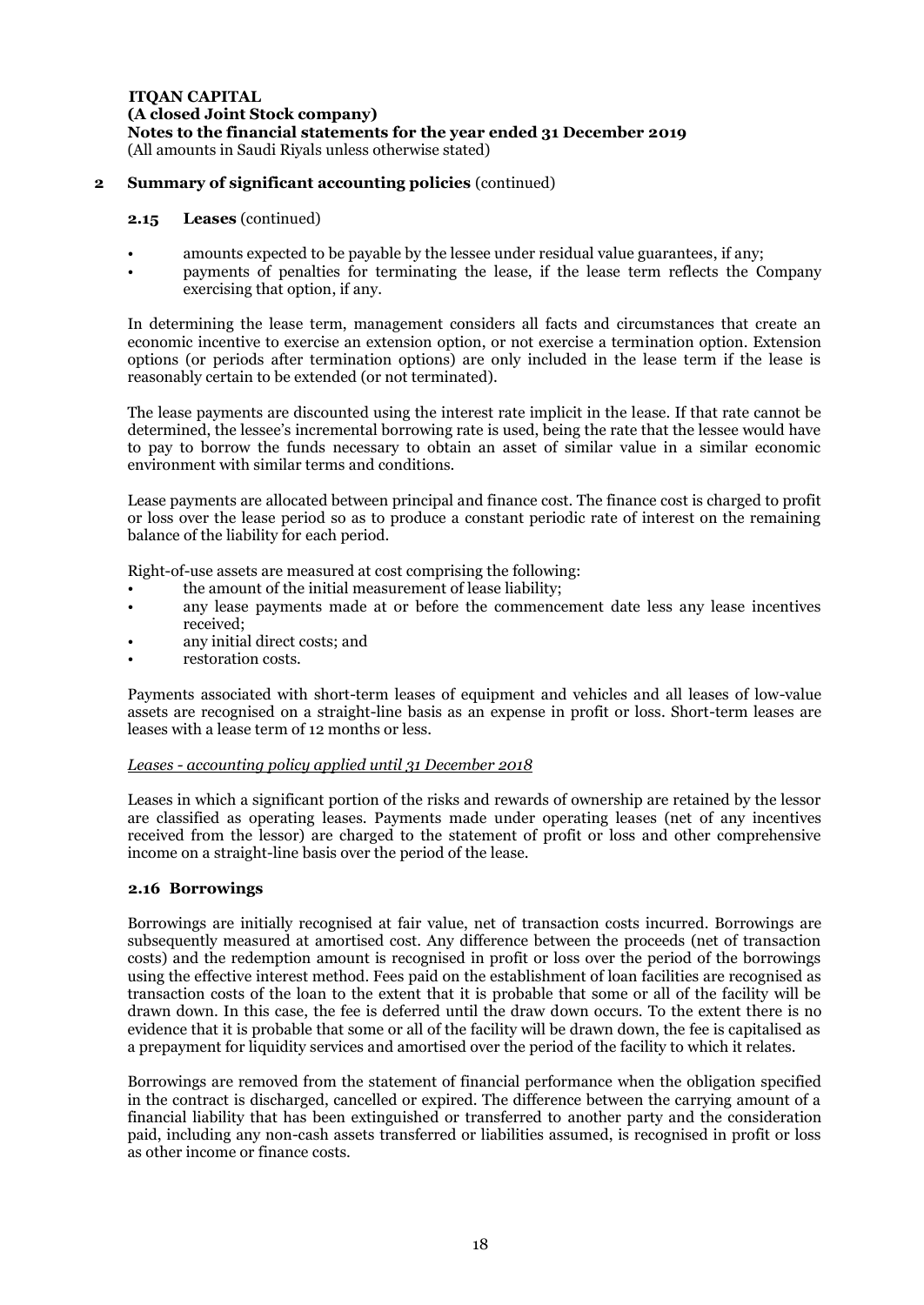## **3 Critical accounting estimates and judgments**

The preparation of financial statements in conformity with IFRS requires the use of certain critical estimates and judgments that affect the reported amounts of assets and liabilities and disclosure of contingent assets and liabilities at the reporting date and the reported amounts of revenue and expenses during the reporting period. Estimates and judgments are continually evaluated and are based on historical experience and other factors, including expectations of future events that are believed to be reasonable under the circumstances. The Company makes estimates and judgments concerning the future. The resulting accounting estimates will, by definition, seldom equal the related actual results. The estimates that have a risk of causing a material adjustment to the carrying amounts of assets and liabilities within the next twelve month period are discussed below:

## *(a) Useful lives and residual values of property and equipment*

The management determines the estimated useful lives of property and equipment for computing depreciation. This estimate is determined after considering expected usage of the assets or physical wear and tear. Management reviews the residual value and useful lives annually and future depreciation charges are adjusted where management believes the useful lives differ from previous estimates.

## *(b) Employee benefits – defined benefit plan*

Management has adopted certain actuarial assumptions for valuation of present value of employee benefit obligations based on actuarial advice. For further details see Note 14.

## **4 Revenue**

The following are the details of the income from services during the year ended December 31, 2019 and 2018:

|   |                                             | <b>Asset</b><br>management | <b>Investment</b><br>banking | <b>Custodial</b><br>services | 2019      |
|---|---------------------------------------------|----------------------------|------------------------------|------------------------------|-----------|
|   | Timing of revenue recognition               |                            |                              |                              |           |
|   | Over time                                   | 4,511,592                  | 140,476                      | 564,424                      | 5,216,492 |
|   |                                             |                            |                              |                              |           |
|   |                                             | <b>Asset</b>               | <b>Investment</b>            | <b>Custodial</b>             |           |
|   |                                             | management                 | banking                      | services                     | 2018      |
|   | Timing of revenue recognition               |                            |                              |                              |           |
|   | Over time                                   | 1,629,648                  |                              | 381,067                      | 2,010,715 |
| 5 | Other operating expenses                    |                            |                              |                              |           |
|   |                                             |                            |                              | 2019                         | 2018      |
|   | Consultancy and professional fees           |                            |                              | 2,153,077                    | 1,685,312 |
|   | Subscription fees                           |                            |                              | 751,045                      | 302,618   |
|   | Travel                                      |                            |                              | 400,657                      | 202,049   |
|   | Maintenance                                 |                            |                              | 173,691                      | 126,398   |
|   | Board of directors related expenses         |                            |                              | 225,556                      | 174,797   |
|   | Publicity, advertising and public relations |                            |                              | 24,110                       | 10,515    |
|   | Other                                       |                            |                              | 1,340,436                    | 1,135,163 |
|   |                                             |                            |                              | 5,068,572                    | 3,636,852 |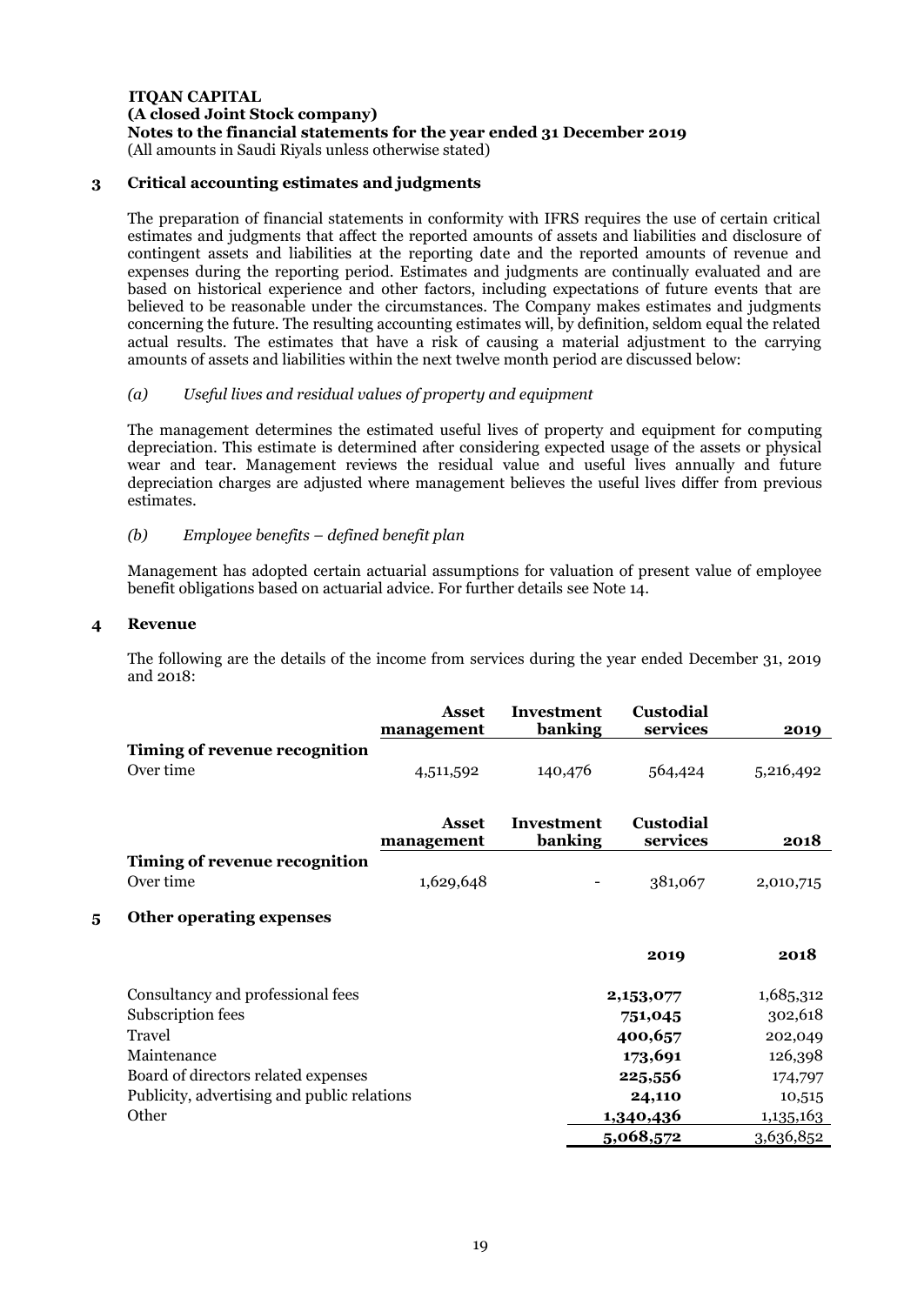## **6 Property and equipment**

|                               | <b>Building</b> | Equipment | <b>Computers</b><br>and<br>software | <b>Furniture</b><br>and<br>fixtures | Motor<br>vehicles | <b>Building</b><br>under<br>constructio<br>$\mathbf n$ | <b>Total</b> |
|-------------------------------|-----------------|-----------|-------------------------------------|-------------------------------------|-------------------|--------------------------------------------------------|--------------|
| <b>At January 1, 2019</b>     |                 |           |                                     |                                     |                   |                                                        |              |
| Cost                          | 3,841,775       | 52,955    | 2,153,843                           | 286,961                             | 197,700           |                                                        | 6,533,234    |
| Accumulated depreciation      | (230,506)       | (11,386)  | (1,989,974)                         | (145,754)                           | (197,700)         |                                                        | (2,575,320)  |
| <b>Net book value</b>         | 3,611,269       | 41,569    | 163,869                             | 141,207                             | ۰                 |                                                        | 3,957,914    |
| Year ended December 31, 2019  |                 |           |                                     |                                     |                   |                                                        |              |
| Opening net book value        | 3,611,269       | 41,569    | 163,869                             | 141,207                             |                   |                                                        | 3,957,914    |
| Additions                     |                 | 6,162     | 108,229                             | 1,600                               |                   | 892,727                                                | 1,008,718    |
| Depreciation charge           | (115, 252)      |           | (89,548)                            | (47, 865)                           |                   |                                                        | (252, 665)   |
| <b>Closing net book value</b> | 3,496,017       | 47,731    | 182,550                             | 94,942                              | $\blacksquare$    | 892,727                                                | 4,713,967    |
| At December 31, 2019          |                 |           |                                     |                                     |                   |                                                        |              |
| Cost                          | 3,841,775       | 59,117    | 2,262,072                           | 288,561                             | 197,700           | 892,727                                                | 7,541,952    |
| Accumulated depreciation      | (345,758)       | (11,386)  | (2,079,522)                         | (193, 619)                          | (197,700)         |                                                        | (2,827,985)  |
| <b>Net book value</b>         | 3,496,017       | 47,731    | 182,550                             | 94,942                              |                   | 892,727                                                | 4,713,967    |

Certain property was pledged as security by the Company against financing from a related party. The property is unit 4 located in the complex Headquarters Business Park, the unit is reported under building as part of property and equipment (Note 17).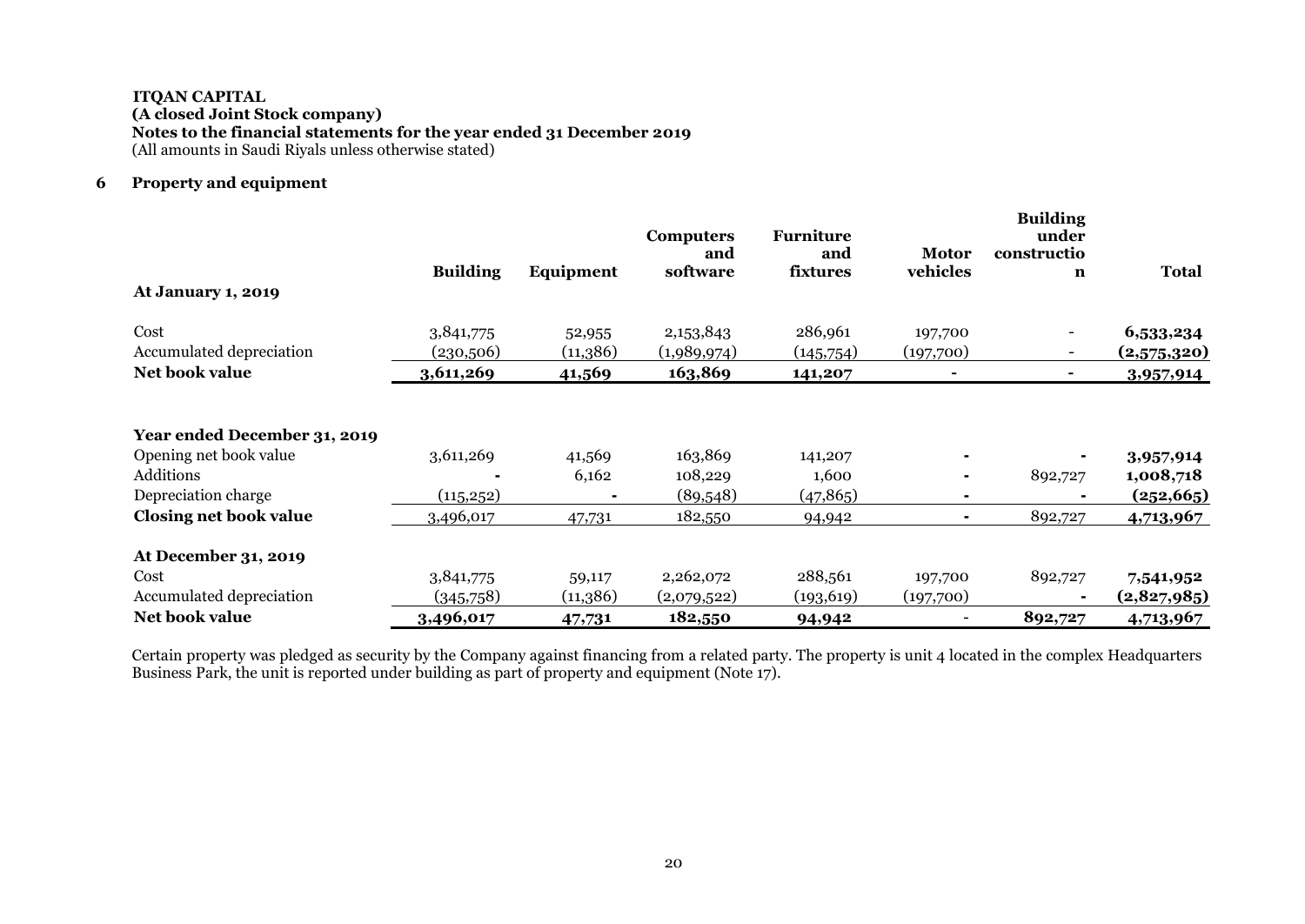## **6 Property and equipment** (continued)

|                               | <b>Building</b> | Equipment | <b>Computers</b><br>and software | <b>Furniture</b><br>and<br>fixtures | Motor<br>vehicles | <b>Building</b><br>under<br>construction | <b>Total</b> |
|-------------------------------|-----------------|-----------|----------------------------------|-------------------------------------|-------------------|------------------------------------------|--------------|
| <b>At January 1, 2018</b>     |                 |           |                                  |                                     |                   |                                          |              |
| Cost                          | 3,841,775       | 23,598    | 2,085,863                        | 197,330                             | 197,700           | 6,483,140                                | 12,829,406   |
| Accumulated depreciation      | (115, 253)      | (4, 434)  | (1,904,356)                      | (118, 858)                          | (197,700)         |                                          | (2,340,601)  |
| <b>Net book value</b>         | 3,726,522       | 19,164    | 181,507                          | 78,472                              | ۰                 | 6,483,140                                | 10,488,805   |
| Year ended December 31, 2018  |                 |           |                                  |                                     |                   |                                          |              |
| Opening net book value        | 3,726,522       | 19,164    | 181,507                          | 78,472                              |                   | 6,483,140                                | 10,488,805   |
| Additions                     |                 | 29,357    | 67,980                           | 89,631                              |                   |                                          | 186,968      |
| <b>Transfers</b>              |                 |           |                                  |                                     | $\blacksquare$    | (6,483,140)                              | (6,483,140)  |
| Depreciation charge           | (115, 253)      | (6,952)   | (85, 618)                        | (26, 896)                           |                   |                                          | (234,719)    |
| <b>Closing net book value</b> | 3,611,269       | 41,569    | 163,869                          | 141,207                             |                   |                                          | 3,957,914    |
| At December 31, 2018          |                 |           |                                  |                                     |                   |                                          |              |
| Cost                          | 3,841,775       | 52,955    | 2,153,843                        | 286,961                             | 197,700           |                                          | 6,533,234    |
| Accumulated depreciation      | (230,506)       | (11,386)  | (1,989,974)                      | (145,754)                           | (197,700)         | $\overline{\phantom{a}}$                 | (2,575,320)  |
| Net book value                | 3,611,269       | 41,569    | 163,869                          | 141,207                             |                   |                                          | 3,957,914    |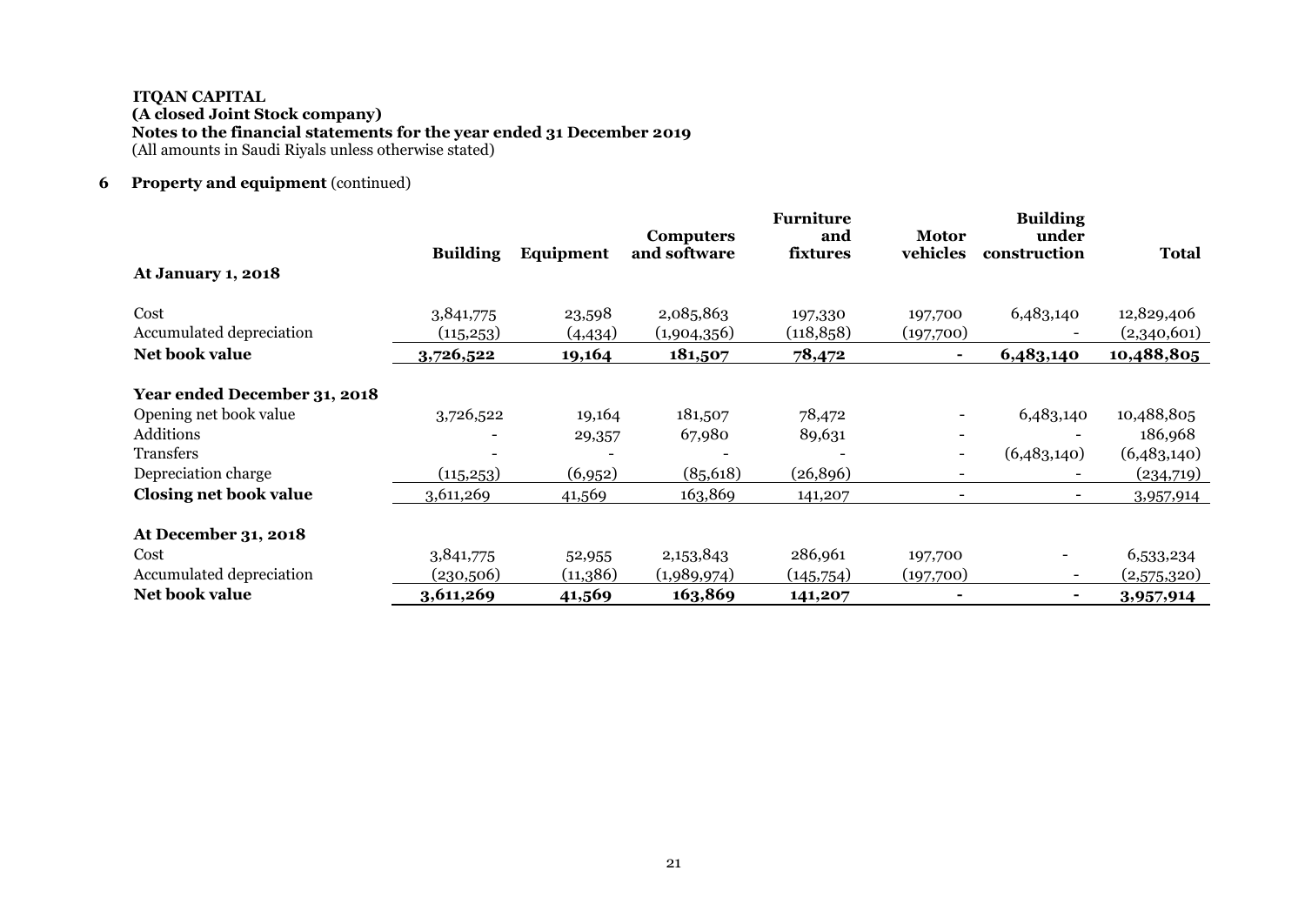### **7 Leases**

The Company leases two buildings for office space. Rental contracts are typically made for fixed periods of 3 to 7 years. Lease terms are negotiated on an individual basis and contain a wide range of different terms and conditions. The lease agreements do not impose any covenants, but leased assets may not be used as security for borrowing purposes.

At December 31, 2019, the Company did not have any lease contracts classified as right-of-use asset that are variable in nature. The Company's leases do not contain extension options exercisable by the Company before the end of the non-cancellable contract period. The Company does not provide residual value guarantees in relation to any of its leases.

**2019**

### (i) Amounts recognised in the statement of financial position

|                                                                     | 40 IY                |
|---------------------------------------------------------------------|----------------------|
| <b>Right-of-use assets</b>                                          |                      |
| Opening balance<br>Initial recognition of assets under IFRS 16      |                      |
| Additions                                                           | 438,755<br>1,950,604 |
| Depreciation charge for the year                                    | (405, 494)           |
| 31 December                                                         | 1,983,865            |
|                                                                     |                      |
|                                                                     | 2019                 |
| <b>Lease liabilities</b>                                            |                      |
| Current                                                             | 417,556              |
| Non-current                                                         | 1,702,691            |
|                                                                     | 2,120,247            |
|                                                                     |                      |
| Commitments related to lease liabilities is payable as follows:     |                      |
|                                                                     | 2019                 |
|                                                                     |                      |
| Within one year                                                     | 544,221              |
| Later than one year but not later than five years                   | 1,428,104            |
| More than five years                                                | 357,031              |
| Minimum lease payments                                              | 2,329,356            |
|                                                                     |                      |
| Future finance charges                                              | (209, 109)           |
| Recognised as a liability                                           | 2,120,247            |
|                                                                     |                      |
| The present value of lease liabilities is as follows:               |                      |
|                                                                     | 2019                 |
|                                                                     |                      |
| Within one year                                                     | 417,556              |
| Later than one year but not later than five years                   | 1,367,785            |
| More than five years                                                | 334,906              |
| Present value of minimum lease payments                             | 2,120,247            |
|                                                                     |                      |
| (ii)<br>Amounts recognised in the statement of comprehensive income |                      |
|                                                                     | 2019                 |
| Depreciation on right-of-use assets – buildings                     | 405,494              |
|                                                                     |                      |
| Interest expense (as part of Finance Costs)                         | 105,147              |
|                                                                     |                      |
|                                                                     |                      |

The total cash outflow for leases during the period was Saudi Riyals 0.37 million.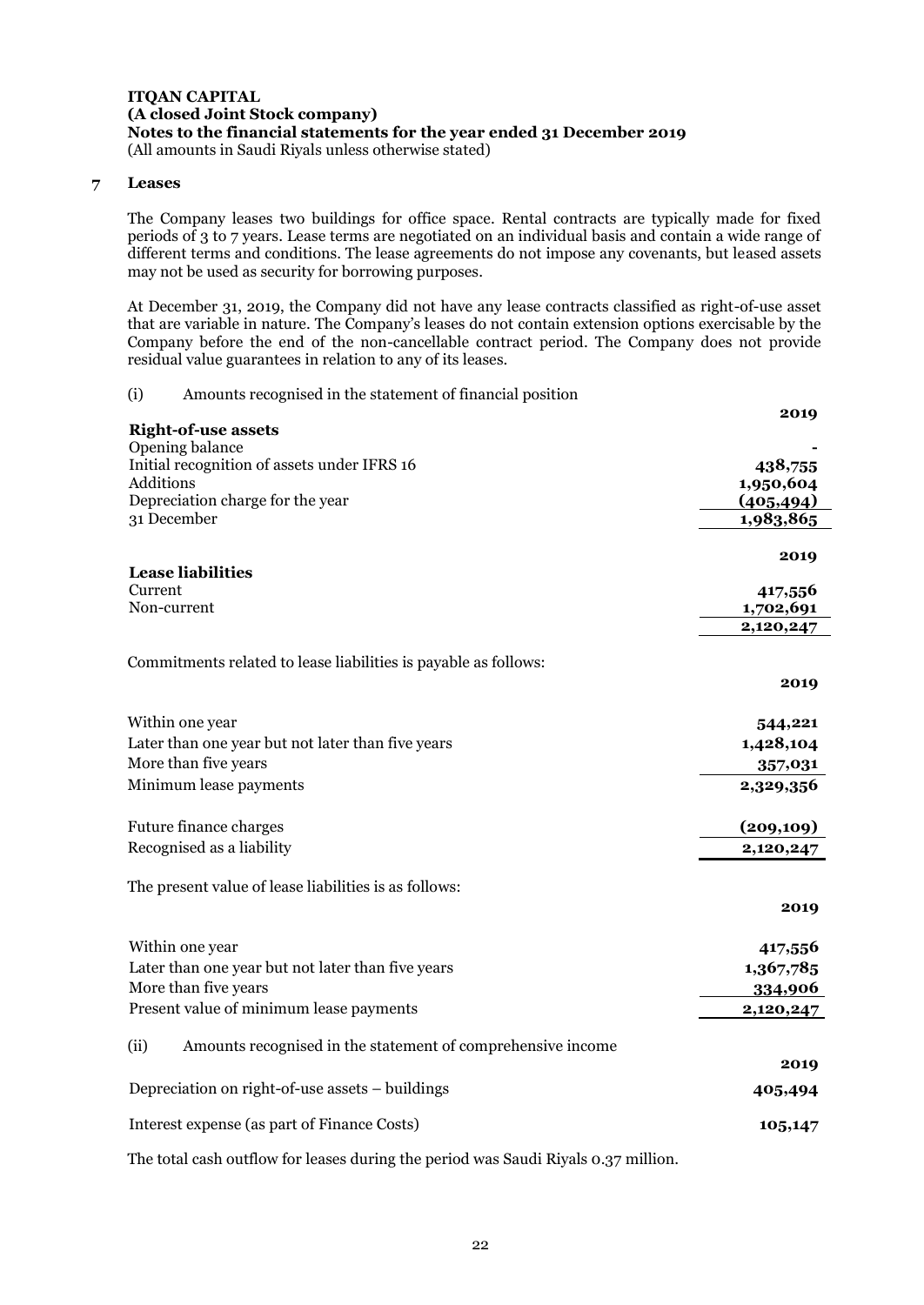### **8 Financial assets**

The Company classifies the following financial assets at fair value through profit or loss:

- (i) debt investments that do not qualify for measurement at either amortised cost or at fair value through other comprehensive income
- (ii) equity investments that are held for trading, and
- (iii) equity investments for which the entity has not elected to recognise fair value gains and losses through other comprehensive income.

|                                                                        | <b>Note</b> | 31 December<br>2019 | 31 December<br>2018 |
|------------------------------------------------------------------------|-------------|---------------------|---------------------|
| Financial assets at fair value through profit or loss, non-<br>current | 8.1         | 42,854,804          | 51,293,923          |
|                                                                        |             |                     |                     |
| Financial assets at fair value through profit or loss,<br>current      | 8.1         | 11,021,955          | 6,899,965           |
| Financial assets at fair value through other                           |             |                     |                     |
| comprehensive income                                                   | 8.2         |                     | 2,223,158           |
|                                                                        |             | 53,876,759          | 60,417,046          |

Movement in financial assets was as follows:

| 2019                                                       | Financial<br>assets at<br><b>FVPL, non-</b><br>current | <b>Financial</b><br>assets at<br><b>FVPL,</b><br>current | <b>Financial</b><br>assets at<br><b>FVOCI</b> |
|------------------------------------------------------------|--------------------------------------------------------|----------------------------------------------------------|-----------------------------------------------|
|                                                            |                                                        |                                                          |                                               |
| Balance as at 1 January                                    | 51,293,923                                             | 6,899,965                                                | 2,223,158                                     |
| Addition                                                   |                                                        | 16,412,569                                               |                                               |
| Disposal                                                   |                                                        | (12,464,363)                                             | (2,330,438)                                   |
| Realized gain on disposal                                  |                                                        | 76,141                                                   | 4,013                                         |
| Change in fair value through other<br>comprehensive income |                                                        |                                                          | 1.5,267                                       |
| Change in fair value through profit or loss                | (8,439,119)                                            | 97,643                                                   |                                               |
| <b>Balance as at 31 December</b>                           | 42,854,804                                             | 11,021,955                                               |                                               |
| 2018                                                       | <b>Financial</b><br>assets at<br>FVPL, non-<br>current | <b>Financial</b><br>assets at<br>FVPL,<br>current        | <b>Financial</b><br>assets at<br><b>FVOCI</b> |
| Balance as at 1 January                                    | 61,587,359                                             | 16,003,196                                               | 2,325,398                                     |
| Addition                                                   |                                                        | 1,100,000                                                |                                               |
| Disposal                                                   |                                                        | (10,399,326)                                             |                                               |
| Change in fair value through other<br>comprehensive income |                                                        |                                                          | (102, 240)                                    |
| Change in fair value through profit or loss                | (10,293,436)                                           | 196,095                                                  |                                               |

Balance as at 31 December 6,899,923 6,899,965 2,223,158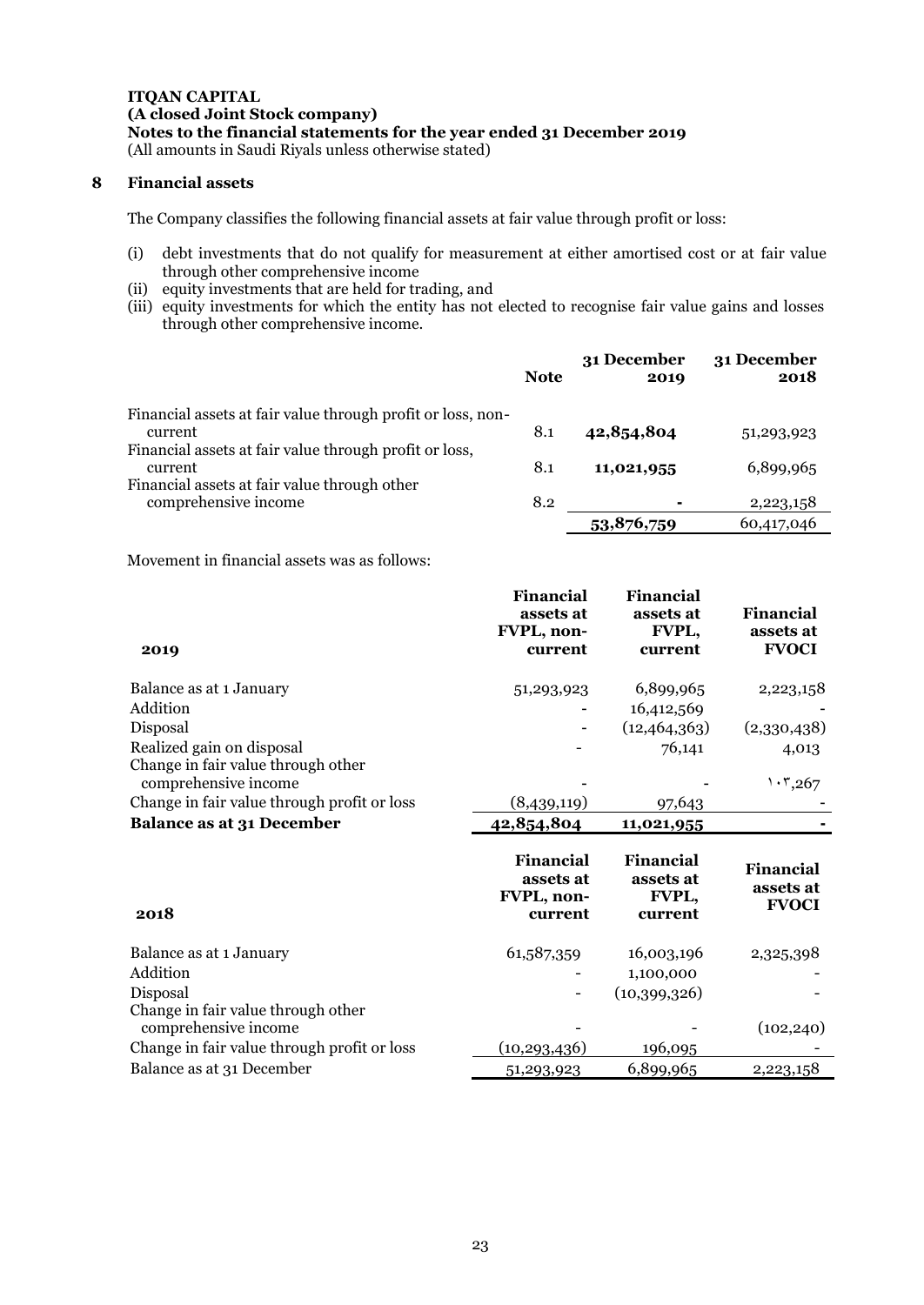### **8 Financial assets** (continued)

### **8.1 Financial assets at fair value through profit or loss (FVPL)**

Financial assets mandatorily measured at fair value through profit or loss include the following classes of financial assets:

|                                   | 2019       | 2018       |
|-----------------------------------|------------|------------|
| <b>Non-current assets</b>         |            |            |
| Investment in real estate funds   | 42,824,804 | 51,263,923 |
| Other investments                 | 30,000     | 30,000     |
|                                   | 42,854,804 | 51,293,923 |
| <b>Current assets</b>             |            |            |
| Investments in money market funds | 11,021,955 | 6,899,965  |
|                                   | 53,876,759 | 58,193,888 |

Certain financial assets at fair value through profit or loss were pledged as security by the Company against murabaha financing from a related party (Note 17). The pledged financial assets are units in Real Estate Income Fund – III, which are part of the investment in real estate funds reported above.

*Amounts recognised in profit or loss*

During the year, the following gains / (losses) were recognised in profit or loss.

|                                                                                                        | 2019                  | 2018                    |
|--------------------------------------------------------------------------------------------------------|-----------------------|-------------------------|
| Changes in fair value of FVPL financial assets<br>Net realized gain from sale of FVPL financial assets | (8,341,476)<br>76.141 | (10,097,341)<br>150,675 |
|                                                                                                        | (8, 265, 335)         | (9,946,666)             |

### **8.2 Financial assets at fair value through other comprehensive income (OCI)**

Financial assets at fair value through other comprehensive income comprise:

- (i) equity securities which are not held for trading, and for which the company has made an irrevocable election at initial recognition to recognise changes in fair value through OCI rather than profit or loss as these are strategic investments and the company considered this to be more relevant, and
- (ii) debt securities where the contractual cash flows are solely principal and interest and the objective of the company's business model is achieved both by collecting contractual cash flows and selling financial assets.
- (iii) equity investments at fair value through other comprehensive income

Equity investments at fair value through other comprehensive income (FVOCI) comprise the following individual investments:

|                           | 2019                     | 2018      |
|---------------------------|--------------------------|-----------|
| <b>Non-current assets</b> |                          |           |
| Listed sukuk              | $\blacksquare$           | 2,223,158 |
|                           | $\overline{\phantom{0}}$ | 2,223,158 |

The entity is also exposed to credit risk in relation to debt investments that are measured at fair value through other comprehensive income. The maximum exposure at the end of the reporting period is the carrying amount of these investments of Saudi Riyals nil (2018: Saudi Riyals 2.2 million).

On disposal of these debt investments, any related balance within the FVOCI reserve will reclassified to profit or loss.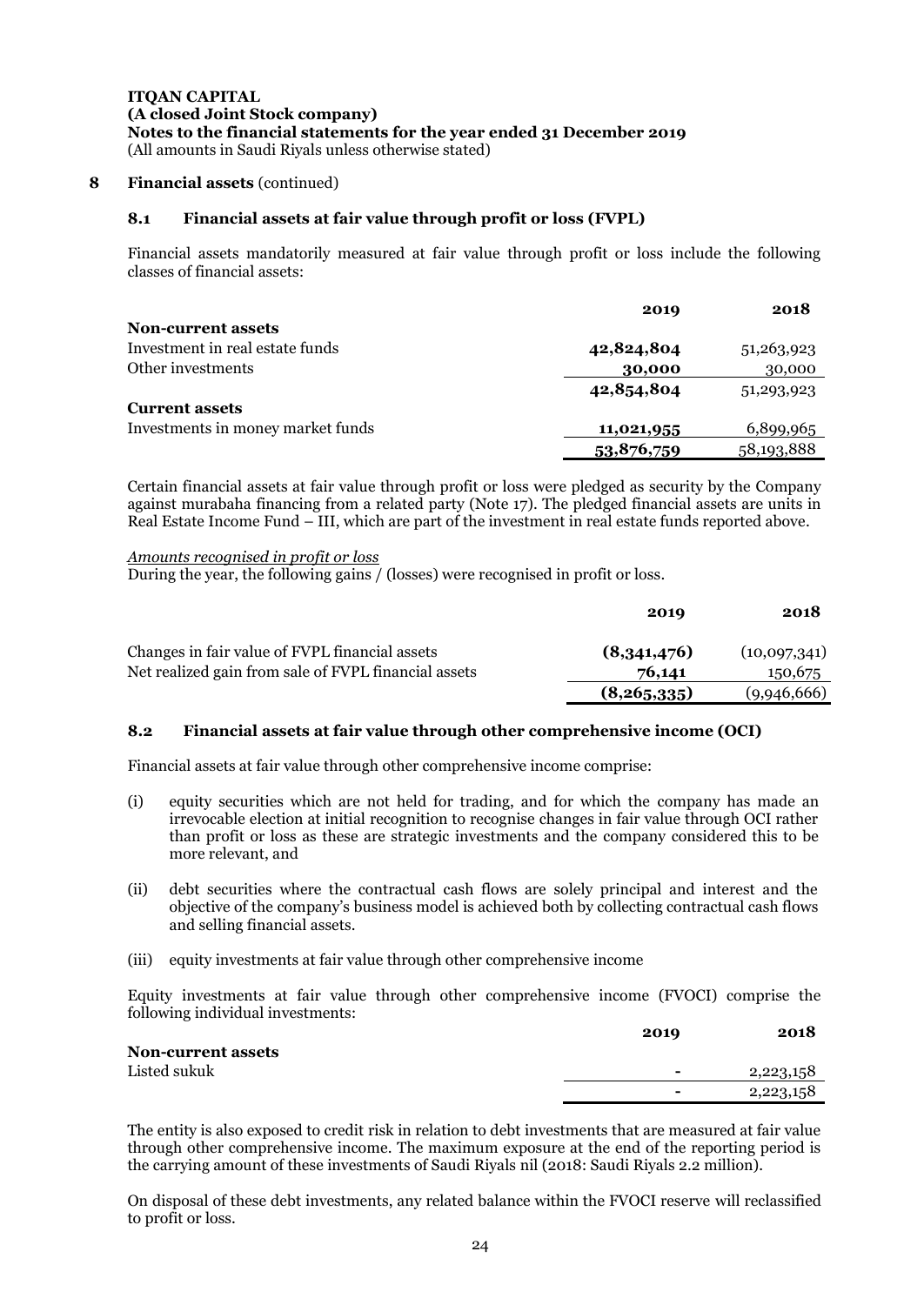## **8 Financial assets** (continued)

## *Amounts recognised in other comprehensive income*

During the year, the following gains / (losses) were recognised in other comprehensive income.

|                                                                                                          | 2019             | 2018       |
|----------------------------------------------------------------------------------------------------------|------------------|------------|
| Changes in fair value of FVOCI financial assets<br>Net realized gain from sale of FVOCI financial assets | 103,267<br>4,013 | (102, 240) |
|                                                                                                          | 107,280          | (102, 240) |

### **9 Investment properties**

|                                                | <b>Buildings and</b><br>residential<br>houses | <b>Total</b> |
|------------------------------------------------|-----------------------------------------------|--------------|
| At 1 January 2018                              |                                               |              |
| Cost                                           | 3,193,748                                     | 3,193,748    |
| Accumulated depreciation and impairment        | (163,546)                                     | (163, 546)   |
| Net book value                                 | 3,030,202                                     | 3,030,202    |
| Year ended 31 December 2018                    |                                               |              |
| Opening net book value                         | 3,030,202                                     | 3,030,202    |
| Transfers from property and equipment (Note 6) | 6,483,140                                     | 6,483,140    |
| <b>Impairment</b> loss                         | (2,155,890)                                   | (2,155,890)  |
| Depreciation charge                            | (77,086)                                      | (77,086)     |
| <b>Closing net book value</b>                  | 7,280,366                                     | 7,280,366    |
| At 31 December 2018                            |                                               |              |
| Cost                                           | 7,520,998                                     | 7,520,998    |
| Accumulated depreciation and impairment        | (240, 632)                                    | (240, 632)   |
| <b>Net book value</b>                          | 7,280,366                                     | 7,280,366    |
| At 1 January 2019                              |                                               |              |
| Cost                                           | 7,520,998                                     | 7,520,998    |
| Accumulated depreciation and impairment        | (240, 632)                                    | (240, 632)   |
| <b>Net book value</b>                          | 7,280,366                                     | 7,280,366    |
| Year ended 31 December 2019                    |                                               |              |
| Opening net book value                         | 7,280,366                                     | 7,280,366    |
| <b>Impairment</b> loss                         | (350, 695)                                    | (350, 695)   |
| Depreciation charge                            | (178, 258)                                    | (178, 258)   |
| <b>Closing net book value</b>                  | 6,751,413                                     | 6,751,413    |
|                                                |                                               |              |
| At 31 December 2019                            |                                               |              |
| Cost                                           | 7,170,303                                     | 7,170,303    |
| Accumulated depreciation and impairment        | (418, 890)                                    | (418, 890)   |
| <b>Net book value</b>                          | 6,751,413                                     | 6,751,413    |

Direct operating expenses in respect of investment properties generating rental income for the year amounts to Saudi Riyals 0.13 million (2018: Saudi Riyals 0.03 million).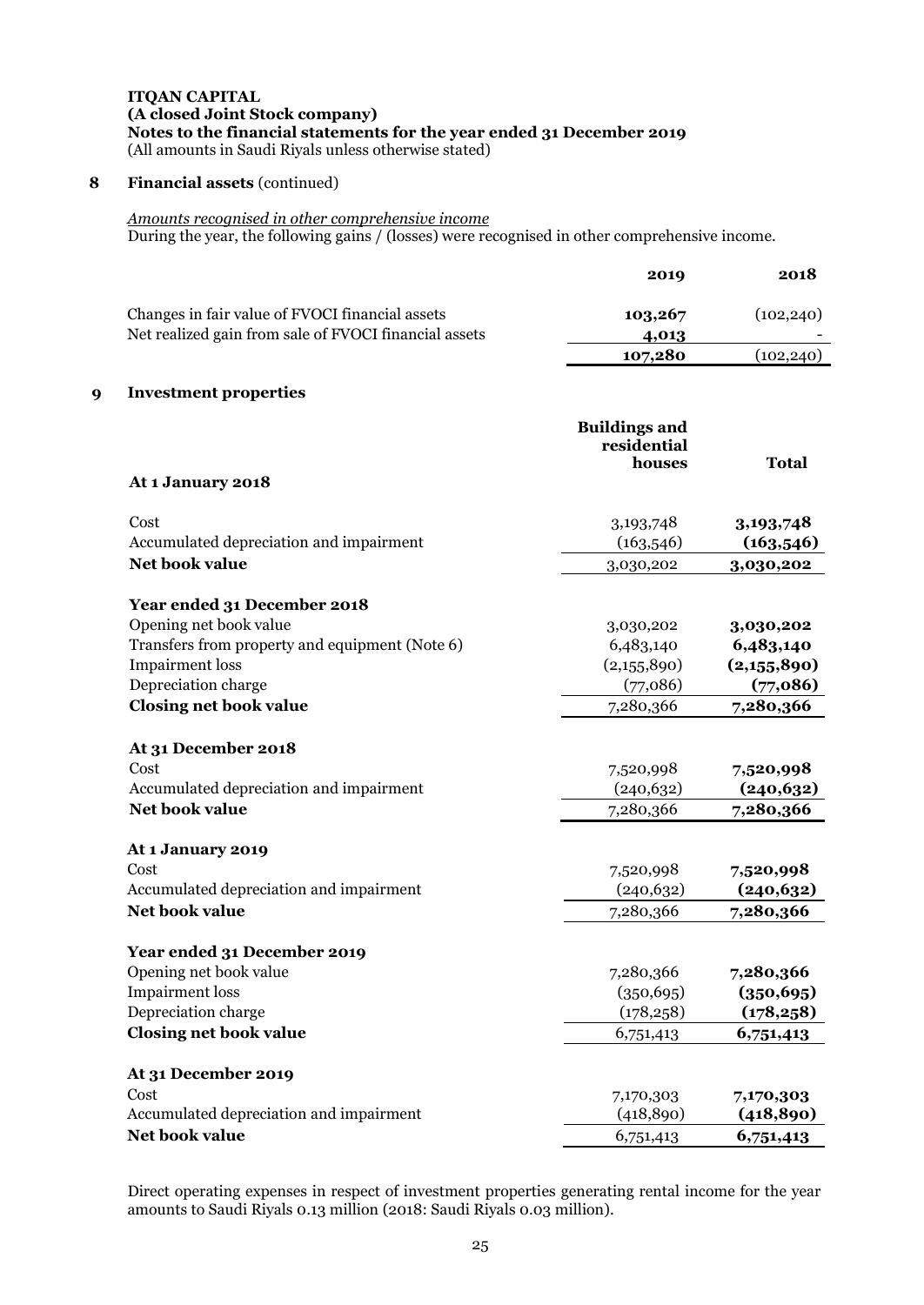### **9 Investment properties** (continued)

Assets related to investment properties were pledged as security by the Company against financing from a related party. These assets are units 6 and unit 8 located in the complex Headquarters Business Park (Note 17).

As at 31 December 2019 the fair value of investment properties were estimated value to be Saudi Riyals 6,751,413 (2018: Saudi Riyals 7,280,366). The measurement of the fair value was carried forward by the following real estate valuers:

### **Valuer name** Accreditation

| Value Expert Company                      | Member of TAQEEM |
|-------------------------------------------|------------------|
| Remax Partners                            | Member of TAQEEM |
| Qiam Real Estate Appraisal                | Member of TAQEEM |
| <b>Menassat Realty Appraisal</b>          | Member of TAQEEM |
| <b>First Avenue Real Estate Valuation</b> | Member of TAQEEM |
|                                           |                  |

### **10 Prepayments and other assets**

|                                  | <b>Note</b> | 2019       | 2018      |
|----------------------------------|-------------|------------|-----------|
| Amounts due from related parties | 17          | 8,915,008  | 5,204,062 |
| Accrued income                   |             | 826,779    | 171,924   |
| <b>Debtors</b>                   |             | 1,092,120  | 1,000,000 |
| Prepaid expenses                 |             | 415,788    | 442,875   |
| <b>Employees receivables</b>     |             | 262,731    | 340,472   |
| Letter of guarantee deposit      |             |            | 1,820,168 |
| Other assets                     |             | 272,034    | 396,125   |
|                                  |             | 11,784,460 | 9,375,626 |
|                                  |             |            |           |

### **11 Cash and cash equivalents**

|              | 2019      | 2018      |
|--------------|-----------|-----------|
| Cash at bank | 1,598,164 | 1,569,138 |

### **12 Share capital**

On 27 October 2014 (corresponding to 3 Muharam 1436H), the shareholders of the Company resolved in the Extraordinary General Assembly meeting to increase the Company's capital by capitalizing the subordinated loan amount totaling SR 100,000,000 through the entry of Albaraka Banking Group (A Bahraini Joint Stock Company) as a new shareholder in the Company's capital by the full amount of the subordinated loan. This has resulted in a change of the shareholders and their percentage of ownership after obtaining CMA's approval. All original shareholders waived their priority subscription rights in the new shares issued at the time of capitalizing the subordinated loan for the capital. The issued and paid up capital after the increase is SR 173,417,900.

During the year ended 31 December 2017, the Board of Directors of the Company proposed to decrease the Company's share capital from SR 173,417,900 to SR 111,229,140 via the resolution dated 3 June 2017 (corresponding to 08 Ramadan 1439H). In 2018 the Company's shareholders, in their extraordinary general meeting dated 31 January 2018 (corresponding to 14 Jumada I 1439 H) approved the reduction in the share capital.

During the year ended 31 December 2019, Al Baraka Investment & Development Co. has sold its shares in the Company, along with the respective rights and responsibilities, to Sheikh Saleh Abdullah Kamel. Accordingly, Sheikh Saleh Abdulah Kamel's ownership in the Company has increased from %7.2 to %7.6.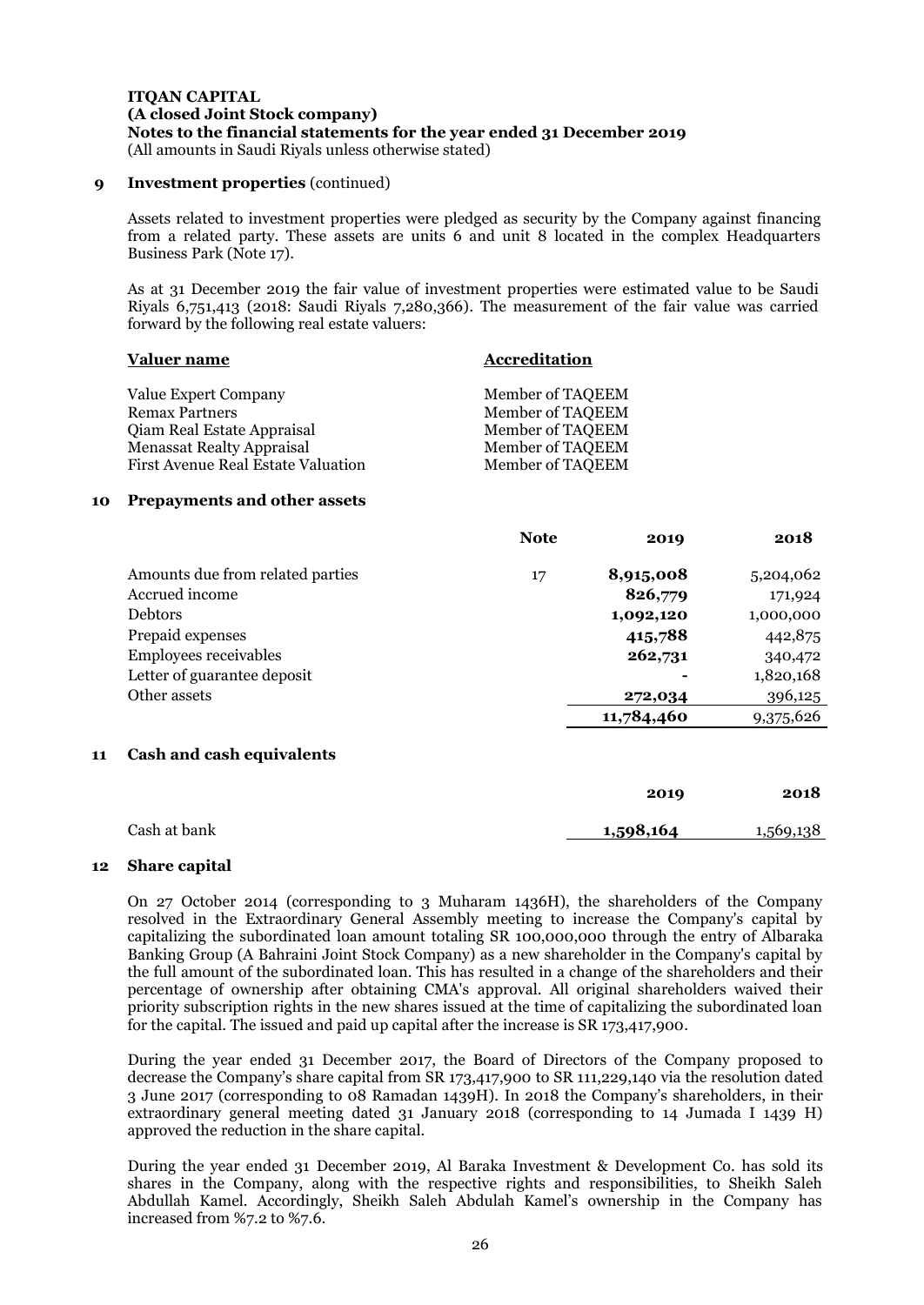### **12 Share capital** (continued)

The issued paid in capital for the year ended 31 December 2019 and 2018 as follows:

| <b>Shareholder name</b>                                                                             | <b>Nationality</b>         | Ownership<br>percentage<br>% |              | Ownership<br>2019 percentage<br>% | 2018         |
|-----------------------------------------------------------------------------------------------------|----------------------------|------------------------------|--------------|-----------------------------------|--------------|
| Al Baraka Banking Group<br>B.S.C.                                                                   | Kingdom of<br>Bahrain      | 57.6642                      | 64,139,370   | 57.6642                           | 64,139,370   |
| Al Baraka Islamic Bank—<br>Bahrain                                                                  | Kingdom of<br>Bahrain      | 25.4015                      | 28, 253, 860 | 25.4015                           | 28, 253, 860 |
| Aseer For Trading,<br>Tourism, Industrial,<br>Agricultural, Real<br>Estate & Contracting<br>Company | Kingdom of<br>Saudi Arabia | 8.4672                       | 9,417,950    | 8.4672                            | 9,417,950    |
| Sheikh Saleh Abdullah<br>Kamel                                                                      | Kingdom of<br>Saudi Arabia | 7.6205                       | 8,476,160    | 7.1971                            | 8,005,260    |
| Al Baraka Investment &<br>Development Co.                                                           | Kingdom of<br>Saudi Arabia |                              |              | 0.4234                            | 470,900      |
| Dallah Albaraka Holding Co.<br>(Saudi Arabia)                                                       | Kingdom of<br>Saudi Arabia | 0.4234                       | 470,900      | 0.4234                            | 470,900      |
| Mr. Abdullah Mohammed<br>Abdo Yamani                                                                | Kingdom of<br>Saudi Arabia | 0.4234                       | 470,900      | 0.4234                            | 470,900      |
|                                                                                                     |                            |                              | 111,229,140  |                                   | 111,229,140  |

### **13 Statutory reserve**

In accordance with the Company's Articles of Association and the Regulations for Companies in the Kingdom of Saudi Arabia, the Company is required to transfer 10% of the profit for the year to a statutory reserve until it equals to at least 30% of its share capital. As the Company has incurred a loss for the year, no transfer was made to the statutory reserve. The reserve currently is not available for distribution to the shareholders of the Company.

### **14 Employee benefit obligations**

### **14.1 General description of the plan**

The Company operates a defined benefit plan in line with the Labour Law requirement in the Kingdom of Saudi Arabia. The end-of-service benefit payments under the plan are based on the employees' final salaries and allowances and their cumulative years of service at the date of their termination of employment, as defined by the conditions stated in the Labour Law of the Kingdom of Saudi Arabia. Employees' end-of-service benefit plans are unfunded plans and the benefit payment obligation are met when they fall due upon termination of employment.

|                          | 2019      | 2018       |
|--------------------------|-----------|------------|
| 1 January                | 743,549   | 670,830    |
| Current service cost     | 358,973   | 169,246    |
| Interest cost            | 28,607    | 16,257     |
| Actuarial (gains) losses | 235,198   | 384,346    |
| Benefit paid             |           | (497, 130) |
| 31 December              | 1,366,327 | 743,549    |
|                          |           |            |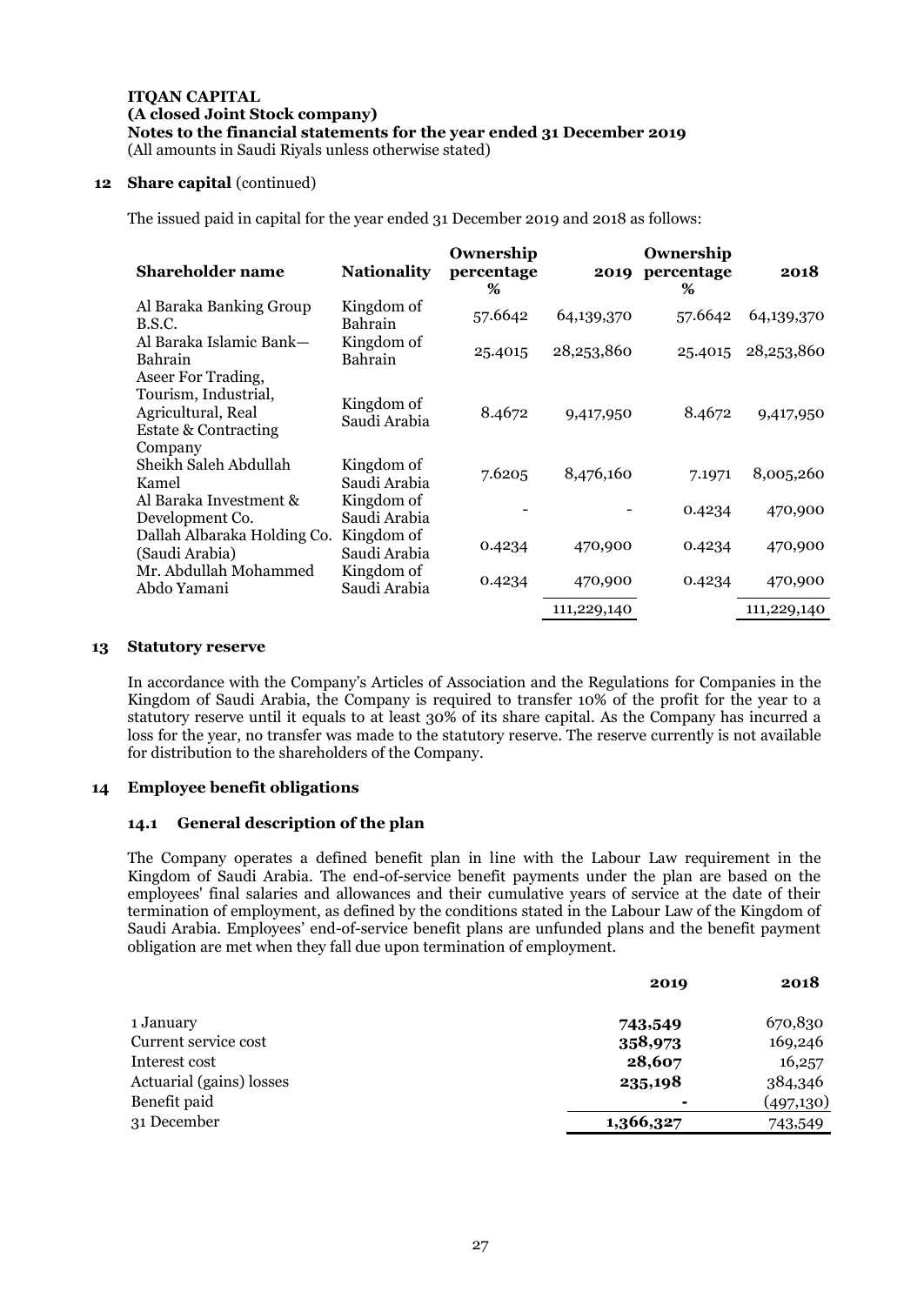### **14 Employee benefit obligations** (continued)

### **14.2 Amounts recognised in the statement of comprehensive income**

The amounts recognised in the statement of comprehensive income related to employee benefit obligations are as follows:

|                                                          | 2019    | 2018      |
|----------------------------------------------------------|---------|-----------|
| Current service cost                                     | 358,973 | 169,246   |
| Interest expense                                         | 28,607  | 16,257    |
| Total amount recognised in profit or loss                | 387,580 | 185,503   |
| Remeasurements                                           |         |           |
| Loss / (Gain) from change in financial assumptions       | 79,412  | (16, 257) |
| Loss from change in experience adjustments               | 155,786 | 400,603   |
| Total amount recognised in other<br>comprehensive income | 235,198 | 384,346   |
| <b>Key actuarial assumptions</b><br>14.3                 |         |           |

# **2019 2018** Discount rate 2.46% 3.85% Salary growth rate 2.85% 2.85% 2.85%

### **14. 4 Sensitivity analysis for actuarial assumptions**

|                                    | 2019     |                 | 2018     |                 |
|------------------------------------|----------|-----------------|----------|-----------------|
|                                    | Increase | <b>Decrease</b> | Increase | <b>Decrease</b> |
| Discount rate (1% movement)        | (58,169) | 64,074          | (37,265) | 6,223           |
| Future salary growth (1% movement) | 63,461   | (58, 850)       | 6,223    | (37, 664)       |

The sensitivity analysis is based on a change in an assumption while holding all other assumptions constant. In practice, this is unlikely to occur, and changes in some of the assumptions may be correlated. When calculating the sensitivity of the defined benefit obligation to significant actuarial assumptions the same method (present value of defined benefit obligation calculated with projected unit credit method at the end of the reporting period) has been applied when calculating the employee termination.

### **15 Trade and other payables**

|                                               | 2019                 | 2018                 |
|-----------------------------------------------|----------------------|----------------------|
| Accrued vacation<br>Claims and other payables | 565,714<br>2,287,442 | 333,614<br>3,998,870 |
|                                               | 2,853,156            | 4,332,484            |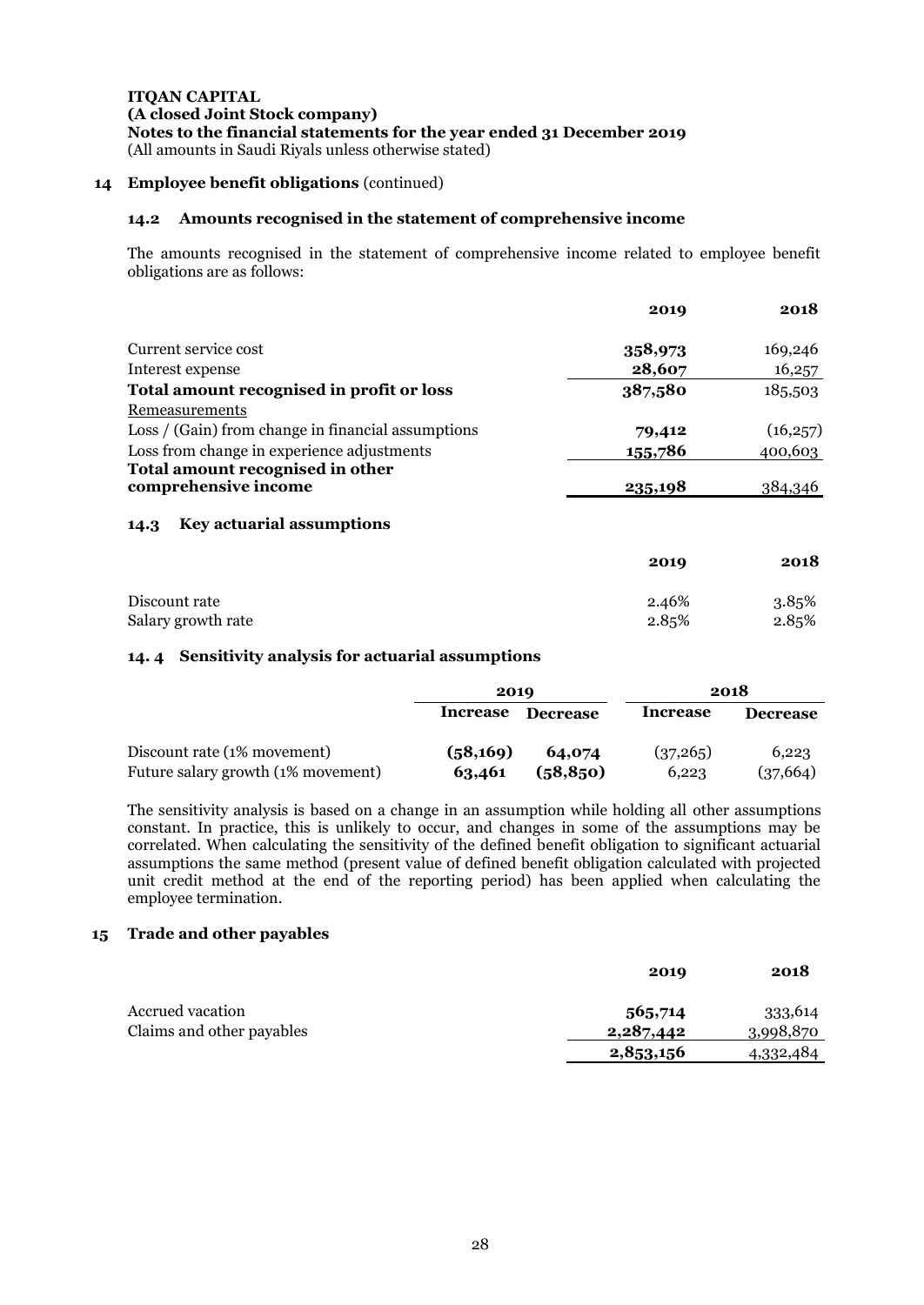### **16 Income tax and zakat matters**

### **16.1 Zakat base**

The significant components of the Company's zakat base for the years ended December 31 are comprised of the following:

|                                                           | 2019           | 2018           |
|-----------------------------------------------------------|----------------|----------------|
| Capital                                                   | 111,229,140    | 173,417,900    |
| Provisions                                                | 2,471,494      | 3,870,961      |
| Adjusted net loss for the year                            | (7,101,824)    | (9,763,673)    |
| Loss on remeasurements of employee benefits<br>obligation | (235, 198)     | (384,346)      |
| Rent obligation                                           | 2,120,247      |                |
| Property and equipment                                    | (4,692,088)    | (3,958,471)    |
| Right of use assets                                       | (1,983,865)    |                |
| Investments, amended                                      | (58, 298, 388) | (70, 827, 520) |
| <b>Accumulated losses</b>                                 | (34,002,745)   | (73,332,974)   |
| <b>Approximate zakat base</b>                             | 9,506,773      | 19,021,877     |
| Saudi shareholders' share of zakat base-84.3057%          | 8,014,752      | 16,036,526     |
| Zakat                                                     | 183,382        | 400,913        |
| Adjustments for zakat for prior years                     | 178,479        | 23,392         |
| Zakat expense for the year                                | 361,861        | 424,305        |

### **16.2 Income Tax**

Tax was not charged to the foreign shareholders for the year ended 31 December 2019 and 31 December 2018, since the Company has incurred net loss for this year.

### **16.3 Tax and zakat liability**

|                             | Income tax | Zakat      | Total      |
|-----------------------------|------------|------------|------------|
| 1 January 2019              |            | 400,929    | 400,929    |
| Provision for the year      |            | 183,382    | 183,382    |
| Adjustments for prior years |            | 178,479    | 178,479    |
| Payment for the year        |            | (579, 241) | (579,241)  |
| 31 December 2019            |            | 183,549    | 183,549    |
|                             |            |            |            |
| 1 January 2018              |            | 620,753    | 620,753    |
| Provision for the year      |            | 424,305    | 424,305    |
| Payment for the year        |            | (644, 129) | (644, 129) |
| 31 December 2018            |            | 400,929    | 400,929    |

### **16.4 Status of certificates and final assessments**

The Company filed its Zakat return for the period ended December 31, 2008. GAZT issued the Zakat assessment for the period ended December 31, 2008 and claimed additional Zakat differences of Saudi Riyals 1,855,916. The Company objected against the said assessment which was transferred to the Preliminary Objection Committee (POC) for review and decision. The POC issued its decision which resulted in reduction of the payable Zakat amounted Saudi Riyals 1,820,168. The Company filed an appeal against the POC's decision with the Higher Appeal Committee (HAC). The HAC issued its decision which rejected the Company's appeal. The Company filed an appeal against the said decision with the Board of Grievance (BOG). The BOG issued its decision which supported the HAC's decision. The Company accepted the BOG decision and the case is considered closed.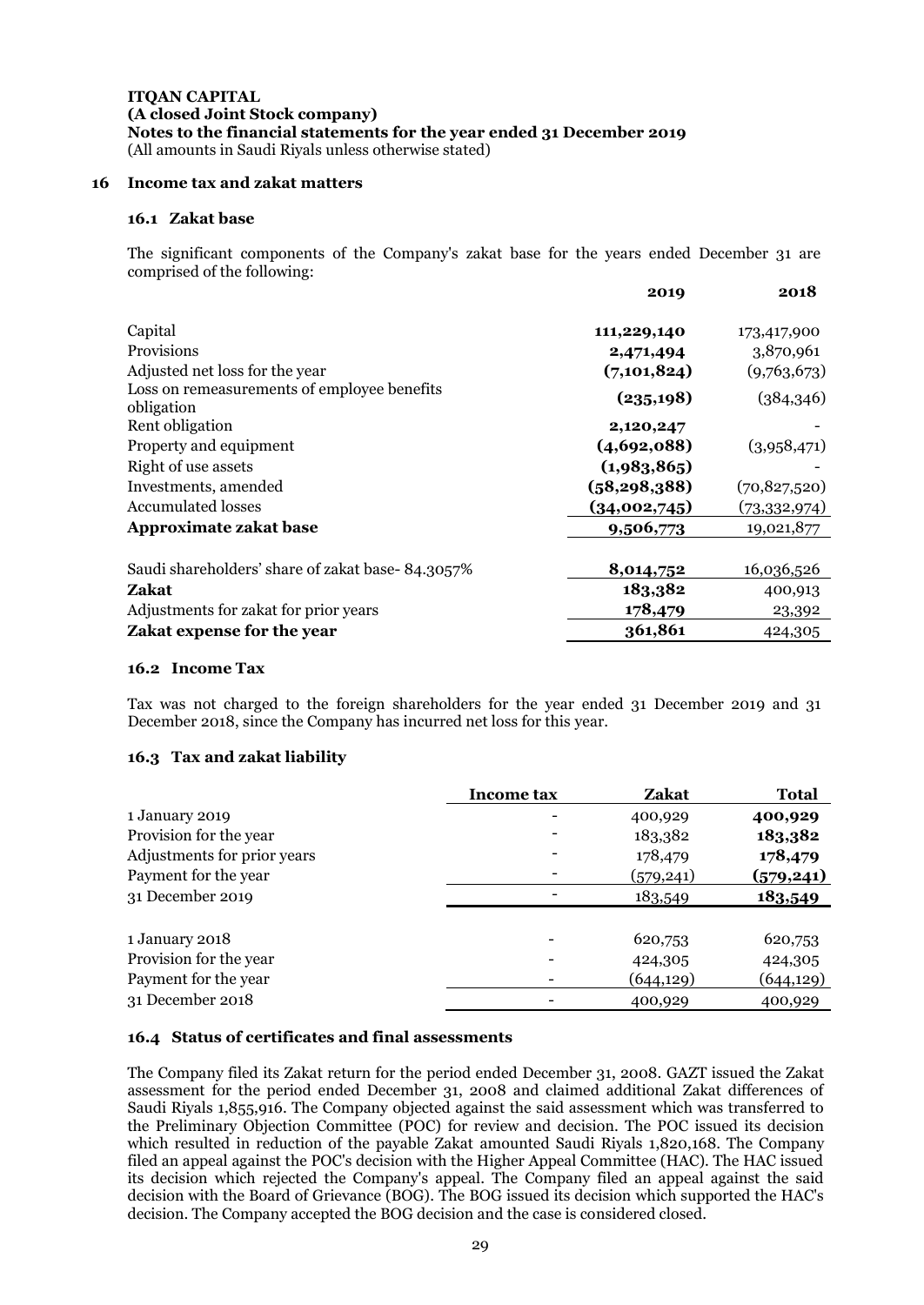## **16 Income tax and zakat matters** (continued)

### **16.4 Status of certificates and final assessments** (continued)

The Company filed its zakat and tax returns for the years ended December 31, 2009 to 2014 and obtained the restricted zakat and tax certificates for the said years. GAZT issued the zakat and tax assessment for the said years and claimed zakat, tax, delay fine and non-filing penalty of Saudi Riyals 7,346,052. The Company objected against GAZT's assessment. GAZT issued an amended assessment for the said years, which showed a reduction in the zakat, tax and non-filing penalty of Saudi Riyals 4,942,450 for the said years. The Company objected against the said zakat and tax assessment, which is still under review by GAZT as at the date of the financial statements.

The Company filed its zakat and tax returns for the years ended December 31, 2015 and 2016 and obtained the restricted zakat and tax certificate for the said years. The Company has finalized its zakat and tax status for the said years.

The Company filed its zakat and tax returns for the year ended December 31, 2017 and 2018 obtained the restricted zakat and tax certificate for the said years. GAZT did not issue the final assessment for the said years as at the date of the financial statements.

### **17 Related party transactions and balances**

Related parties comprise the shareholders, directors, associate company, and key management personnel. Related parties also include business entities in which certain directors or senior management have an interest (other related parties).

| (a) |  |  | Following are the significant transactions entered into by the Company: |
|-----|--|--|-------------------------------------------------------------------------|
|     |  |  |                                                                         |

| <b>Related party</b>                                                  | <b>Nature of</b><br>transaction | <b>Amount of transaction</b> |            |
|-----------------------------------------------------------------------|---------------------------------|------------------------------|------------|
|                                                                       |                                 | 2019                         | 2018       |
| Investment funds                                                      | <b>Various</b>                  | 196,863                      | 133,544    |
| Real Estate Income Fund - I, Real<br>Estate Income Fund - II and Real |                                 |                              |            |
| Estate Income Fund - III                                              | <b>Services</b>                 | 3,532,977                    | 1,372,331  |
| Real Estate Income Fund – I and Real                                  |                                 |                              |            |
| Estate Income Fund - III                                              | Dividends                       | 782,335                      | 1,128,710  |
| Itgan Murabahat & Sukuk Fund and                                      |                                 |                              |            |
| Saudi Equity fund                                                     | Investments                     | 16,412,569                   | 1,100,000  |
| Itqan Murabahat & Sukuk Fund                                          | Sale of investments             | 12,464,363                   | 10,399,326 |
| Board of Directors expenses                                           | Expenses and<br>compensation    | 225,556                      | 174,797    |
| Al Baraka Islamic Bank-Bahrain                                        | Murabaha<br>financing           | 15,000,000                   |            |
| (b)<br>Key management personnel compensation:                         |                                 |                              |            |
|                                                                       |                                 | 2019                         | 2018       |
| Salaries and other short-term employee benefits                       |                                 | 3,405,980                    | 3,096,633  |

Post-employment benefits **149,983** 95,557

**3,555,963** 3,192,190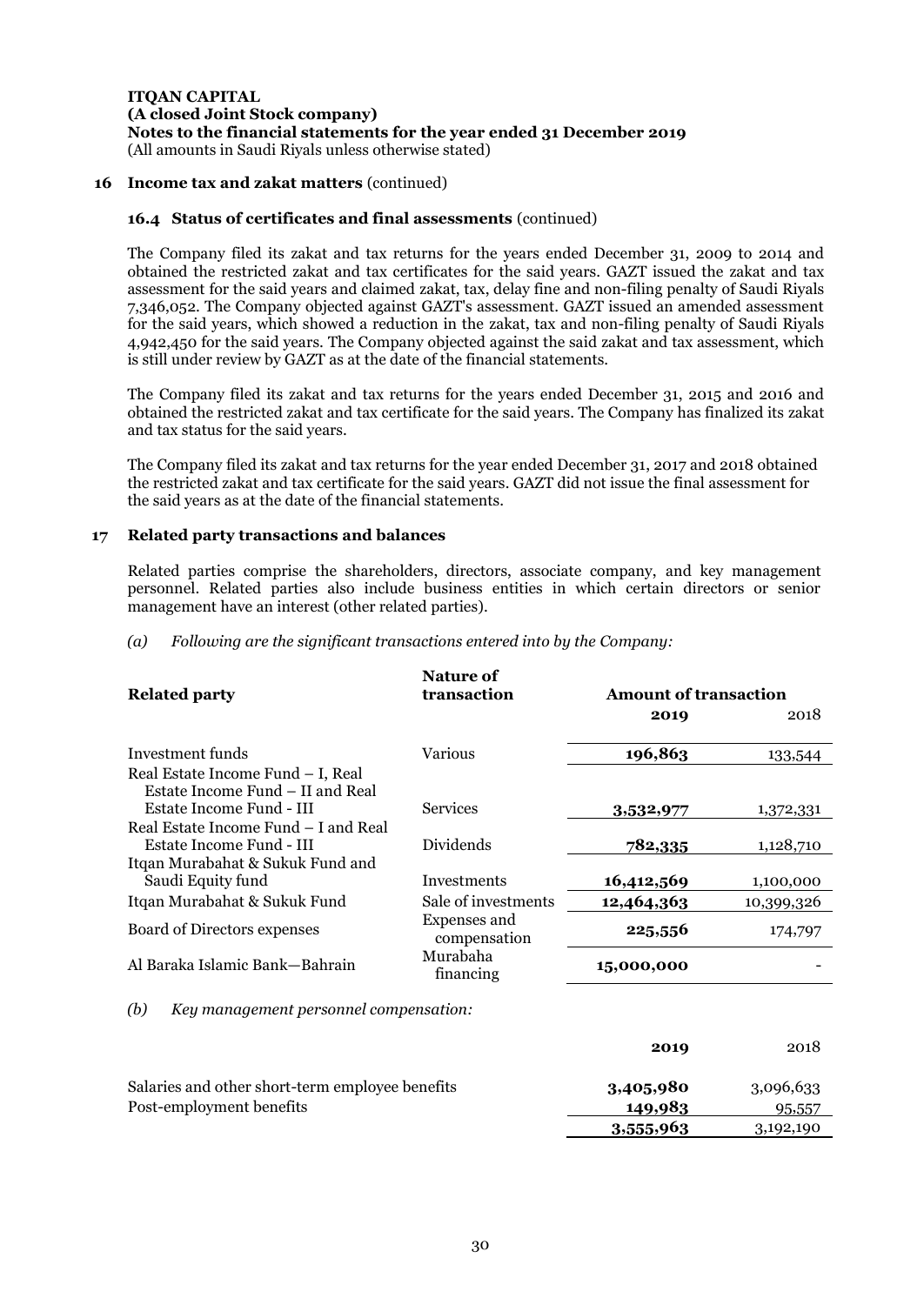### **17 Related party transactions and balances** (continued)

- *(c) Outstanding balances arising from sales / purchases of goods and services*
- (i) Due from related parties

|                                       | 2019       | 2018      |
|---------------------------------------|------------|-----------|
| Real Estate Income Fund - I           | 2,090,940  | 149,166   |
| Real Estate Income Fund - II          | 5,858,178  | 4,360,445 |
| Real Estate Income Fund - III         | 895,482    | 592,520   |
| Itqan Murabahat & Sukuk Fund          | 24,330     | 101,931   |
| <b>Others</b>                         | 46,078     |           |
|                                       | 8,915,008  | 5,204,062 |
| (d)<br>Financing from a related party | 2019       | 2018      |
| Murabaha financing from a shareholder |            |           |
| Beginning of the year                 |            |           |
| Additions                             | 15,000,000 |           |
| Financing costs charged               | 353,377    |           |
| Balance as of year end                | 15,353,377 |           |

During the year ended 31 December 2019, the Company obtained murabaha financing of Saudi Riyals 15 million from Al Baraka Islamic Bank—Bahrain. The financing is repayable in full within 12 months with an murabaha rate of 8% per annum. The Company has pledged certain assets as security for the financing from the related party. The carrying amounts of the assets pledged is as follows:

|                                                       | <b>Note</b> | 2019       | 2018 |
|-------------------------------------------------------|-------------|------------|------|
| Non-current                                           |             |            |      |
| Investment properties                                 | 9           | 4,511,174  |      |
| Property and equipment                                | 6           | 3,496,017  |      |
| Current                                               |             |            |      |
| Financial assets at fair value through profit or loss | 8           | 11,106,852 |      |

### **18 Financial instruments**

A financial instrument is any contract that gives rise to a financial asset of one entity and a financial liability or equity instrument of another entity. The Company holds various financial instruments in the ordinary course of its activities.

### **Categories of financial instruments**

*(a) Financial assets subsequently measured at amortised cost:*

|                           | <b>Note</b> | 2019       | 2018       |
|---------------------------|-------------|------------|------------|
| Other current assets      |             | 11,368,672 | 8,932,752  |
| Cash and cash equivalents | 11          | 1,598,164  | 1,569,138  |
|                           |             | 12,966,836 | 10,501,890 |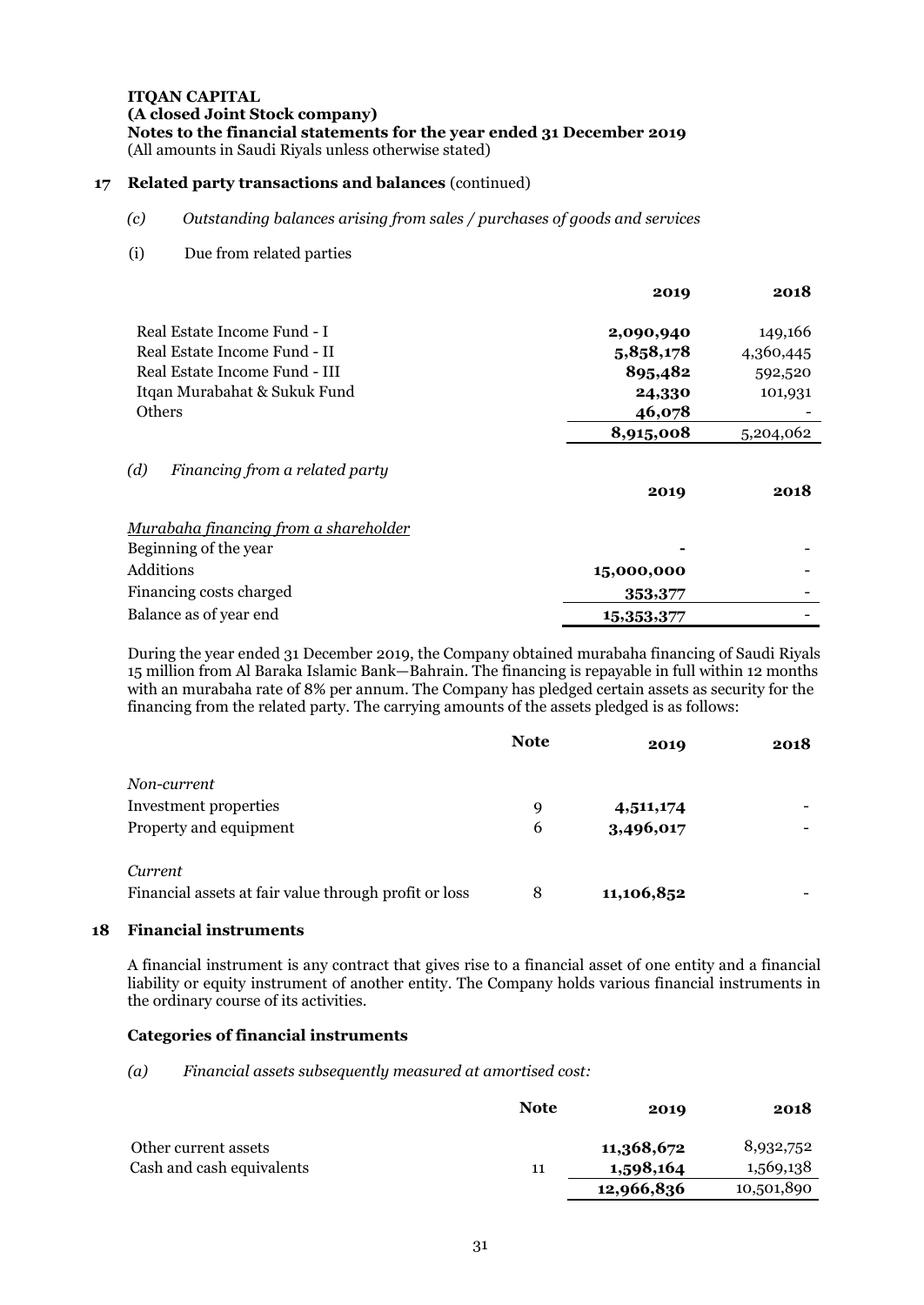### **18 Financial instruments** (continued)

### *(b) Financial assets at fair value through profit or loss:*

|                                   | <b>Note</b> | December 31,<br>2019 | December 31,<br>2018 |
|-----------------------------------|-------------|----------------------|----------------------|
| Investment in real estate funds   | 8.1         | 11,021,955           | 51,263,923           |
| Investments in money market funds | 8.1         | 42,824,804           | 6,899,965            |
| Other investments                 | 8.1         | 30,000               | 30,000               |
|                                   |             | 53,876,759           | 58,193,888           |

*(c) Financial assets at fair value through other comprehensive income:*

|                                                | <b>Note</b> | 2019       | 2018      |
|------------------------------------------------|-------------|------------|-----------|
| Listed sukuk                                   | 8.2         |            | 2,223,158 |
| (d)<br>Financial liabilities at amortised cost |             |            |           |
|                                                | <b>Note</b> | 2019       | 2018      |
| Other current payables                         | 15          | 2,287,442  | 4,332,484 |
| Short-term borrowings                          |             | 15,353,377 |           |
|                                                |             | 17,640,819 | 4,332,484 |
|                                                |             |            |           |

The carrying amount of financial assets approximates their fair value. Financial assets are not considered to pose a significant credit risk.

### **19 Fair value of financial instruments**

Fair value is the price that would be received to sell an asset or paid to transfer a liability in an orderly transaction between market participants at the measurement date in the principal or, in its absence, the most advantageous market to which the Company has access at that date. The fair value of a liability reflects its non-performance risk.

When measuring the fair value of an asset or liability, the Company uses observable market data as far as possible. Fair values are categorized into different levels in a fair value hierarchy based on the inputs used in the valuation techniques as follows:

- Level 1: quoted prices (unadjusted) in active markets for identical assets or liabilities.
- Level 2: inputs other than quoted prices included level 1 that are observable for the asset or liability, either directly (i.e. as prices) or indirectly (i.e. derived from prices).
- Level 3: inputs for the asset or liability that are not based on observable market data (unobservable inputs).

The fair value of listed sukuk and investments in money market fund based on quoted market prices at the end of the reporting period, accordingly these instruments are included in level 1. The fair value of investment in real estate funds is based on the net assets value (NAV) communicated by the fund manager, accordingly these instruments are included in level 2.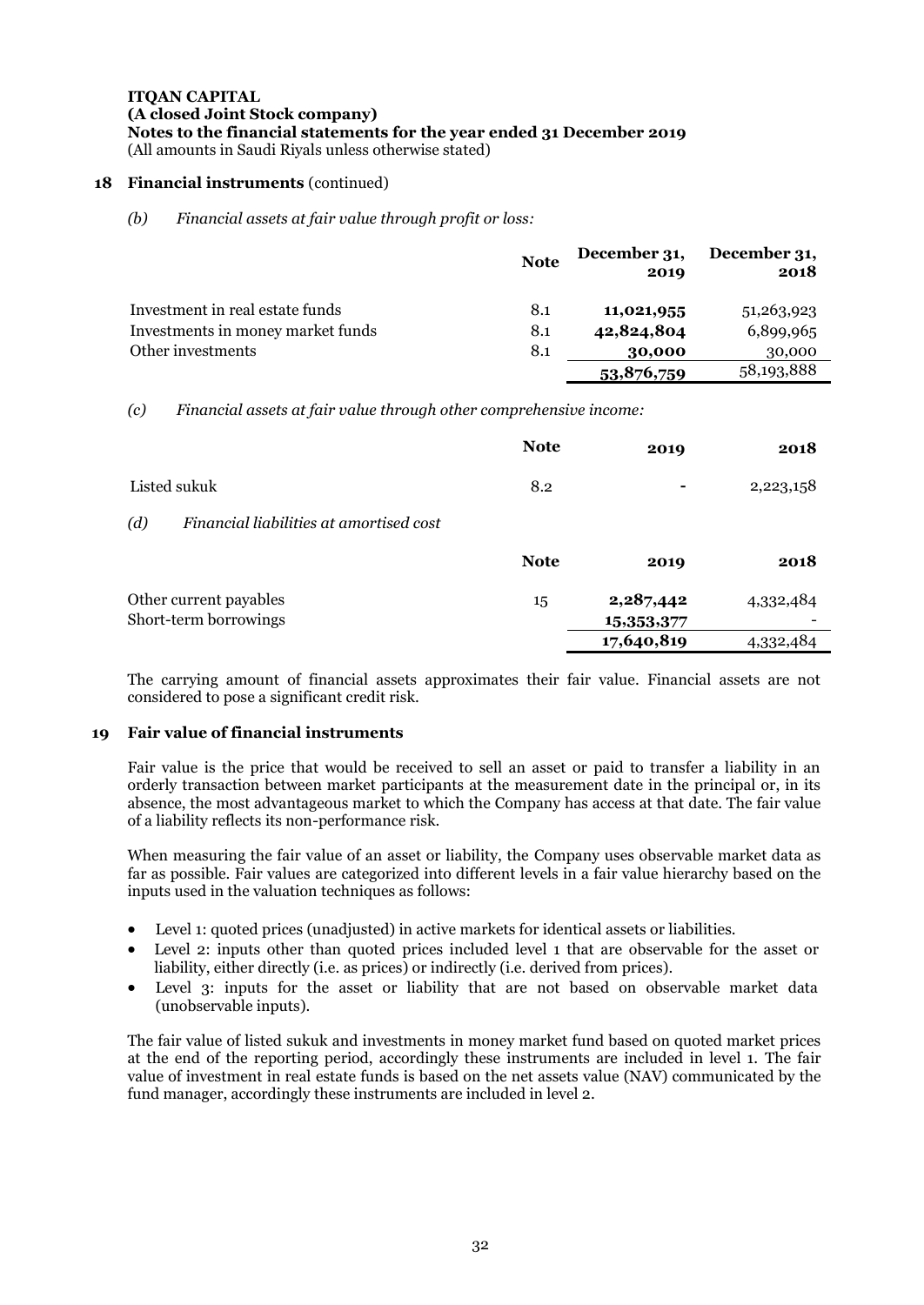## **19 Fair value of financial instruments** (continued)

The table below presents the financial assets at their fair values as at 31 December 2019 and 2018 based on the fair value hierarchy:

| 31 December 2019                                                                      | Level 1    | Level 3    | <b>Total</b> |
|---------------------------------------------------------------------------------------|------------|------------|--------------|
| Financial assets at fair value through other<br>comprehensive income:<br>Listed sukuk |            |            |              |
|                                                                                       |            |            |              |
| Financial assets at fair value through other profit or<br>loss:                       |            |            |              |
| Investment in money market funds                                                      | 11,021,955 |            | 11,021,955   |
| Investments in real estate funds                                                      |            | 42,824,804 | 42,824,804   |
| Other investments                                                                     |            | 30,000     | 30,000       |
|                                                                                       | 11,021,955 | 42,854,804 | 53,876,759   |
|                                                                                       |            |            |              |
| 31 December 2018                                                                      | Level 1    | Level 3    | <b>Total</b> |
| Financial assets at fair value through other<br><u>comprehensive income:</u>          |            |            |              |
| Listed sukuk                                                                          | 2,223,158  |            | 2,223,158    |
|                                                                                       | 2,223,158  |            | 2,223,158    |
| Financial assets at fair value through other profit or                                |            |            |              |
| <u>loss:</u><br>Investments in money market funds                                     | 6,899,965  |            | 6,899,965    |
| Investment in real estate funds                                                       |            | 51,263,923 | 51,263,923   |
| Other investments                                                                     |            | 30,000     | 30,000       |

As at 31 December 2019 and 2018, the fair values of the Company's financial instruments are estimated to approximate their carrying values. The Company recognizes transfers between levels of the fair value hierarchy at the end of the reporting period during which the change has occurred. During the years ended 31 December 2019 and 2018, there were no transfers into or out of Level 3 fair value measurements and no movements between the levels 1 and 2.

### *Valuation input and relationship to fair value*

The following table summarises the quantitative information about the significant unobservable inputs used in the fair value measurements of the investments in real estate funds and other investments. The fair values are determined based on multiple approaches that include the income approach, cost approach and market approach.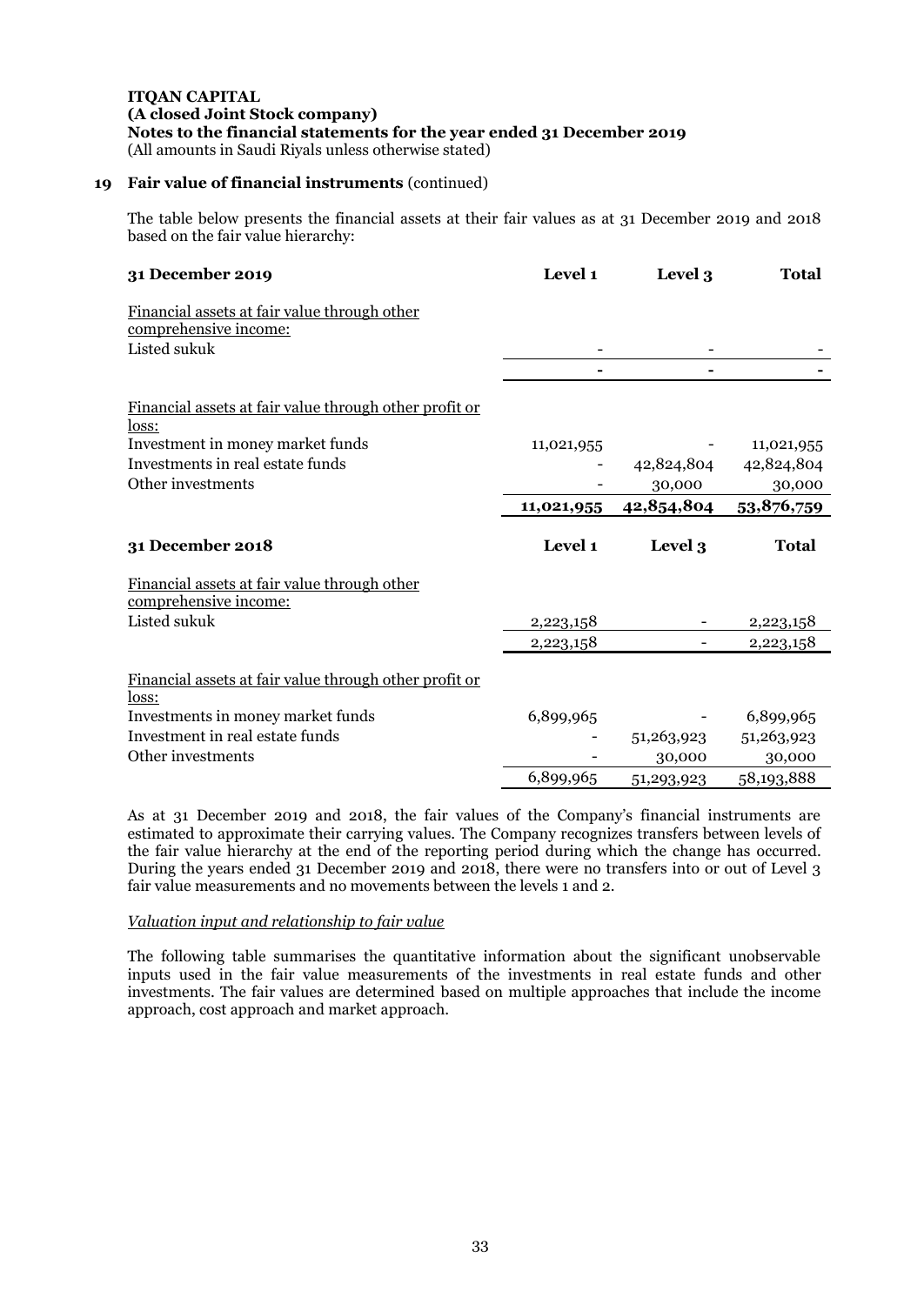## **19 Fair value of financial instruments**

| <b>Description</b>                       | Fair value as   |                 | <b>Fair value as Un-observable inputs</b>                           |
|------------------------------------------|-----------------|-----------------|---------------------------------------------------------------------|
|                                          | at 31           | at 31           |                                                                     |
|                                          | <b>December</b> | <b>December</b> |                                                                     |
|                                          | 2019            | 2018            |                                                                     |
|                                          |                 |                 | Costs and margins (cost approach)                                   |
| Investments in reall<br>estate funds and | 42,854,804      | 51,293,923      | Income, occupancy rate and capitalization rate (income<br>approach) |
| other investments                        |                 |                 | Adjusted market price per square meter<br>(market)<br>approach)     |

### **20 Financial risk management**

The Company's activities expose it to a variety of financial risks including the effects of changes in market risk (including foreign exchange risk, fair value and cash flow interest rate risk and price risk), credit risk and liquidity risk. The Company's overall risk management program focuses on the unpredictability of financial markets and seeks to minimise potential adverse effects on the Company's financial performance. Risk management is carried out by the management under policies approved by the board of directors.

This note presents information about the Company's exposure to each of the above risks, the Company's objectives, policies and processes for measuring and managing risk, and the Company's management of capital. Further quantitative disclosures are included throughout these financial statements. The management has overall responsibility for the establishment and oversight of the Company's risk management framework. The management is responsible for developing and monitoring the Company's risk management policies.

The Company's risk management policies are established to identify and analyse the risks faced by the Company, to set appropriate risk limits and controls, and to monitor risks and adherence to limits. Risk management policies and systems are reviewed regularly to reflect changes in market conditions and the Company's activities. The Company, through its training and management standards and procedures, aims to develop a disciplined and constructive control environment in which all employees understand their roles and obligations.

The Company's board of directors oversees how management monitors compliance with the Company's risk management policies and procedures and reviews the adequacy of the risk management framework in relation to the risks faced by the Company.

### *(a) Market risk*

Market risk is the risk that the fair value or future cash flows of a financial instrument will fluctuate because of changes in market prices. Market risk is represented by: interest rate risk, foreign currency risk and other price risk.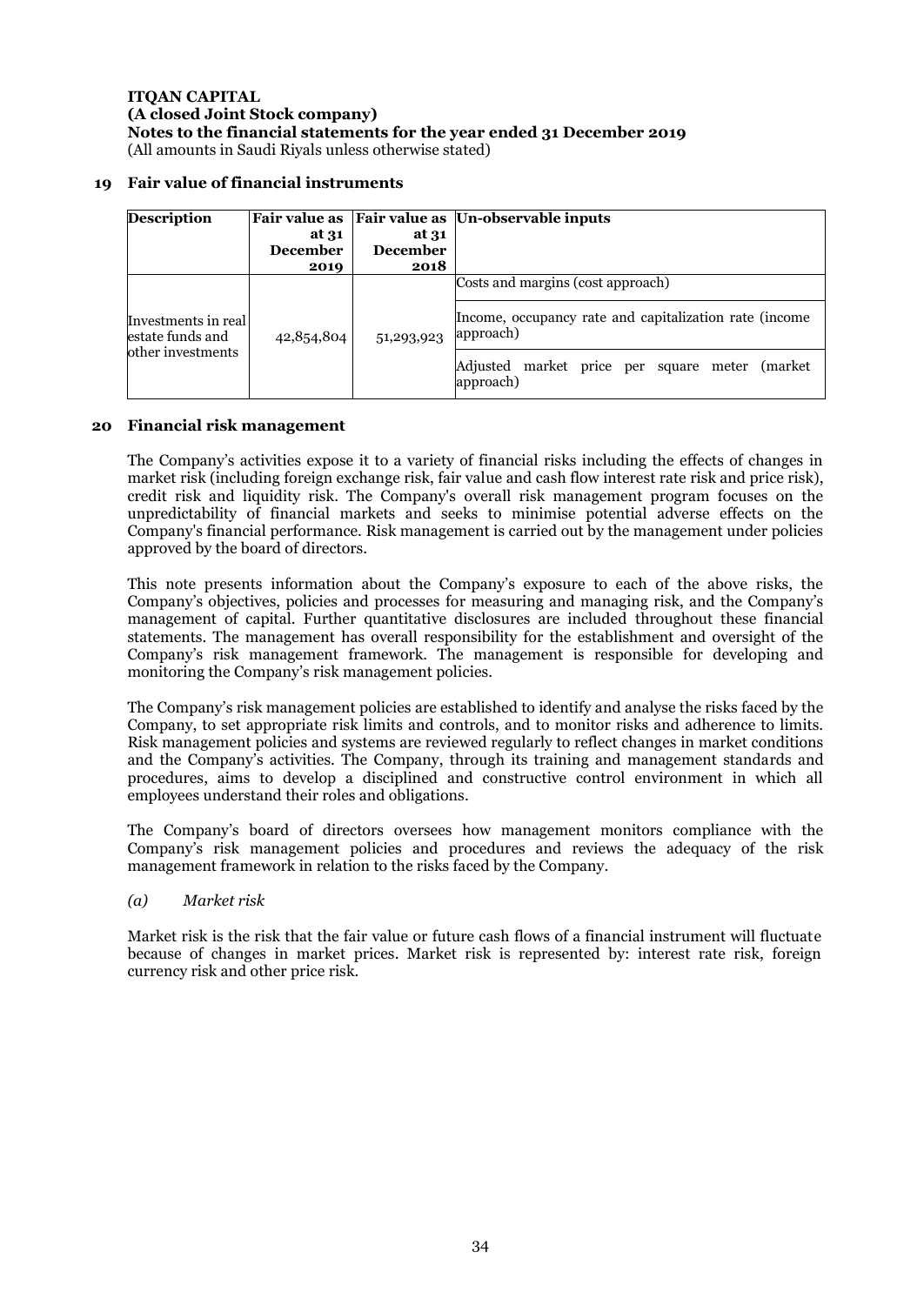### **20 Financial risk management** (continued)

(i) Foreign exchange risk

Currency risk is the risk that the value of a financial instrument will fluctuate due to changes in foreign exchange rates. The Company's transactions are primarily in Saudi Riyals and United States dollars. Since Saudi Riyal is pegged to United States dollars, management of the Company believes that the currency risk for the financial instruments is not significant.

(ii) Fair value and cash flow interest rate risk

Interest rate risk is the risk that the value of a financial instrument will fluctuate due to changes in market interest rates. The Company borrows at interest rates on commercial terms. Borrowings issued at variable rates expose the Company to cash flow interest rate risk. During 2019, the Company's borrowings were denominated in Saudi Riyals.

The short-term loan carry fixed rates of interest. The Company analyses its interest rate exposure on a regular basis and reassesses the source of borrowings and renegotiates interest rates at terms favourable to the Company. At 31 December 2019, if the interest rate were to shift by 1%, there would be a maximum increase or decrease in the interest expense Saudi Riyals 0.15 million (2018: Saudi Riyals nil).

### (iii) Price risk

The risk that the value of a financial instrument will fluctuate as a result of changes in market prices, whether those changes are caused by factors specific to the individual instrument or its issuer or factors affecting all instruments traded in the market. The Company's exposure to equity securities price risk arises from investments held by the group and classified in the balance sheet either at fair value through other comprehensive income (FVOCI) (Note 8) or at fair value through profit or loss (FVPL) (Note 8).

To manage its price risk arising from investments in equity and debt securities, the Company diversifies its portfolio. Diversification of the portfolio is done in accordance with the limits set by the Company. The Company's equity and debt investments are publicly traded.

### *Sensitivity*

The table below summarises the impact of increases/decreases of these investments on the Company's profit or loss, and other comprehensive income for the year. The analysis is based on the assumption that the instruments had increased or decreased by 10% with all other variables held constant, and that all the Company's equity and debt instruments moved in line with assumed change.

|                                   | <b>Impact on P&amp;L</b> |         | <b>Impact on OCI</b> |         |
|-----------------------------------|--------------------------|---------|----------------------|---------|
|                                   | 2019                     | 2018    | 2019                 | 2018    |
| Investments in money market funds |                          |         |                      |         |
| $(10\%$ movement)                 | 1,102,181                | 690,957 |                      |         |
| Listed sukuk (10% movement)       | -                        |         |                      | 222,299 |

### *(b) Credit risk*

Credit risk arises from cash and cash equivalents, contractual cash flows of debt investments carried at amortised cost and deposits with banks and financial institutions.

The Company manages the credit risk for each category. For banks and financial institutions, only independently rated parties with high ratings are accepted.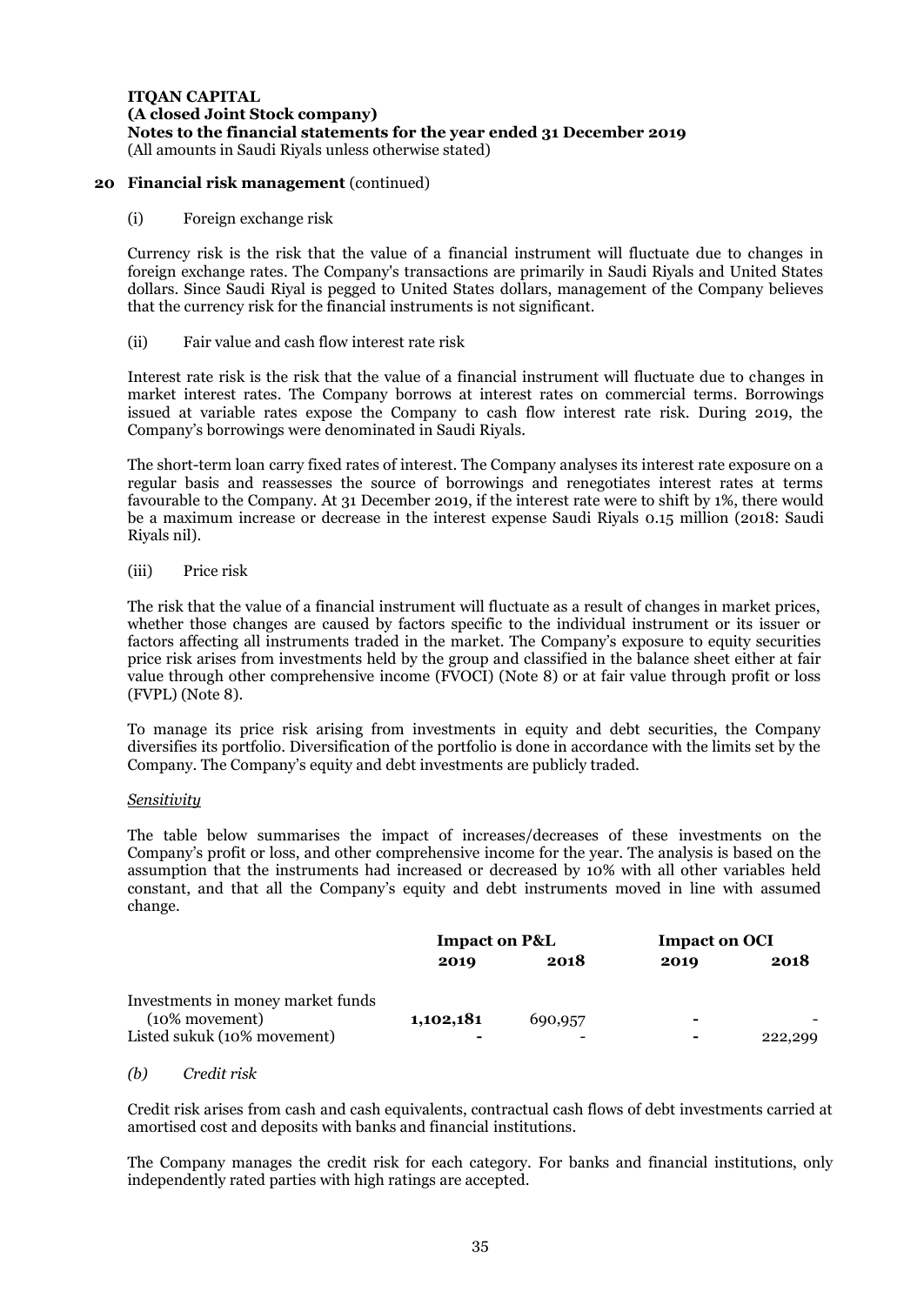### **20 Financial risk management** (continued)

### *(b) Credit risk (continued)*

The management continuously monitors the credit exposure towards the customers and makes allowances against those balances considered doubtful of recovery using the expected credit loss model. To mitigate the risk, the Company has developed a system of assigning credit limits to its customers based on an extensive evaluation based on customer profile and payment history. Outstanding customer receivables are regularly monitored. Some of the customers are secured, where possible, by way of inland letters of credit, cash security deposit, bank guarantees and insurance guarantees.

The Company's gross maximum exposure to credit risk at the reporting date is as follows:

|                           | <b>Note</b> | 2019       | 2018       |
|---------------------------|-------------|------------|------------|
| Other receivables         |             | 11,368,672 | 8,932,752  |
| Cash and cash equivalents | 11          | 1,598,164  | 1,569,138  |
|                           |             | 12,966,836 | 10,501,890 |

Cash at banks and margins are placed with banks with sound credit ratings. Employee and other receivables are considered to have low credit risk; therefore, 12 months expected loss model was used for impairment assessment. Based on management's impairment assessment, there is no provision required in respect of these balances for all periods presented.

The due from related parties balances are from the funds managed by the Company and the funds have sufficient assets to pay the Company. Based on management's impairment assessment, there is no provision required in respect of these balances for all the periods presented as they are considered to have low credit risk.

## *(c) Liquidity risk*

Liquidity risk is the risk that the Company will not be able to meet its financial obligations as they fall due. The Company's approach to managing liquidity is to ensure, as far as possible, that it will have sufficient liquidity to meet its liabilities when due, under both normal and stressed conditions, without incurring unacceptable losses or risking damage to the Company's reputation.

Typically, the Company ensures that it has sufficient cash on demand to meet expected operational expenses including the servicing of financial obligations. This excludes the potential impact of extreme circumstances that cannot be reasonably predicted, such as natural disasters. In addition, the Company has access to credit facilities.

Cash flow forecasting is performed by the management which monitors rolling forecasts of the Company's liquidity requirements to ensure it has sufficient cash to meet operational needs while maintaining sufficient headroom on its undrawn committed borrowing facilities at all times so that the Company does not breach borrowing limits or covenants (where applicable) on any of its borrowing facilities. Such forecasting takes into consideration the Company's debt financing plans, covenant compliance and compliance with internal ratio targets.

The table below analyses the Company's financial liabilities into the relevant maturity based on the remaining period at the reporting date to the contractual maturity date. The amounts disclosed in the table are the contractual undiscounted cash flows. Balances due within twelve months equal their carrying balances, as the impact of discounting is not significant.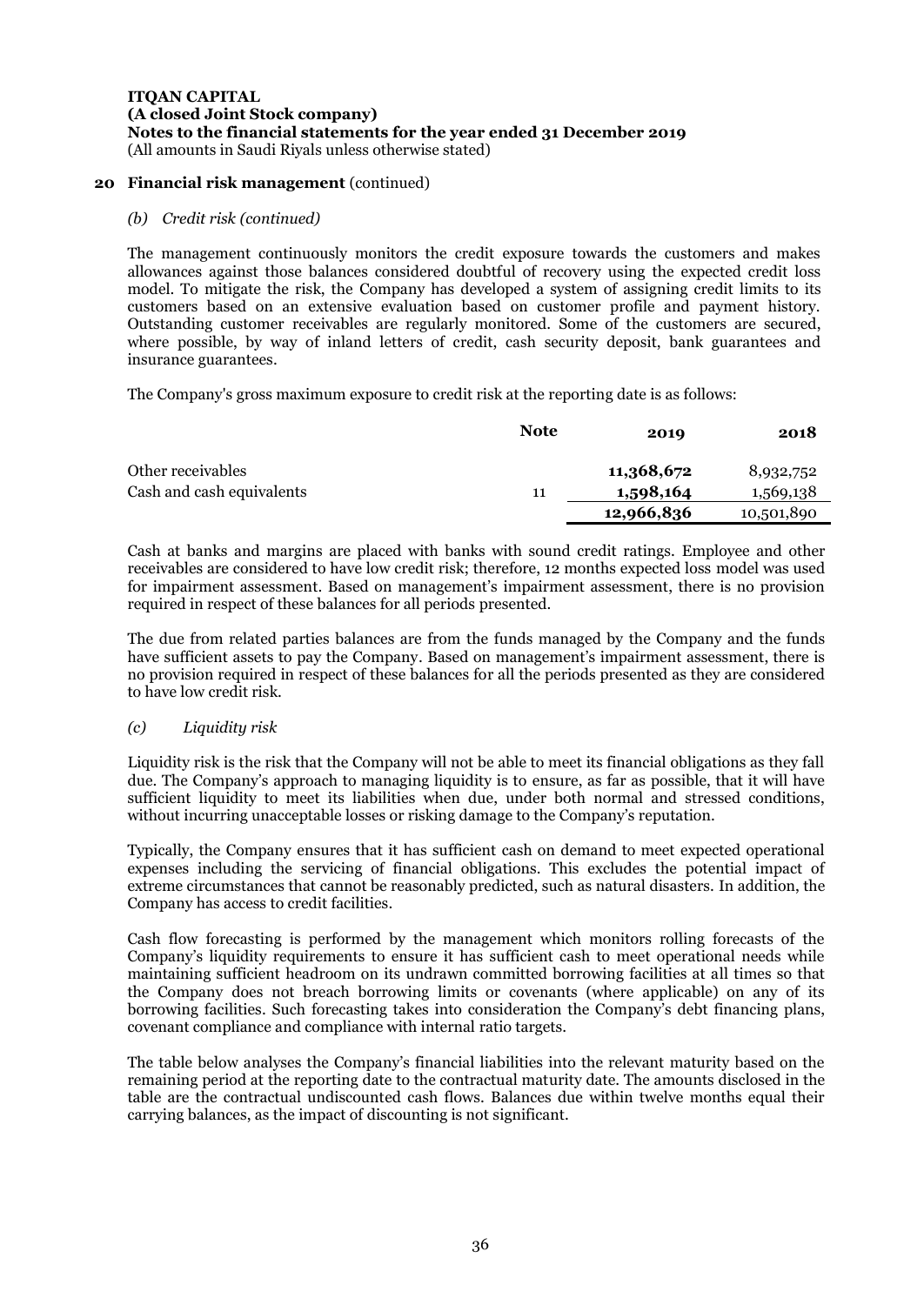### **20 Financial risk management** (continued)

### *(c) Liquidity risk (continued)*

|                        | <b>Less than</b><br>one year | 1 to 2 Years | 2 to 5 years | <b>Total</b> |
|------------------------|------------------------------|--------------|--------------|--------------|
| 2019                   |                              |              |              |              |
| Other current payables | 2,287,442                    |              |              | 2,287,442    |
| Short-term borrowings  | 15,353,377                   |              | -            | 15,353,377   |
|                        | Less than<br>one year        | 1 to 2 Years | 2 to 5 years | <b>Total</b> |
| 2018                   |                              |              |              |              |
| Other current payables | 4,332,484                    |              |              | 4,332,484    |

Please see Note 7 for the contractual maturity analysis of lease liabilities.

### **21 Capital risk management**

The Company's objectives when managing capital are to safeguard the Company's ability to continue as a going concern in order to provide returns for shareholders and benefits for other stakeholders and to maintain an optimal capital structure to reduce the cost of capital.

Consistent with others in the industry, the Company monitors capital on the basis of the gearing ratio. This ratio is calculated as net debt divided by total equity. Net debt is calculated as borrowings, as shown in the statement of financial position, less cash and cash equivalent. Total equity is as shown in the statement of financial position.

|                           | 2019         | 2018         |
|---------------------------|--------------|--------------|
| Short-term borrowings     | 15,353,377   |              |
| Total debt                | 15,353,377   |              |
| Cash and cash equivalents | 1,598,164    | 1,569,138    |
| Net debt                  | 13,755,213   |              |
| Share capital             | 111,229,140  | 111,229,140  |
| Other reserve             |              | (103, 267)   |
| <b>Accumulated losses</b> | (52,397,168) | (34,002,745) |
| Equity                    | 58,831,972   | 77,123,128   |
| Capital gearing ratio - % | 23%          |              |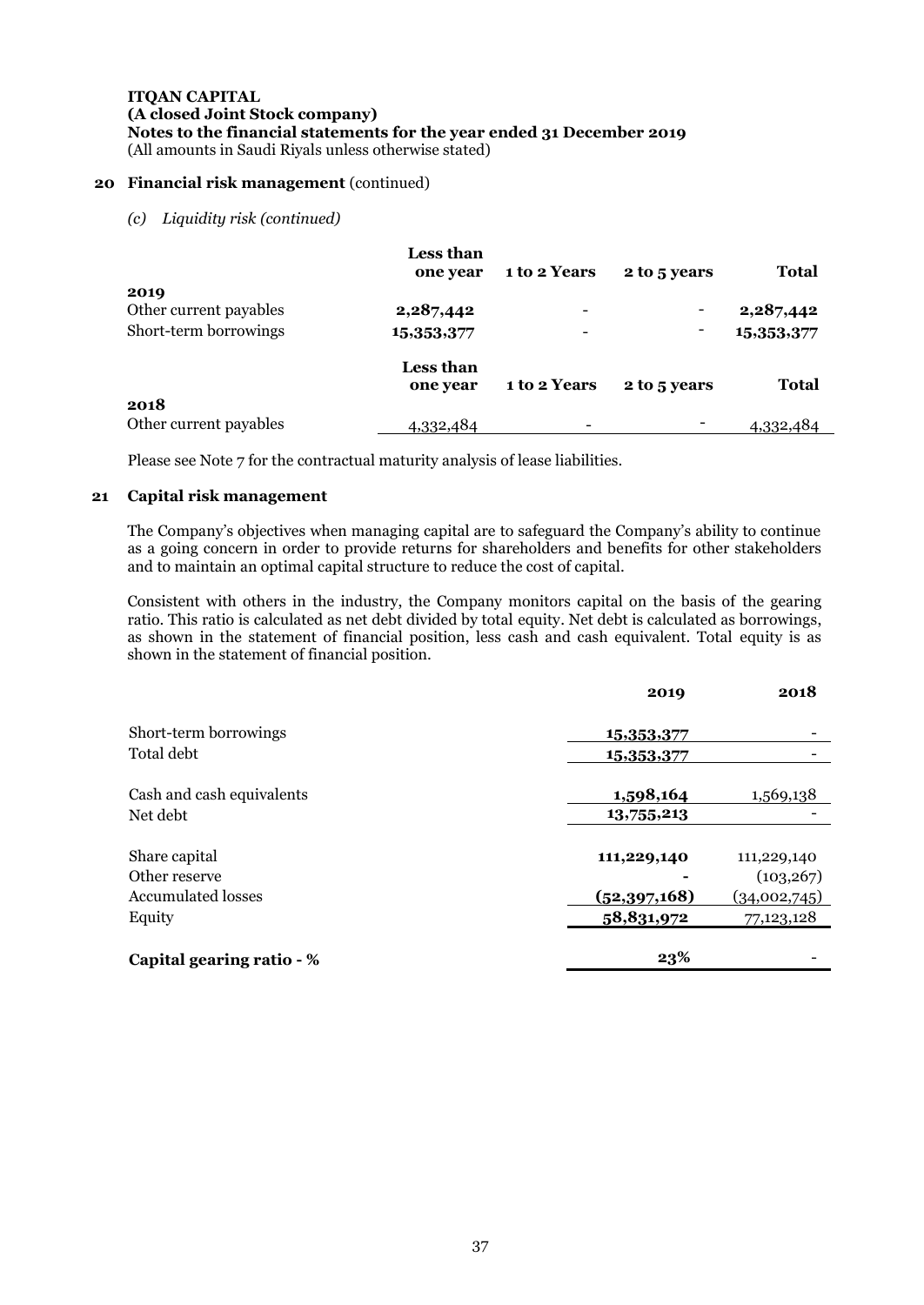### **22 Cash flow information**

### **(a) Net debt**

|                           | 2019           | 2018      |
|---------------------------|----------------|-----------|
| Cash and cash equivalents | 1,598,164      | 1,569,138 |
| <b>Borrowings</b>         | (15,353,377)   |           |
| Lease liabilities         | (2,120,247)    |           |
| Net debt                  | (15, 875, 460) | 1,569,138 |

### **(b) Net debt reconciliation**

|                                   | <b>Cash and</b><br>cash |                   |               |              |
|-----------------------------------|-------------------------|-------------------|---------------|--------------|
|                                   | equivalents             | <b>Borrowings</b> | <b>Leases</b> | <b>Total</b> |
| 1 January 2018                    | 1,891,404               |                   |               | 1,891,404    |
| Cashflows                         | (322, 266)              |                   |               | (322, 266)   |
| Interests                         |                         |                   |               |              |
| 31 December 2018                  | 1,569,138               |                   |               | 1,569,138    |
| Recognized on adoption of IFRS 16 |                         |                   | 429,196       | 429,196      |
| Cashflows                         | 29,026                  |                   | (364,700)     | (335, 674)   |
| Additions                         | -                       | 15,000,000        | 1,950,604     | 16,950,604   |
| <b>Interests</b>                  |                         | 353,377           | 105,147       | 458,524      |
| 31 December 2019                  | 1,598,164               | 15,353,377        | 2,120,247     | 19,071,788   |

### **23 Regulatory capital requirement and capital adequacy ratio**

The Company's objectives when managing capital is to comply with the capital requirements set by the Capital Market Authority (CMA) to safeguard the Company's ability to continue as a going concern and to maintain a strong capital base.

|                             | 2019       | 2018       | Change<br>percentage<br>% |
|-----------------------------|------------|------------|---------------------------|
| Capital base                |            |            |                           |
| Tier I capital              | 58,831,972 | 77,123,128 | $-24%$                    |
| Total                       | 58,831,972 | 77,123,128 | $-24%$                    |
| Minimum capital requirement |            |            |                           |
| Credit risk                 | 40,843,646 | 45,150,277 | $-10\%$                   |
| Market risk                 | 1,763,513  | 44,881     | 3,829%                    |
| Operation risk              | 4,051,058  | 3,521,414  | 15%                       |
| Total                       | 46,658,217 | 48,716,572 | $-4%$                     |
| Capital adequacy ratio      | 1.26       | 1.58       | $-20%$                    |
| Surplus                     | 12,173,755 | 28,406,556 | $-57\%$                   |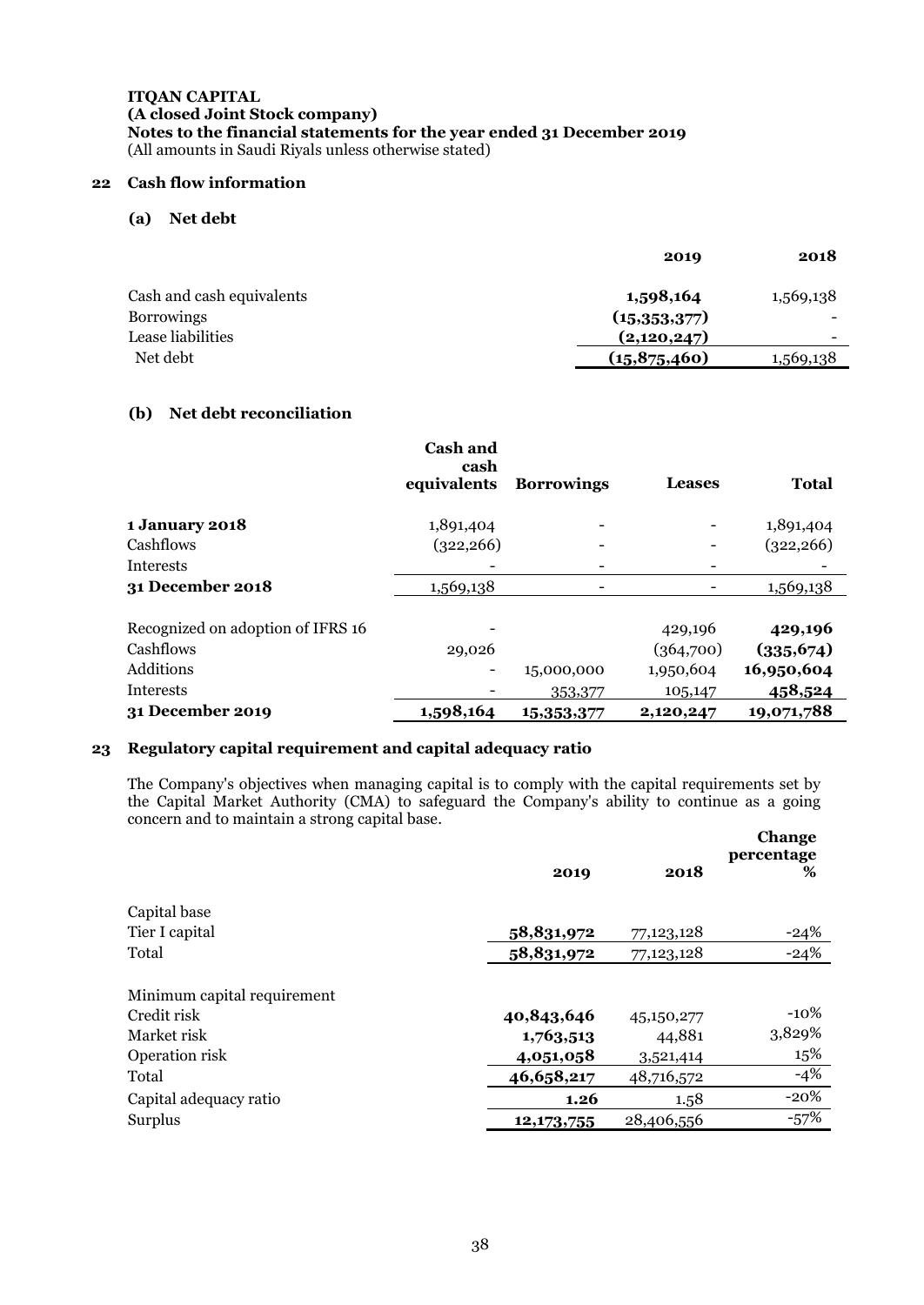### **23 Regulatory capital requirement and capital adequacy ratio** (continued)

### **Capital base comprise of:**

### **Tier-I capital**

Comprise of paid up capital, accumulated losses, share premium and reserves.

### **Tier-II capital:**

Comprise of perpetual subordinated loan and fixed term subordinated loans with not less than 5 years of original maturity. The minimum capital requirement related to credit risk, market risk and operation risk is calculated based on specific conditions stated in pillar III of the regulations issued by the CMA. The Company's goal of capital management is to comply with the capital requirements approved by the CMA, maintaining the Company's ability to continue its operations on a going concern basis and maintain a sound capital base.

The Company's management monitors the capital adequacy and its deployment of capital on a periodical basis. As per the regulations of the CMA, the Company shall maintain a minimum limit of regulatory capital. Whereas the ratio of the total regulatory capital over risk weighted asset is at or above the minimum required ratio. The Company monitors the capital adequacy by using the ratios specified by the CMA. Based on such ratios, the Company measures the extent of its capital adequacy for the assets and commitments appearing in its financial statements using weighted balances to reveal its relative risk.

### **24 Loss per share**

The Company presents loss per share data for its ordinary shares. Basic loss per share is calculated by dividing the loss attributable to ordinary shareholders of the Company by the weighted average number of ordinary shares outstanding during the period.

|                                                           | 31 December<br>2019 | 31 December<br>2018 |
|-----------------------------------------------------------|---------------------|---------------------|
| Loss per share for losses from operations                 |                     |                     |
| Loss for the year                                         | (18, 159, 225)      | (22, 474, 185)      |
| Weighted average number of shares                         | 11,122,914          | 11,641,154          |
| Loss per share                                            | (1.63)              | (1.93)              |
| Loss per share for losses from other comprehensive income |                     |                     |
| Other comprehensive income for the year                   | (131, 931)          | (486,586)           |
| Weighted average number of shares                         | 11,122,914          | 11,641,154          |
| Loss per share                                            | (0.01)              | (0.04)              |
|                                                           |                     |                     |

## **25 Change in accounting policies**

This note explains the impact of the adoption of IFRS 16 Leases on the Group's financial statements. As indicated in Note 2, the Company has adopted IFRS 16 Leases retrospectively from 1 January 2019 but has not restated comparatives for the 2018 reporting period, as permitted under the specific transition provisions in the standard.

The reclassifications and the adjustments arising from the new leasing rules are therefore recognised in the opening statement of financial position on 1 January 2019. The new accounting policies are disclosed in Note 2.2.